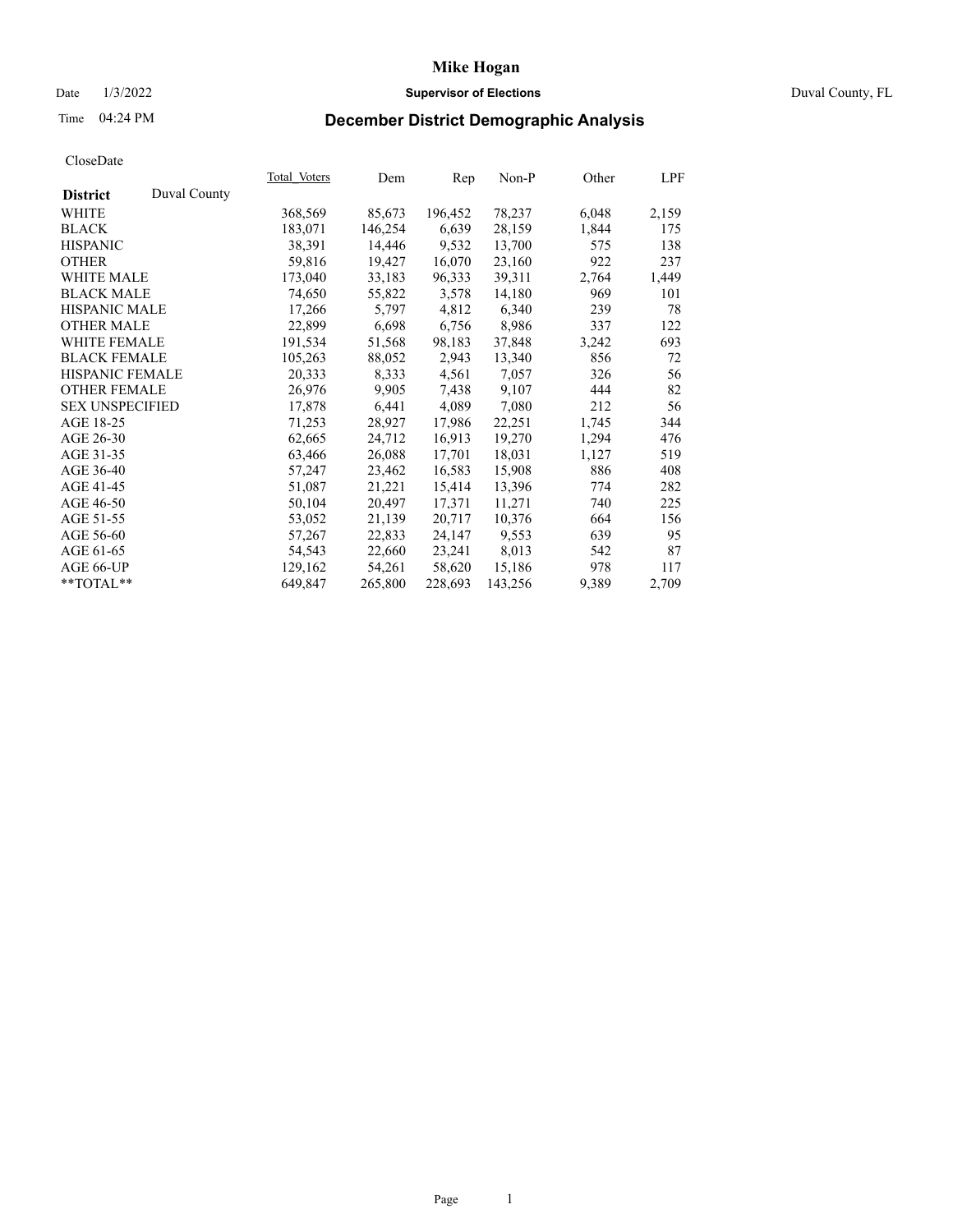## Date 1/3/2022 **Supervisor of Elections** Duval County, FL

# Time 04:24 PM **December District Demographic Analysis**

|                                            | Total Voters | Dem    | Rep    | Non-P | Other | LPF |
|--------------------------------------------|--------------|--------|--------|-------|-------|-----|
| City Council District 1<br><b>District</b> |              |        |        |       |       |     |
| WHITE                                      | 20,615       | 4,973  | 10,680 | 4,533 | 320   | 109 |
| <b>BLACK</b>                               | 14,285       | 11,013 | 579    | 2,512 | 164   | 17  |
| <b>HISPANIC</b>                            | 3,615        | 1,445  | 812    | 1,298 | 49    | 11  |
| <b>OTHER</b>                               | 4,025        | 1,410  | 968    | 1,576 | 55    | 16  |
| WHITE MALE                                 | 9,615        | 1,904  | 5,206  | 2,292 | 142   | 71  |
| <b>BLACK MALE</b>                          | 5,711        | 4,132  | 295    | 1,194 | 82    | 8   |
| <b>HISPANIC MALE</b>                       | 1,572        | 593    | 395    | 554   | 22    | 8   |
| <b>OTHER MALE</b>                          | 1,433        | 451    | 407    | 548   | 16    | 11  |
| <b>WHITE FEMALE</b>                        | 10,722       | 2,996  | 5,342  | 2,174 | 174   | 36  |
| <b>BLACK FEMALE</b>                        | 8,256        | 6,655  | 266    | 1,246 | 80    | 9   |
| <b>HISPANIC FEMALE</b>                     | 1,953        | 811    | 401    | 712   | 26    | 3   |
| <b>OTHER FEMALE</b>                        | 1,805        | 729    | 429    | 612   | 31    | 4   |
| <b>SEX UNSPECIFIED</b>                     | 1,471        | 569    | 298    | 586   | 15    | 3   |
| AGE 18-25                                  | 5,128        | 2,289  | 1,029  | 1,674 | 113   | 23  |
| AGE 26-30                                  | 4,314        | 1,890  | 910    | 1,418 | 76    | 20  |
| AGE 31-35                                  | 4,324        | 2,003  | 960    | 1,260 | 71    | 30  |
| AGE 36-40                                  | 3,789        | 1,690  | 897    | 1,118 | 64    | 20  |
| AGE 41-45                                  | 3,240        | 1,487  | 795    | 892   | 52    | 14  |
| AGE 46-50                                  | 3,161        | 1,436  | 955    | 709   | 45    | 16  |
| AGE 51-55                                  | 3,421        | 1,527  | 1,149  | 684   | 49    | 12  |
| AGE 56-60                                  | 3,699        | 1,612  | 1,390  | 657   | 37    | 3   |
| AGE 61-65                                  | 3,485        | 1,538  | 1,375  | 532   | 34    | 6   |
| AGE 66-UP                                  | 7,979        | 3,369  | 3,579  | 975   | 47    | 9   |
| **TOTAL**                                  | 42,540       | 18,841 | 13,039 | 9,919 | 588   | 153 |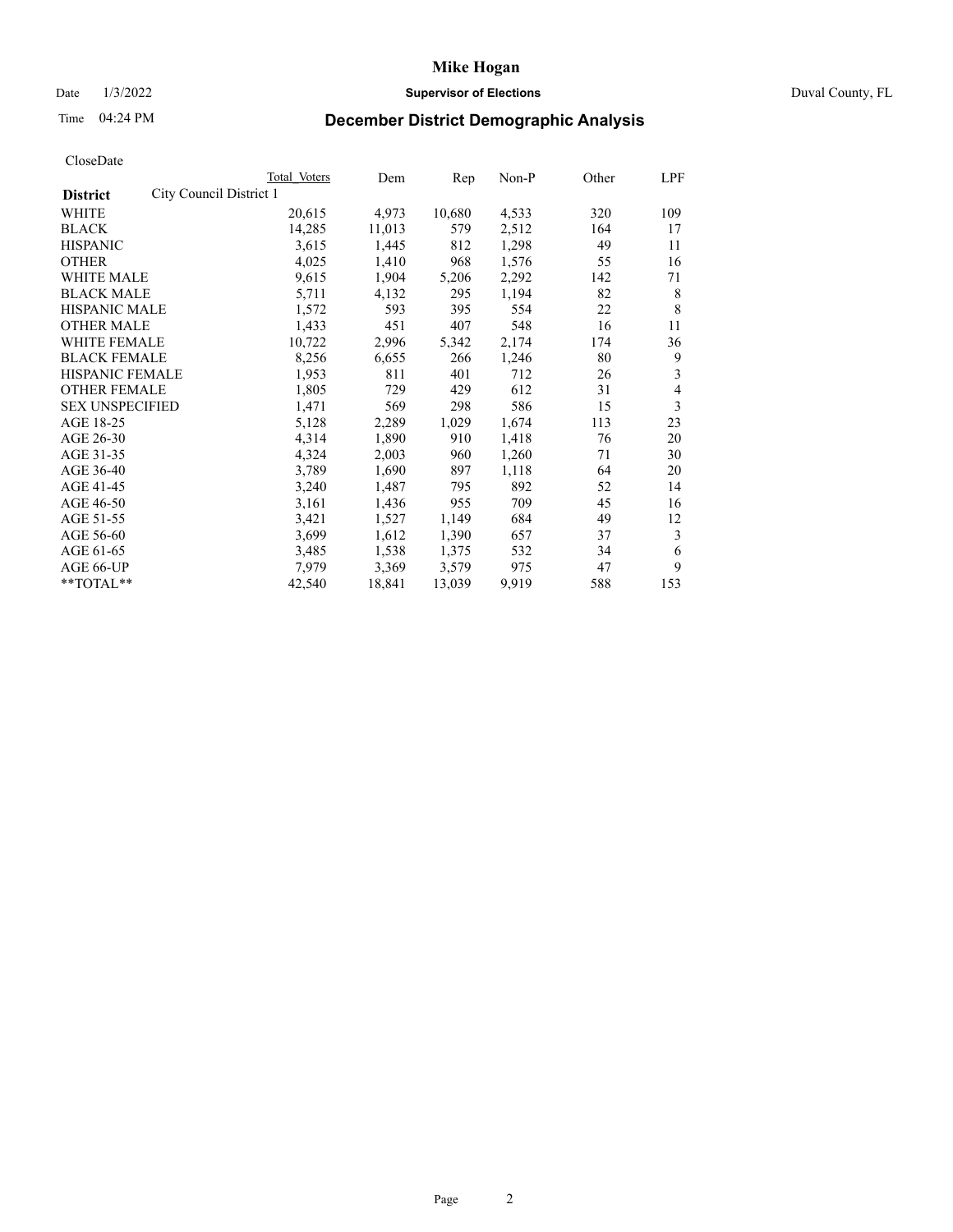## Date 1/3/2022 **Supervisor of Elections** Duval County, FL

# Time 04:24 PM **December District Demographic Analysis**

|                                            | Total Voters | Dem    | Rep    | Non-P  | Other | LPF            |
|--------------------------------------------|--------------|--------|--------|--------|-------|----------------|
| City Council District 2<br><b>District</b> |              |        |        |        |       |                |
| WHITE                                      | 33,360       | 6,052  | 20,124 | 6,482  | 519   | 183            |
| <b>BLACK</b>                               | 9,827        | 7,394  | 462    | 1,810  | 148   | 13             |
| <b>HISPANIC</b>                            | 3,135        | 1,094  | 896    | 1,101  | 39    | 5              |
| <b>OTHER</b>                               | 4,758        | 1,283  | 1,610  | 1,786  | 60    | 19             |
| WHITE MALE                                 | 16,011       | 2,400  | 9,895  | 3,355  | 245   | 116            |
| <b>BLACK MALE</b>                          | 4,384        | 3,018  | 268    | 1,008  | 77    | 13             |
| <b>HISPANIC MALE</b>                       | 1,438        | 443    | 466    | 508    | 18    | 3              |
| <b>OTHER MALE</b>                          | 1,898        | 461    | 689    | 719    | 19    | 10             |
| WHITE FEMALE                               | 17,000       | 3,593  | 10,027 | 3,043  | 271   | 66             |
| <b>BLACK FEMALE</b>                        | 5,302        | 4,274  | 192    | 766    | 70    | $\mathbf{0}$   |
| HISPANIC FEMALE                            | 1,637        | 630    | 418    | 567    | 20    | $\overline{2}$ |
| <b>OTHER FEMALE</b>                        | 2,172        | 686    | 735    | 712    | 32    | 7              |
| <b>SEX UNSPECIFIED</b>                     | 1,238        | 318    | 402    | 501    | 14    | 3              |
| AGE 18-25                                  | 5,296        | 1,690  | 1,800  | 1,646  | 137   | 23             |
| AGE 26-30                                  | 4,374        | 1,361  | 1,512  | 1,347  | 116   | 38             |
| AGE 31-35                                  | 5,025        | 1,495  | 1,939  | 1,474  | 76    | 41             |
| AGE 36-40                                  | 4,747        | 1,514  | 1,759  | 1,361  | 65    | 48             |
| AGE 41-45                                  | 4,387        | 1,406  | 1,728  | 1,152  | 73    | 28             |
| AGE 46-50                                  | 4,290        | 1,438  | 1,853  | 920    | 61    | 18             |
| AGE 51-55                                  | 4,444        | 1,373  | 2,160  | 846    | 59    | 6              |
| AGE 56-60                                  | 4,875        | 1,428  | 2,626  | 756    | 60    | 5              |
| AGE 61-65                                  | 4,212        | 1,275  | 2,307  | 581    | 44    | 5              |
| AGE 66-UP                                  | 9,430        | 2,843  | 5,408  | 1,096  | 75    | 8              |
| **TOTAL**                                  | 51,080       | 15,823 | 23,092 | 11,179 | 766   | 220            |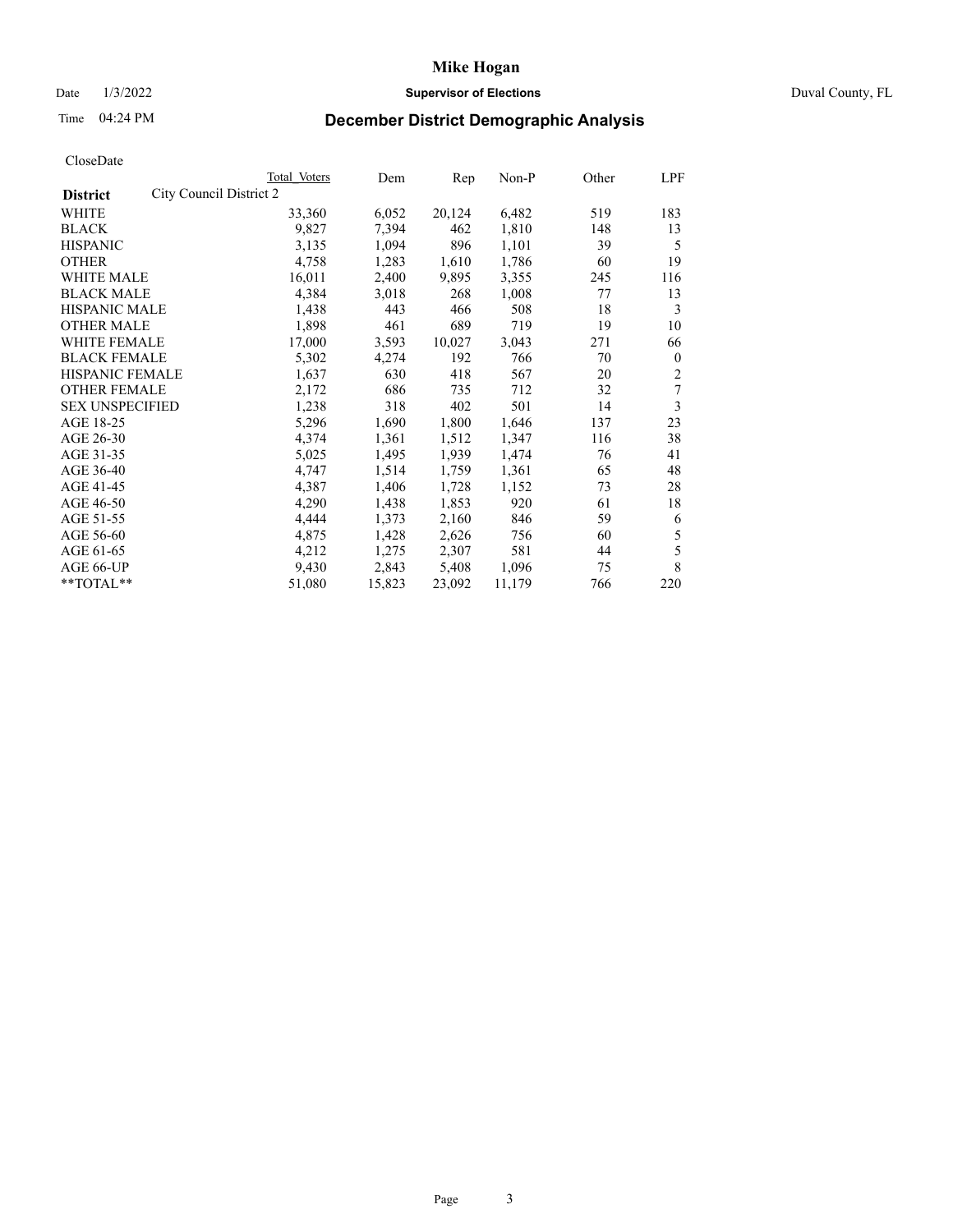### Date 1/3/2022 **Supervisor of Elections** Duval County, FL

# Time 04:24 PM **December District Demographic Analysis**

|                                            | Total Voters | Dem    | Rep    | Non-P  | Other | LPF |
|--------------------------------------------|--------------|--------|--------|--------|-------|-----|
| City Council District 3<br><b>District</b> |              |        |        |        |       |     |
| WHITE                                      | 35,627       | 7,423  | 19,295 | 8,148  | 562   | 199 |
| <b>BLACK</b>                               | 4,661        | 3,400  | 251    | 952    | 55    | 3   |
| <b>HISPANIC</b>                            | 3,202        | 1,077  | 973    | 1,084  | 60    | 8   |
| <b>OTHER</b>                               | 6,507        | 1,753  | 2,122  | 2,535  | 78    | 19  |
| WHITE MALE                                 | 16,812       | 2,726  | 9,619  | 4,048  | 277   | 142 |
| <b>BLACK MALE</b>                          | 2,204        | 1,478  | 155    | 537    | 32    | 2   |
| <b>HISPANIC MALE</b>                       | 1,407        | 409    | 449    | 517    | 27    | 5   |
| <b>OTHER MALE</b>                          | 2,633        | 659    | 887    | 1,044  | 33    | 10  |
| WHITE FEMALE                               | 18,437       | 4,614  | 9,505  | 3,986  | 278   | 54  |
| <b>BLACK FEMALE</b>                        | 2,395        | 1,883  | 91     | 397    | 23    | 1   |
| HISPANIC FEMALE                            | 1,727        | 647    | 510    | 537    | 32    | 1   |
| <b>OTHER FEMALE</b>                        | 3,078        | 909    | 1,039  | 1,086  | 38    | 6   |
| <b>SEX UNSPECIFIED</b>                     | 1,303        | 328    | 386    | 566    | 15    | 8   |
| AGE 18-25                                  | 5,216        | 1,580  | 1,787  | 1,677  | 141   | 31  |
| AGE 26-30                                  | 4,565        | 1,288  | 1,684  | 1,472  | 85    | 36  |
| AGE 31-35                                  | 4,611        | 1,278  | 1,769  | 1,445  | 78    | 41  |
| AGE 36-40                                  | 4,424        | 1,166  | 1,691  | 1,464  | 66    | 37  |
| AGE 41-45                                  | 4,112        | 1,103  | 1,646  | 1,284  | 63    | 16  |
| AGE 46-50                                  | 4,016        | 1,086  | 1,797  | 1,048  | 62    | 23  |
| AGE 51-55                                  | 4,129        | 1,058  | 2,097  | 913    | 45    | 16  |
| AGE 56-60                                  | 4,466        | 1,105  | 2,376  | 913    | 60    | 12  |
| AGE 61-65                                  | 4,223        | 1,162  | 2,163  | 829    | 59    | 10  |
| AGE 66-UP                                  | 10,235       | 2,827  | 5,631  | 1,674  | 96    | 7   |
| **TOTAL**                                  | 49,997       | 13,653 | 22,641 | 12,719 | 755   | 229 |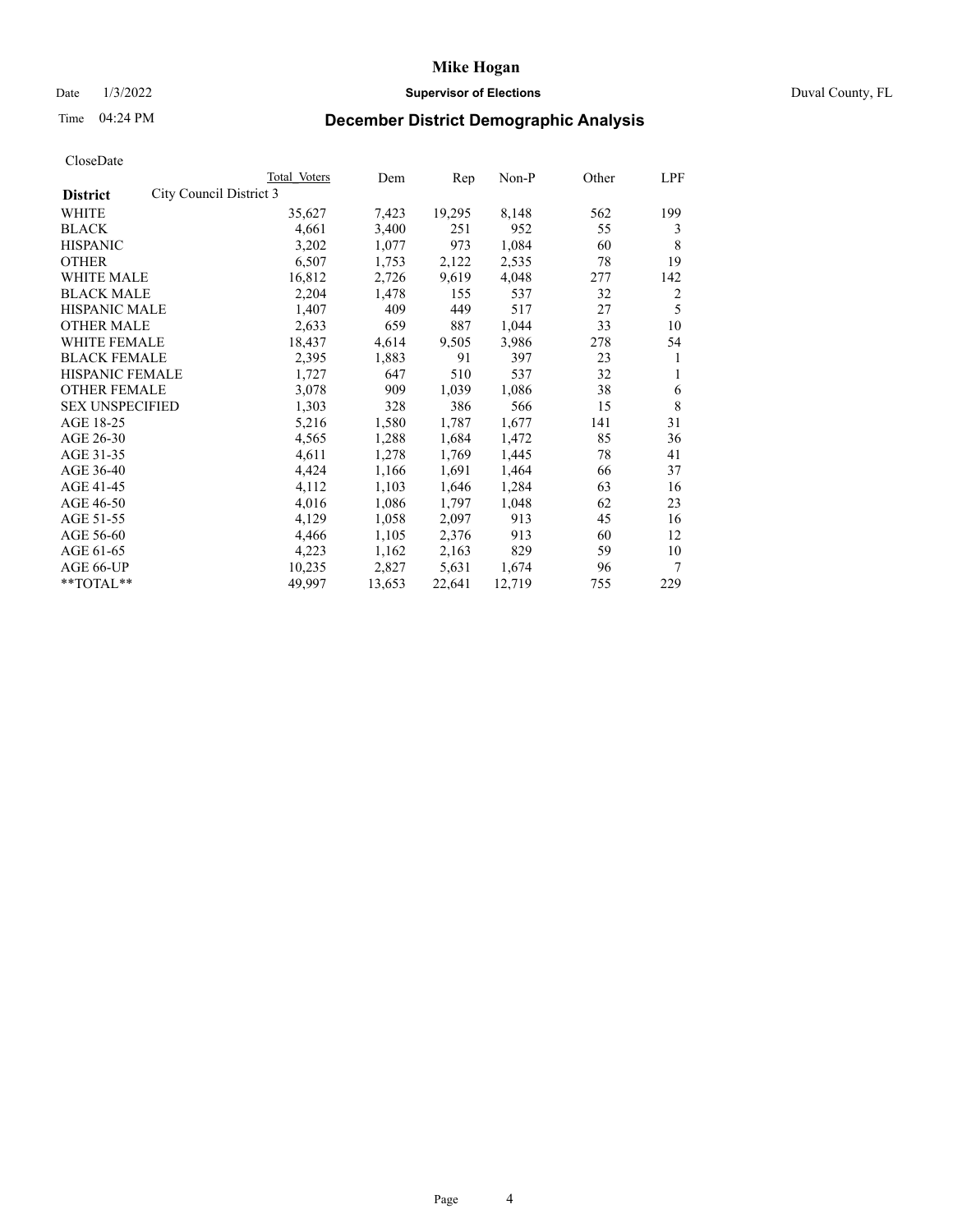## Date 1/3/2022 **Supervisor of Elections** Duval County, FL

# Time 04:24 PM **December District Demographic Analysis**

|                        |                         | <b>Total Voters</b> | Dem    | Rep    | Non-P  | Other | LPF |
|------------------------|-------------------------|---------------------|--------|--------|--------|-------|-----|
| <b>District</b>        | City Council District 4 |                     |        |        |        |       |     |
| WHITE                  |                         | 26,096              | 6,264  | 13,164 | 6,045  | 456   | 167 |
| <b>BLACK</b>           |                         | 7,924               | 5,959  | 340    | 1,505  | 108   | 12  |
| <b>HISPANIC</b>        |                         | 4,181               | 1,589  | 940    | 1,573  | 62    | 17  |
| <b>OTHER</b>           |                         | 5,510               | 1,736  | 1,406  | 2,275  | 75    | 18  |
| WHITE MALE             |                         | 12,243              | 2,440  | 6,441  | 3,036  | 216   | 110 |
| <b>BLACK MALE</b>      |                         | 3,157               | 2,170  | 182    | 744    | 52    | 9   |
| <b>HISPANIC MALE</b>   |                         | 1,852               | 621    | 478    | 721    | 24    | 8   |
| <b>OTHER MALE</b>      |                         | 2,172               | 620    | 592    | 910    | 40    | 10  |
| WHITE FEMALE           |                         | 13,527              | 3,750  | 6,577  | 2,906  | 239   | 55  |
| <b>BLACK FEMALE</b>    |                         | 4,627               | 3,687  | 152    | 731    | 54    | 3   |
| HISPANIC FEMALE        |                         | 2,235               | 934    | 442    | 812    | 38    | 9   |
| <b>OTHER FEMALE</b>    |                         | 2,500               | 893    | 661    | 911    | 30    | 5   |
| <b>SEX UNSPECIFIED</b> |                         | 1,398               | 433    | 325    | 627    | 8     | 5   |
| AGE 18-25              |                         | 5,137               | 1,938  | 1,294  | 1,737  | 132   | 36  |
| AGE 26-30              |                         | 5,050               | 1,793  | 1,365  | 1,723  | 131   | 38  |
| AGE 31-35              |                         | 4,515               | 1,636  | 1,293  | 1,459  | 91    | 36  |
| AGE 36-40              |                         | 3,787               | 1,319  | 1,150  | 1,221  | 71    | 26  |
| AGE 41-45              |                         | 3,305               | 1,197  | 1,011  | 1,018  | 56    | 23  |
| AGE 46-50              |                         | 3,177               | 1,131  | 1,135  | 839    | 52    | 20  |
| AGE 51-55              |                         | 3,389               | 1,167  | 1,361  | 811    | 39    | 11  |
| AGE 56-60              |                         | 3,736               | 1,254  | 1,667  | 765    | 41    | 9   |
| AGE 61-65              |                         | 3,514               | 1,161  | 1,640  | 672    | 31    | 10  |
| AGE 66-UP              |                         | 8,101               | 2,952  | 3,934  | 1,153  | 57    | 5   |
| **TOTAL**              |                         | 43,711              | 15,548 | 15,850 | 11,398 | 701   | 214 |
|                        |                         |                     |        |        |        |       |     |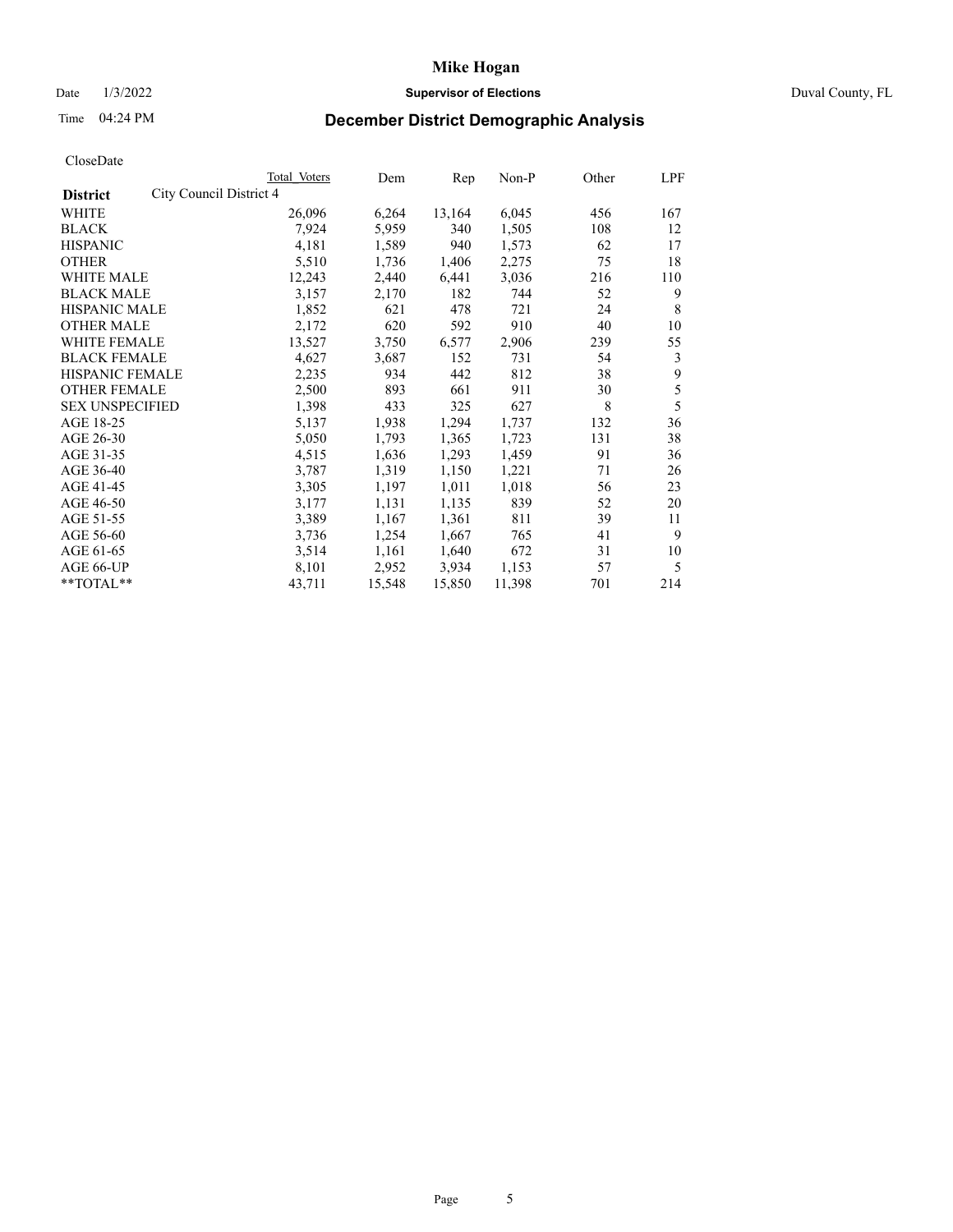## Date 1/3/2022 **Supervisor of Elections** Duval County, FL

# Time 04:24 PM **December District Demographic Analysis**

|                        |                         | Total Voters | Dem    | Rep    | Non-P | Other | LPF            |
|------------------------|-------------------------|--------------|--------|--------|-------|-------|----------------|
| <b>District</b>        | City Council District 5 |              |        |        |       |       |                |
| WHITE                  |                         | 27,830       | 7,933  | 13,796 | 5,521 | 401   | 179            |
| <b>BLACK</b>           |                         | 6,858        | 5,202  | 286    | 1,293 | 67    | 10             |
| <b>HISPANIC</b>        |                         | 2,725        | 1,080  | 654    | 952   | 34    | 5              |
| <b>OTHER</b>           |                         | 3,742        | 1,136  | 1,097  | 1,441 | 53    | 15             |
| WHITE MALE             |                         | 12,787       | 3,118  | 6,601  | 2,776 | 169   | 123            |
| <b>BLACK MALE</b>      |                         | 2,845        | 2,005  | 153    | 647   | 35    | 5              |
| <b>HISPANIC MALE</b>   |                         | 1,232        | 454    | 337    | 426   | 13    | $\overline{c}$ |
| <b>OTHER MALE</b>      |                         | 1,467        | 395    | 491    | 561   | 15    | 5              |
| WHITE FEMALE           |                         | 14,717       | 4,719  | 7,059  | 2,656 | 230   | 53             |
| <b>BLACK FEMALE</b>    |                         | 3,893        | 3,109  | 127    | 621   | 31    | 5              |
| HISPANIC FEMALE        |                         | 1,415        | 594    | 302    | 496   | 20    | 3              |
| <b>OTHER FEMALE</b>    |                         | 1,612        | 567    | 462    | 548   | 28    | 7              |
| <b>SEX UNSPECIFIED</b> |                         | 1,186        | 390    | 301    | 475   | 14    | 6              |
| AGE 18-25              |                         | 3,881        | 1,477  | 1,089  | 1,183 | 110   | 22             |
| AGE 26-30              |                         | 3,859        | 1,431  | 1,094  | 1,227 | 71    | 36             |
| AGE 31-35              |                         | 4,003        | 1,574  | 1,177  | 1,140 | 70    | 42             |
| AGE 36-40              |                         | 3,521        | 1,355  | 1,088  | 1,004 | 39    | 35             |
| AGE 41-45              |                         | 2,943        | 1,055  | 980    | 845   | 40    | 23             |
| AGE 46-50              |                         | 2,989        | 1,015  | 1,136  | 782   | 38    | 18             |
| AGE 51-55              |                         | 3,177        | 1,121  | 1,322  | 694   | 28    | 12             |
| AGE 56-60              |                         | 3,542        | 1,259  | 1,577  | 647   | 51    | 8              |
| AGE 61-65              |                         | 3,622        | 1,366  | 1,678  | 534   | 42    | $\overline{2}$ |
| AGE 66-UP              |                         | 9,618        | 3,698  | 4,692  | 1,151 | 66    | 11             |
| **TOTAL**              |                         | 41,155       | 15,351 | 15,833 | 9,207 | 555   | 209            |
|                        |                         |              |        |        |       |       |                |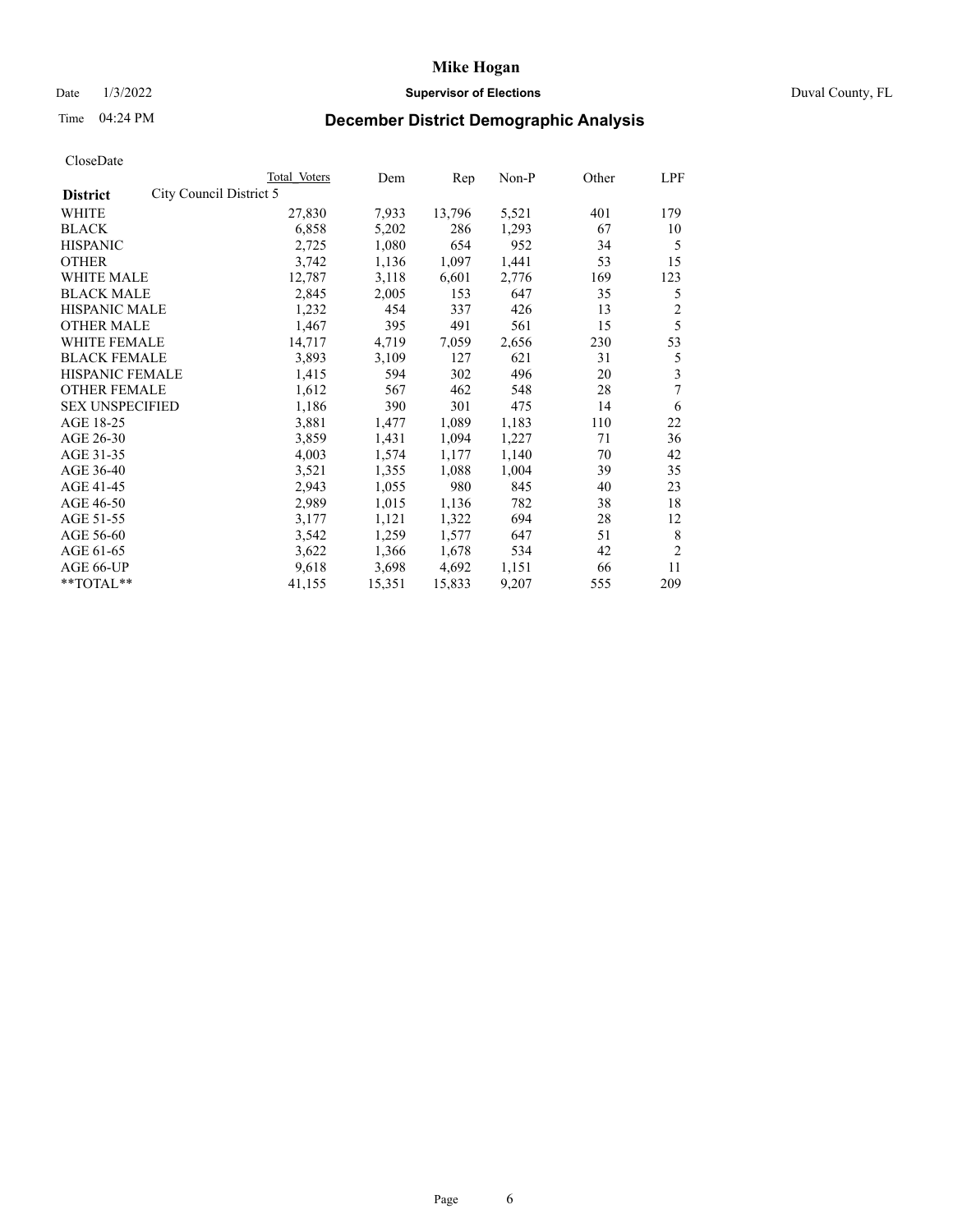## Date 1/3/2022 **Supervisor of Elections** Duval County, FL

# Time 04:24 PM **December District Demographic Analysis**

| Total Voters            | Dem    | Rep    | Non-P  | Other | LPF            |
|-------------------------|--------|--------|--------|-------|----------------|
| City Council District 6 |        |        |        |       |                |
| 40,722                  | 8,672  | 23,354 | 7,886  | 572   | 238            |
| 3,680                   | 2,667  | 214    | 730    | 64    | 5              |
| 3,065                   | 992    | 1,028  | 997    | 38    | 10             |
| 4,538                   | 1,242  | 1,501  | 1,688  | 81    | 26             |
| 19,261                  | 3,313  | 11,480 | 4,060  | 251   | 157            |
| 1,663                   | 1,116  | 128    | 383    | 36    | $\mathbf{0}$   |
| 1,391                   | 399    | 498    | 471    | 15    | 8              |
| 1,810                   | 451    | 623    | 698    | 27    | 11             |
| 21,113                  | 5,277  | 11,680 | 3,756  | 320   | 80             |
| 1,970                   | 1,521  | 82     | 334    | 28    | 5              |
| 1,620                   | 580    | 514    | 502    | 22    | $\overline{2}$ |
| 2,092                   | 665    | 699    | 676    | 40    | 12             |
| 1,085                   | 251    | 393    | 421    | 16    | 4              |
| 5,092                   | 1,343  | 2,074  | 1,519  | 128   | 28             |
| 3,863                   | 1,004  | 1,593  | 1,133  | 90    | 43             |
| 4,271                   | 1,179  | 1,742  | 1,216  | 78    | 56             |
| 4,264                   | 1,094  | 1,841  | 1,226  | 64    | 39             |
| 3,887                   | 986    | 1,681  | 1,116  | 72    | 32             |
| 3,851                   | 939    | 1,874  | 951    | 58    | 29             |
| 4,422                   | 1,008  | 2,419  | 910    | 70    | 15             |
| 4,940                   | 1,145  | 2,853  | 886    | 46    | 10             |
| 4,646                   | 1,234  | 2,642  | 715    | 45    | 10             |
| 12,769                  | 3,641  | 7,378  | 1,629  | 104   | 17             |
| 52,005                  | 13,573 | 26,097 | 11,301 | 755   | 279            |
|                         |        |        |        |       |                |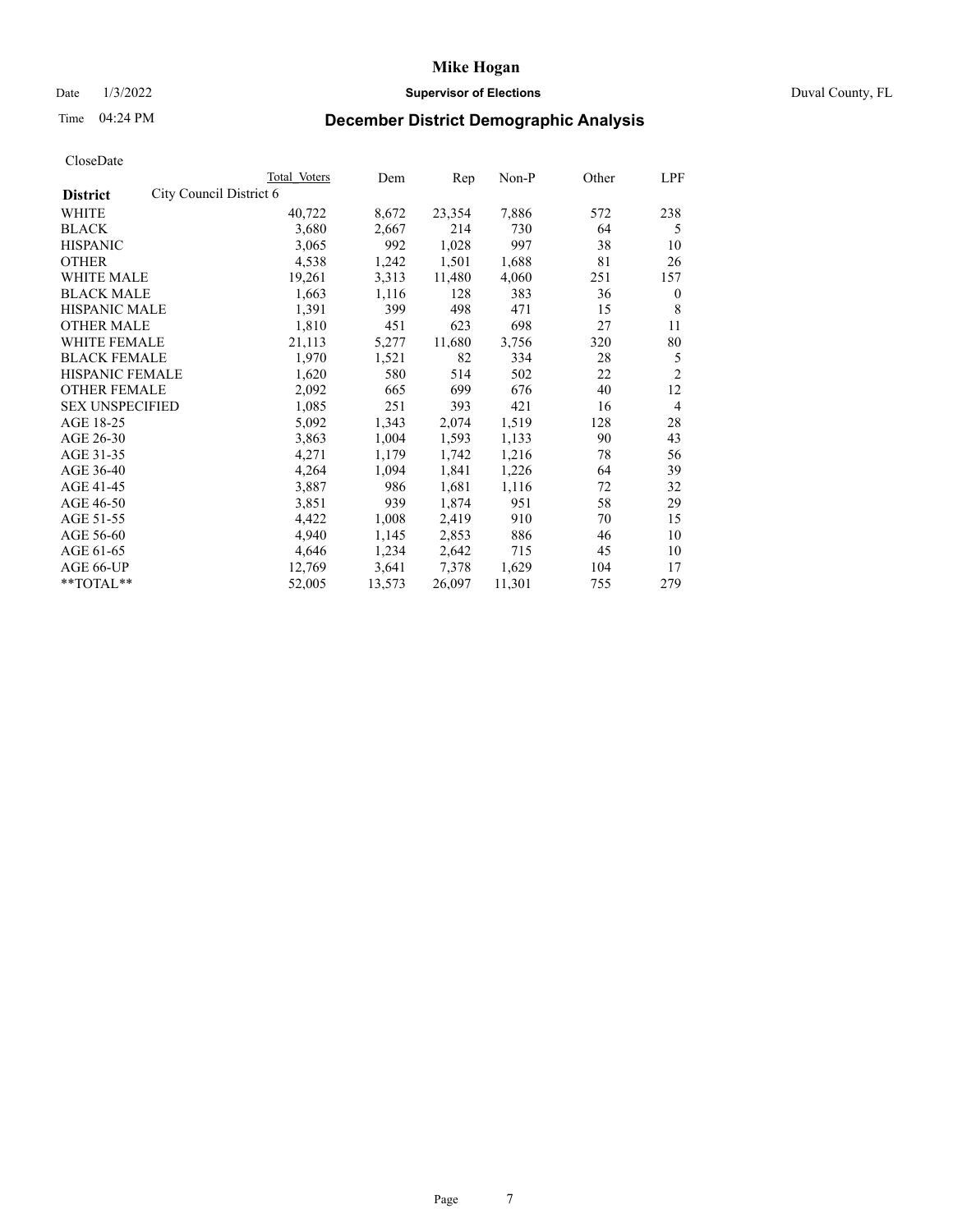### Date 1/3/2022 **Supervisor of Elections** Duval County, FL

# Time 04:24 PM **December District Demographic Analysis**

|                        |                         | Total Voters | Dem    | Rep   | Non-P | Other | LPF            |
|------------------------|-------------------------|--------------|--------|-------|-------|-------|----------------|
| <b>District</b>        | City Council District 7 |              |        |       |       |       |                |
| WHITE                  |                         | 12,759       | 3,282  | 6,028 | 3,077 | 269   | 103            |
| <b>BLACK</b>           |                         | 25,229       | 21,030 | 764   | 3,211 | 209   | 15             |
| <b>HISPANIC</b>        |                         | 1,602        | 696    | 284   | 586   | 29    | 7              |
| <b>OTHER</b>           |                         | 3,092        | 1,398  | 482   | 1,140 | 59    | 13             |
| WHITE MALE             |                         | 6,260        | 1,370  | 3,090 | 1,602 | 126   | 72             |
| <b>BLACK MALE</b>      |                         | 10,217       | 8,079  | 409   | 1,608 | 112   | 9              |
| <b>HISPANIC MALE</b>   |                         | 724          | 282    | 152   | 273   | 12    | 5              |
| <b>OTHER MALE</b>      |                         | 1,094        | 463    | 186   | 415   | 26    | 4              |
| WHITE FEMALE           |                         | 6,333        | 1,867  | 2,866 | 1,427 | 142   | 31             |
| <b>BLACK FEMALE</b>    |                         | 14,569       | 12,611 | 346   | 1,514 | 93    | 5              |
| HISPANIC FEMALE        |                         | 844          | 398    | 129   | 298   | 17    | $\mathfrak{2}$ |
| <b>OTHER FEMALE</b>    |                         | 1,317        | 677    | 218   | 390   | 24    | $\,8\,$        |
| <b>SEX UNSPECIFIED</b> |                         | 1,324        | 659    | 162   | 487   | 14    | $\overline{2}$ |
| AGE 18-25              |                         | 4,845        | 2,658  | 668   | 1,419 | 85    | 15             |
| AGE 26-30              |                         | 4,119        | 2,258  | 586   | 1,187 | 57    | 31             |
| AGE 31-35              |                         | 4,232        | 2,416  | 638   | 1,065 | 82    | 31             |
| AGE 36-40              |                         | 3,954        | 2,323  | 642   | 913   | 54    | 22             |
| AGE 41-45              |                         | 3,589        | 2,206  | 597   | 715   | 59    | 12             |
| AGE 46-50              |                         | 3,603        | 2,137  | 717   | 686   | 55    | 8              |
| AGE 51-55              |                         | 3,643        | 2,260  | 770   | 561   | 46    | 6              |
| AGE 56-60              |                         | 3,667        | 2,367  | 781   | 471   | 45    | 3              |
| AGE 61-65              |                         | 3,618        | 2,481  | 695   | 403   | 34    | 5              |
| AGE 66-UP              |                         | 7,412        | 5,300  | 1,464 | 594   | 49    | 5              |
| **TOTAL**              |                         | 42,682       | 26,406 | 7,558 | 8,014 | 566   | 138            |
|                        |                         |              |        |       |       |       |                |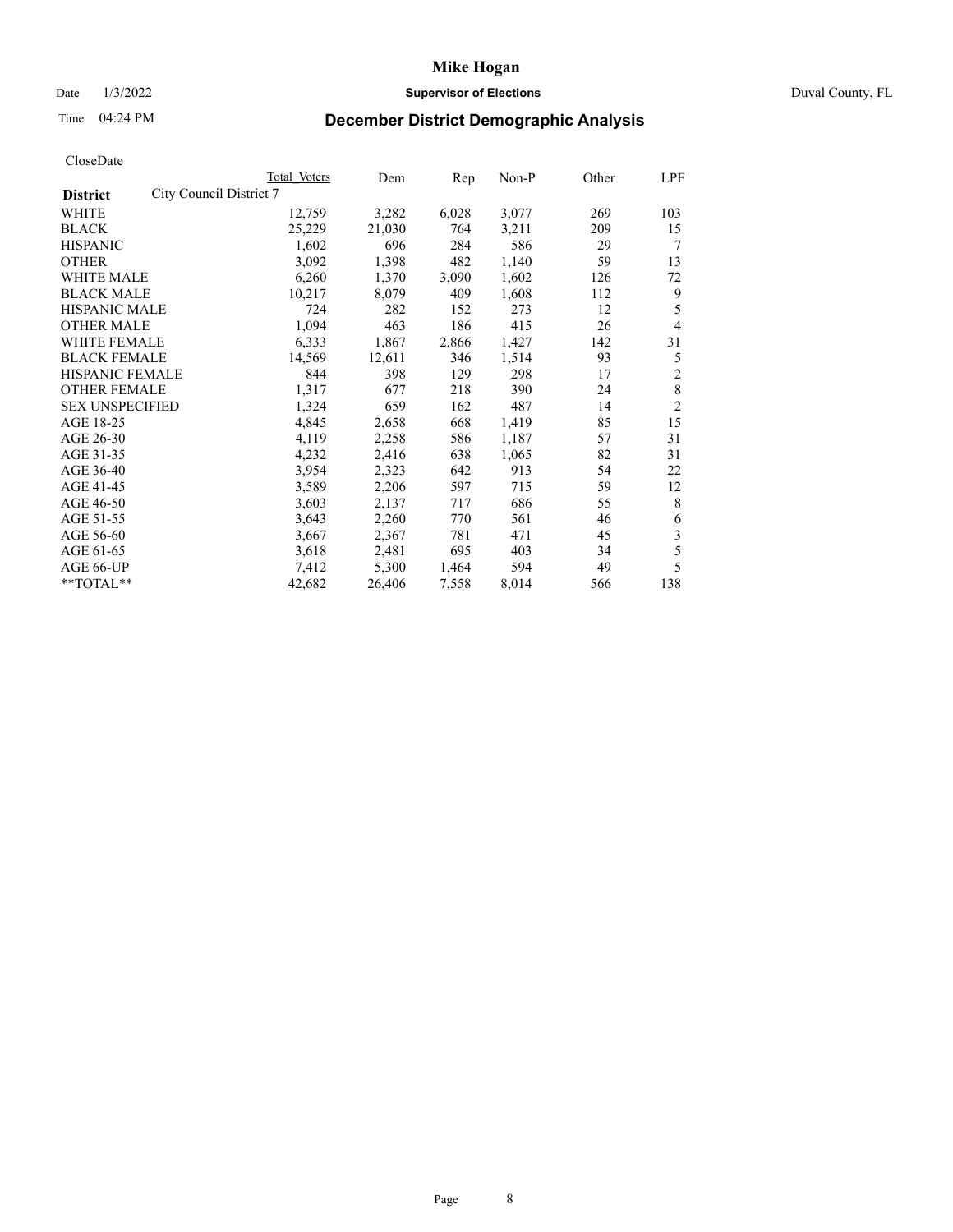## Date 1/3/2022 **Supervisor of Elections** Duval County, FL

# Time 04:24 PM **December District Demographic Analysis**

|                                            | Total Voters | Dem    | Rep   | Non-P | Other | LPF                     |
|--------------------------------------------|--------------|--------|-------|-------|-------|-------------------------|
| City Council District 8<br><b>District</b> |              |        |       |       |       |                         |
| WHITE                                      | 11,085       | 2,175  | 6,612 | 2,082 | 161   | 55                      |
| <b>BLACK</b>                               | 29,047       | 24,651 | 805   | 3,386 | 181   | 24                      |
| <b>HISPANIC</b>                            | 925          | 376    | 208   | 324   | 11    | 6                       |
| <b>OTHER</b>                               | 2,582        | 1,145  | 364   | 1,037 | 26    | 10                      |
| <b>WHITE MALE</b>                          | 5,148        | 852    | 3,189 | 997   | 78    | 32                      |
| <b>BLACK MALE</b>                          | 11,611       | 9,405  | 425   | 1,664 | 104   | 13                      |
| <b>HISPANIC MALE</b>                       | 430          | 151    | 119   | 155   | 4     | 1                       |
| <b>OTHER MALE</b>                          | 851          | 359    | 141   | 336   | 7     | 8                       |
| <b>WHITE FEMALE</b>                        | 5,797        | 1,297  | 3,347 | 1,047 | 83    | 23                      |
| <b>BLACK FEMALE</b>                        | 16,965       | 14,878 | 368   | 1,633 | 75    | 11                      |
| <b>HISPANIC FEMALE</b>                     | 478          | 217    | 84    | 165   | 7     | 5                       |
| <b>OTHER FEMALE</b>                        | 1,023        | 534    | 162   | 314   | 11    | $\mathfrak{2}$          |
| <b>SEX UNSPECIFIED</b>                     | 1,336        | 654    | 154   | 518   | 10    | $\theta$                |
| AGE 18-25                                  | 5,231        | 3,044  | 617   | 1,476 | 77    | 17                      |
| AGE 26-30                                  | 3,748        | 2,154  | 544   | 994   | 36    | 20                      |
| AGE 31-35                                  | 3,969        | 2,488  | 579   | 844   | 39    | 19                      |
| AGE 36-40                                  | 3,681        | 2,335  | 562   | 735   | 39    | 10                      |
| AGE 41-45                                  | 3,464        | 2,297  | 519   | 606   | 35    | $\overline{7}$          |
| AGE 46-50                                  | 3,377        | 2,249  | 609   | 479   | 35    | 5                       |
| AGE 51-55                                  | 3,651        | 2,384  | 780   | 443   | 37    | $\tau$                  |
| AGE 56-60                                  | 3,968        | 2,636  | 884   | 414   | 31    | $\overline{\mathbf{3}}$ |
| AGE 61-65                                  | 3,981        | 2,738  | 868   | 351   | 19    | 5                       |
| AGE 66-UP                                  | 8,569        | 6,022  | 2,027 | 487   | 31    | $\overline{2}$          |
| $*$ $TOTAL**$                              | 43,639       | 28,347 | 7,989 | 6,829 | 379   | 95                      |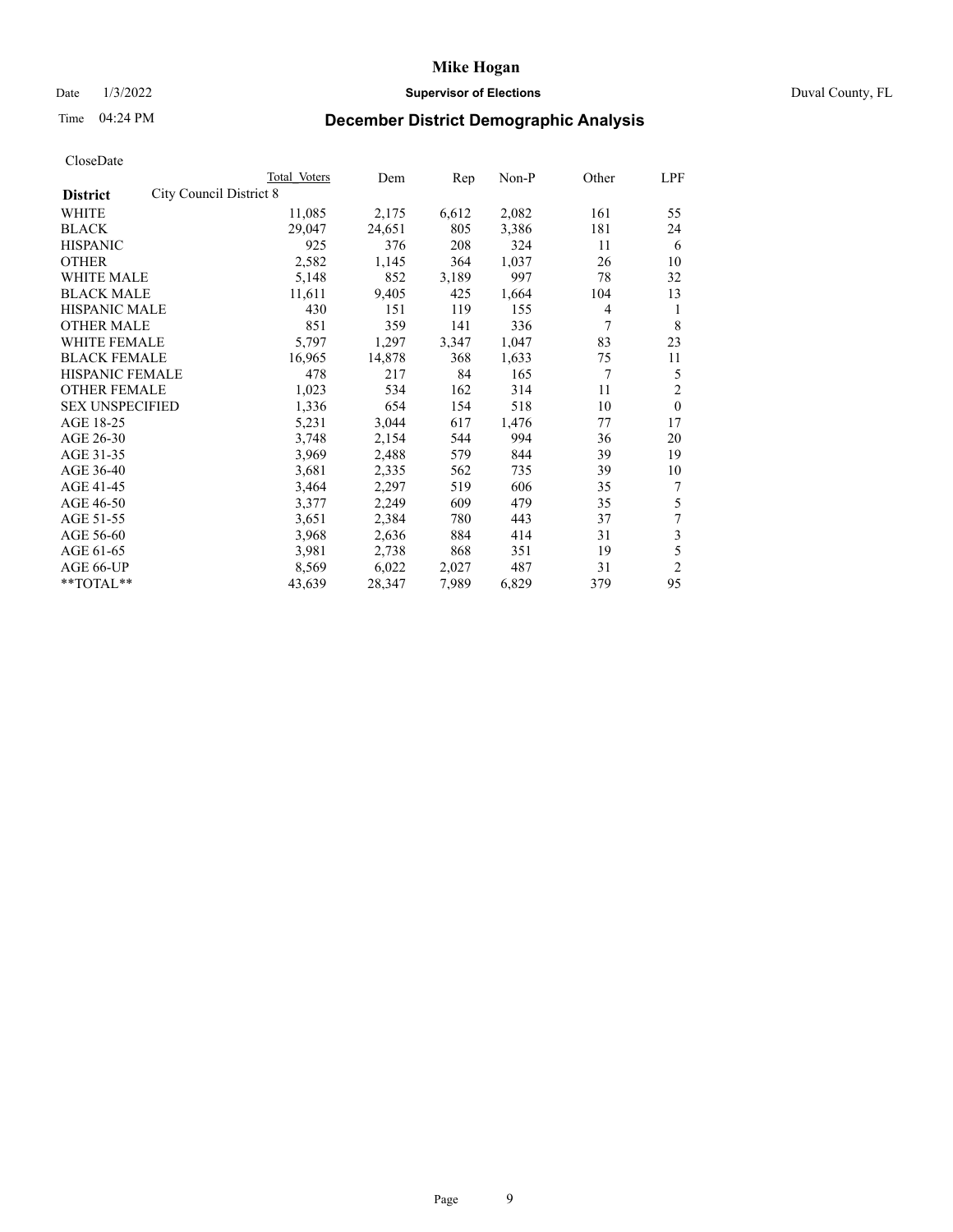## Date 1/3/2022 **Supervisor of Elections** Duval County, FL

# Time 04:24 PM **December District Demographic Analysis**

|                                            | Total Voters | Dem    | Rep   | Non-P | Other | LPF            |
|--------------------------------------------|--------------|--------|-------|-------|-------|----------------|
| City Council District 9<br><b>District</b> |              |        |       |       |       |                |
| WHITE                                      | 11,636       | 3,389  | 5,128 | 2,805 | 219   | 95             |
| <b>BLACK</b>                               | 22,155       | 18,073 | 706   | 3,179 | 175   | 22             |
| <b>HISPANIC</b>                            | 1,926        | 801    | 316   | 764   | 36    | 9              |
| <b>OTHER</b>                               | 3,234        | 1,304  | 597   | 1,270 | 54    | 9              |
| <b>WHITE MALE</b>                          | 5,346        | 1,327  | 2,540 | 1,310 | 104   | 65             |
| <b>BLACK MALE</b>                          | 8,615        | 6,679  | 341   | 1,493 | 90    | 12             |
| <b>HISPANIC MALE</b>                       | 855          | 322    | 169   | 341   | 19    | 4              |
| <b>OTHER MALE</b>                          | 1,122        | 412    | 238   | 448   | 19    | 5              |
| <b>WHITE FEMALE</b>                        | 6,140        | 2,019  | 2,534 | 1,445 | 113   | 29             |
| <b>BLACK FEMALE</b>                        | 13,094       | 11,049 | 348   | 1,604 | 83    | 10             |
| <b>HISPANIC FEMALE</b>                     | 1,017        | 453    | 140   | 405   | 14    | 5              |
| <b>OTHER FEMALE</b>                        | 1,423        | 643    | 283   | 469   | 26    | $\sqrt{2}$     |
| <b>SEX UNSPECIFIED</b>                     | 1,339        | 663    | 154   | 503   | 16    | 3              |
| AGE 18-25                                  | 4,769        | 2,585  | 503   | 1,572 | 92    | 17             |
| AGE 26-30                                  | 4,124        | 2,320  | 530   | 1,179 | 68    | 27             |
| AGE 31-35                                  | 4,353        | 2,556  | 495   | 1,190 | 79    | 33             |
| AGE 36-40                                  | 3,608        | 2,158  | 490   | 888   | 58    | 14             |
| AGE 41-45                                  | 3,106        | 1,900  | 469   | 678   | 41    | 18             |
| AGE 46-50                                  | 2,911        | 1,791  | 500   | 578   | 36    | 6              |
| AGE 51-55                                  | 2,981        | 1,856  | 596   | 501   | 23    | 5              |
| AGE 56-60                                  | 3,289        | 2,100  | 726   | 424   | 33    | 6              |
| AGE 61-65                                  | 3,121        | 1,962  | 739   | 395   | 21    | $\overline{4}$ |
| AGE 66-UP                                  | 6,689        | 4,339  | 1,699 | 613   | 33    | 5              |
| $*$ TOTAL $*$                              | 38,951       | 23,567 | 6,747 | 8,018 | 484   | 135            |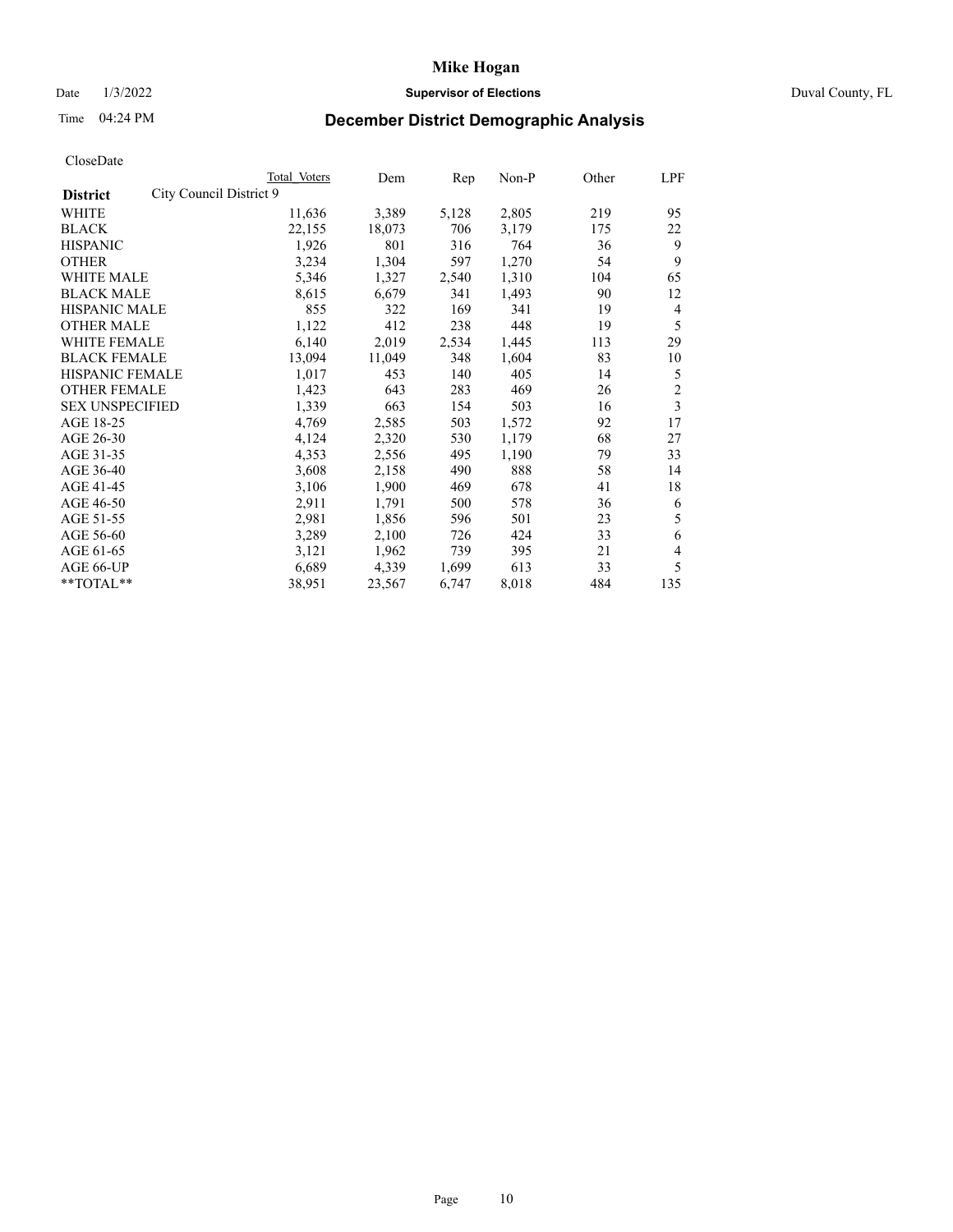## Date 1/3/2022 **Supervisor of Elections** Duval County, FL

# Time 04:24 PM **December District Demographic Analysis**

|                                             | Total Voters | Dem    | Rep   | Non-P | Other | LPF |
|---------------------------------------------|--------------|--------|-------|-------|-------|-----|
| City Council District 10<br><b>District</b> |              |        |       |       |       |     |
| WHITE                                       | 11,827       | 2,674  | 6,229 | 2,643 | 203   | 78  |
| <b>BLACK</b>                                | 25,655       | 21,485 | 740   | 3,215 | 204   | 11  |
| <b>HISPANIC</b>                             | 2,105        | 896    | 381   | 797   | 26    | 5   |
| <b>OTHER</b>                                | 3,447        | 1,328  | 790   | 1,285 | 33    | 11  |
| WHITE MALE                                  | 5,464        | 1,036  | 3,025 | 1,255 | 94    | 54  |
| <b>BLACK MALE</b>                           | 10,109       | 7,976  | 391   | 1,631 | 103   | 8   |
| <b>HISPANIC MALE</b>                        | 948          | 340    | 211   | 380   | 13    | 4   |
| <b>OTHER MALE</b>                           | 1,265        | 437    | 344   | 469   | 10    | 5   |
| WHITE FEMALE                                | 6,206        | 1,597  | 3,137 | 1,339 | 109   | 24  |
| <b>BLACK FEMALE</b>                         | 15,107       | 13,156 | 339   | 1,512 | 97    | 3   |
| <b>HISPANIC FEMALE</b>                      | 1,112        | 536    | 165   | 397   | 13    | 1   |
| <b>OTHER FEMALE</b>                         | 1,497        | 636    | 365   | 478   | 15    | 3   |
| <b>SEX UNSPECIFIED</b>                      | 1,326        | 669    | 163   | 479   | 12    | 3   |
| AGE 18-25                                   | 4,976        | 2,656  | 612   | 1,601 | 92    | 15  |
| AGE 26-30                                   | 3,981        | 2,230  | 535   | 1,125 | 66    | 25  |
| AGE 31-35                                   | 4,045        | 2,387  | 569   | 1,024 | 47    | 18  |
| AGE 36-40                                   | 3,608        | 2,177  | 543   | 827   | 51    | 10  |
| AGE 41-45                                   | 3,240        | 1,999  | 541   | 655   | 38    | 7   |
| AGE 46-50                                   | 3,352        | 2,104  | 632   | 570   | 38    | 8   |
| AGE 51-55                                   | 3,377        | 2,075  | 720   | 536   | 35    | 11  |
| AGE 56-60                                   | 3,766        | 2,359  | 843   | 534   | 27    | 3   |
| AGE 61-65                                   | 3,674        | 2,277  | 936   | 437   | 23    | 1   |
| AGE 66-UP                                   | 9,015        | 6,119  | 2,209 | 631   | 49    | 7   |
| **TOTAL**                                   | 43,034       | 26,383 | 8,140 | 7,940 | 466   | 105 |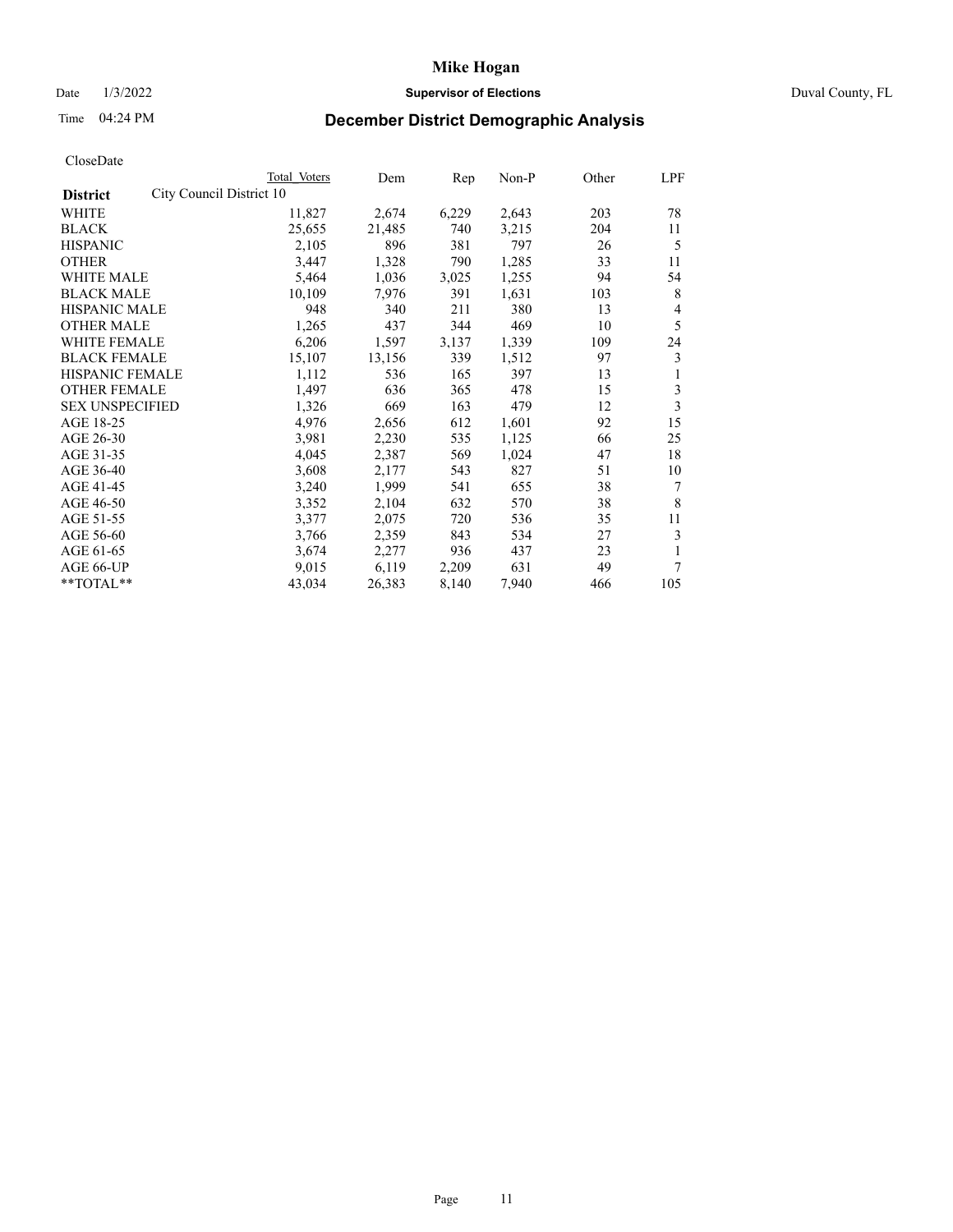## Date 1/3/2022 **Supervisor of Elections** Duval County, FL

# Time 04:24 PM **December District Demographic Analysis**

|                                             | Total Voters | Dem    | Rep    | $Non-P$ | Other | LPF            |
|---------------------------------------------|--------------|--------|--------|---------|-------|----------------|
| City Council District 11<br><b>District</b> |              |        |        |         |       |                |
| WHITE                                       | 37,150       | 8,638  | 18,846 | 8,702   | 765   | 199            |
| <b>BLACK</b>                                | 8,974        | 6,420  | 403    | 1,984   | 153   | 14             |
| <b>HISPANIC</b>                             | 4,598        | 1,607  | 1,198  | 1,706   | 65    | 22             |
| <b>OTHER</b>                                | 7,642        | 2,517  | 1,821  | 3,155   | 121   | 28             |
| WHITE MALE                                  | 16,955       | 3,278  | 8,977  | 4,253   | 312   | 135            |
| <b>BLACK MALE</b>                           | 3,735        | 2,411  | 213    | 1,036   | 71    | $\overline{4}$ |
| <b>HISPANIC MALE</b>                        | 2,066        | 642    | 582    | 801     | 25    | 16             |
| <b>OTHER MALE</b>                           | 3,116        | 906    | 802    | 1,343   | 46    | 19             |
| WHITE FEMALE                                | 19,854       | 5,284  | 9,726  | 4,338   | 443   | 63             |
| <b>BLACK FEMALE</b>                         | 5,120        | 3,924  | 183    | 922     | 81    | 10             |
| HISPANIC FEMALE                             | 2,467        | 934    | 603    | 884     | 40    | 6              |
| <b>OTHER FEMALE</b>                         | 3,629        | 1,355  | 856    | 1,349   | 61    | 8              |
| <b>SEX UNSPECIFIED</b>                      | 1,422        | 448    | 326    | 621     | 25    | $\overline{2}$ |
| AGE 18-25                                   | 7,562        | 2,693  | 2,198  | 2,381   | 246   | 44             |
| AGE 26-30                                   | 7,184        | 2,508  | 2,116  | 2,325   | 184   | 51             |
| AGE 31-35                                   | 6,110        | 2,157  | 1,864  | 1,904   | 126   | 59             |
| AGE 36-40                                   | 5,052        | 1,771  | 1,585  | 1,587   | 82    | 27             |
| AGE 41-45                                   | 4,505        | 1,536  | 1,447  | 1,439   | 55    | 28             |
| AGE 46-50                                   | 4,514        | 1,429  | 1,712  | 1,266   | 86    | 21             |
| AGE 51-55                                   | 4,629        | 1,393  | 1,979  | 1,170   | 78    | 9              |
| AGE 56-60                                   | 4,529        | 1,352  | 2,068  | 1,030   | 71    | 8              |
| AGE 61-65                                   | 3,986        | 1,195  | 1,961  | 778     | 50    | $\overline{2}$ |
| AGE 66-UP                                   | 10,292       | 3,148  | 5,338  | 1,666   | 126   | 14             |
| **TOTAL**                                   | 58,364       | 19,182 | 22,268 | 15,547  | 1,104 | 263            |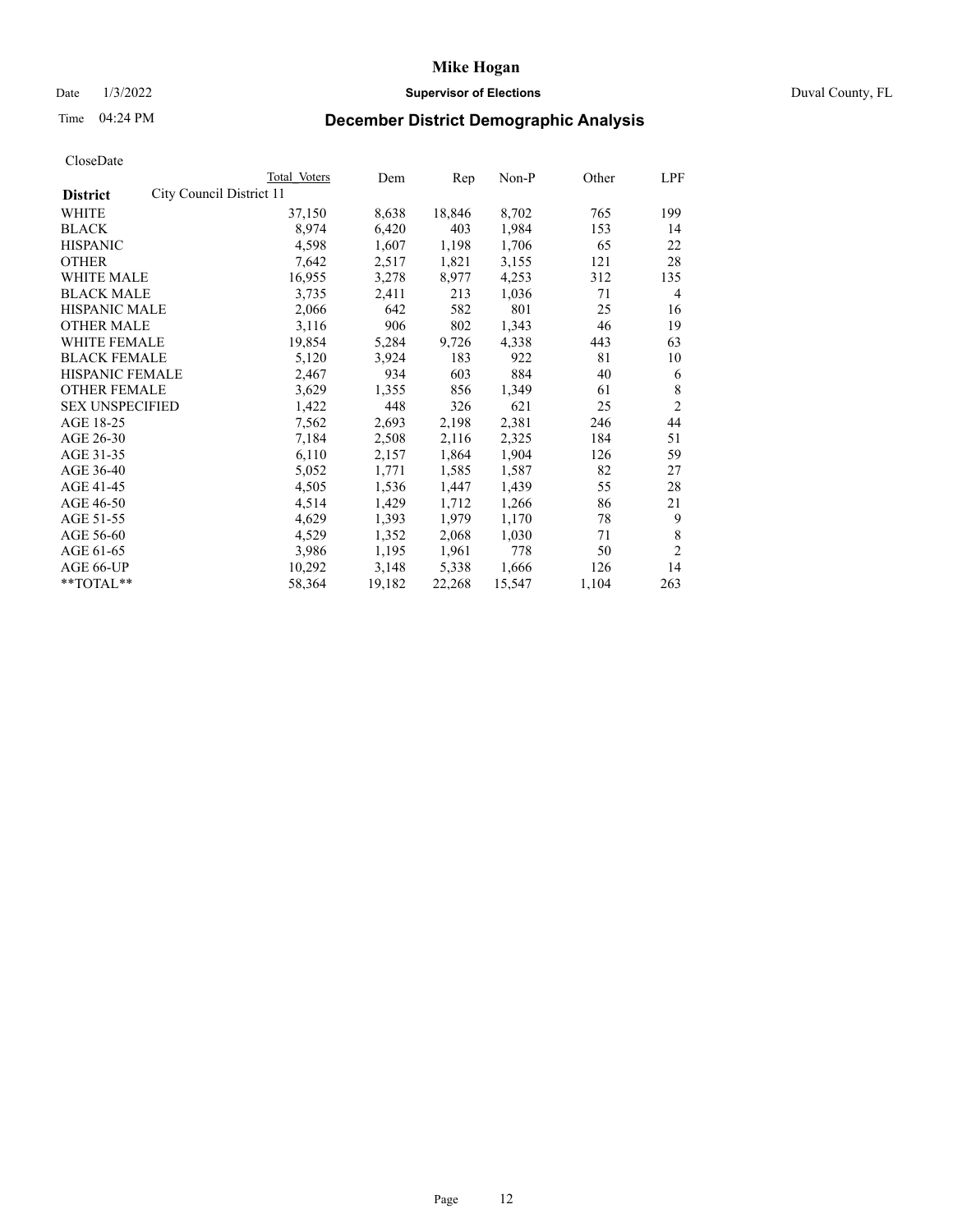## Date 1/3/2022 **Supervisor of Elections** Duval County, FL

# Time 04:24 PM **December District Demographic Analysis**

|                                             | Total Voters | Dem    | Rep    | Non-P | Other | LPF            |
|---------------------------------------------|--------------|--------|--------|-------|-------|----------------|
| City Council District 12<br><b>District</b> |              |        |        |       |       |                |
| WHITE                                       | 25,902       | 4,245  | 16,342 | 4,838 | 351   | 126            |
| <b>BLACK</b>                                | 14,759       | 11,507 | 603    | 2,464 | 174   | 11             |
| <b>HISPANIC</b>                             | 2,900        | 1,078  | 693    | 1,088 | 35    | 6              |
| <b>OTHER</b>                                | 3,896        | 1,168  | 1,229  | 1,413 | 74    | 12             |
| WHITE MALE                                  | 12,112       | 1,629  | 7,952  | 2,288 | 165   | 78             |
| <b>BLACK MALE</b>                           | 6,183        | 4,487  | 347    | 1,247 | 96    | 6              |
| <b>HISPANIC MALE</b>                        | 1,361        | 468    | 374    | 501   | 15    | 3              |
| <b>OTHER MALE</b>                           | 1,423        | 389    | 508    | 496   | 25    | 5              |
| WHITE FEMALE                                | 13,472       | 2,567  | 8,200  | 2,473 | 185   | 47             |
| <b>BLACK FEMALE</b>                         | 8,330        | 6,838  | 245    | 1,164 | 78    | 5              |
| HISPANIC FEMALE                             | 1,488        | 590    | 310    | 565   | 20    | 3              |
| <b>OTHER FEMALE</b>                         | 1,823        | 609    | 571    | 602   | 37    | 4              |
| <b>SEX UNSPECIFIED</b>                      | 1,263        | 421    | 360    | 465   | 13    | 4              |
| AGE 18-25                                   | 5,409        | 2,057  | 1,505  | 1,700 | 128   | 19             |
| AGE 26-30                                   | 4,302        | 1,451  | 1,399  | 1,335 | 92    | 25             |
| AGE 31-35                                   | 4,342        | 1,596  | 1,415  | 1,224 | 83    | 24             |
| AGE 36-40                                   | 4,180        | 1,640  | 1,385  | 1,069 | 58    | 28             |
| AGE 41-45                                   | 3,966        | 1,646  | 1,336  | 912   | 56    | 16             |
| AGE 46-50                                   | 3,995        | 1,611  | 1,525  | 788   | 58    | 13             |
| AGE 51-55                                   | 4,273        | 1,761  | 1,750  | 708   | 41    | 13             |
| AGE 56-60                                   | 4,572        | 1,765  | 2,104  | 667   | 32    | $\overline{4}$ |
| AGE 61-65                                   | 4,109        | 1,566  | 1,981  | 526   | 28    | 8              |
| AGE 66-UP                                   | 8,309        | 2,905  | 4,467  | 874   | 58    | 5              |
| **TOTAL**                                   | 47,457       | 17,998 | 18,867 | 9,803 | 634   | 155            |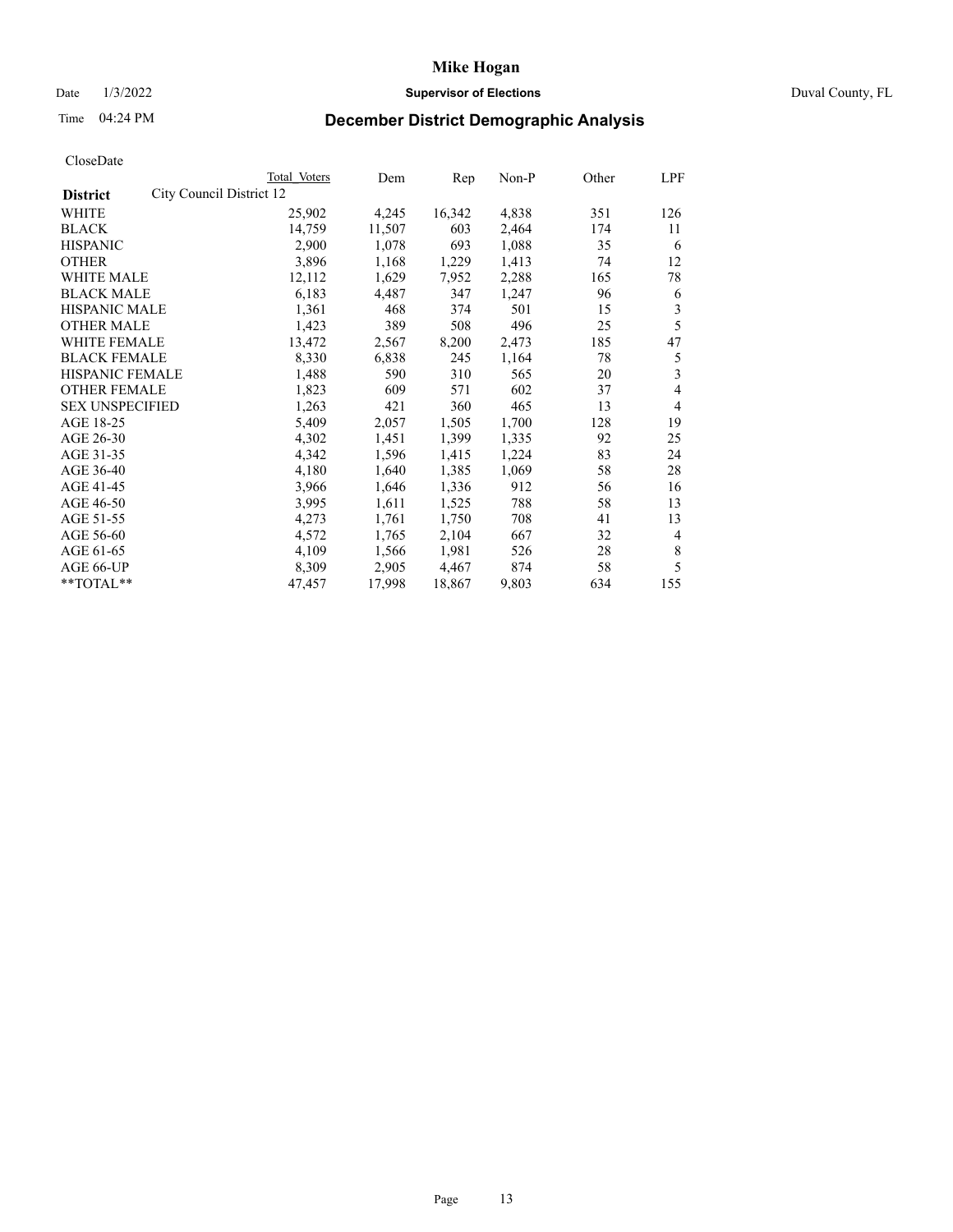## Date 1/3/2022 **Supervisor of Elections** Duval County, FL

# Time 04:24 PM **December District Demographic Analysis**

|                        |                          | Total Voters | Dem    | Rep    | Non-P  | Other | LPF            |
|------------------------|--------------------------|--------------|--------|--------|--------|-------|----------------|
| <b>District</b>        | City Council District 13 |              |        |        |        |       |                |
| WHITE                  |                          | 40,929       | 9,999  | 20,953 | 9,086  | 676   | 215            |
| <b>BLACK</b>           |                          | 2,505        | 1,768  | 165    | 528    | 37    | 7              |
| <b>HISPANIC</b>        |                          | 1,592        | 560    | 508    | 478    | 33    | 13             |
| <b>OTHER</b>           |                          | 3,024        | 772    | 1,038  | 1,125  | 67    | 22             |
| WHITE MALE             |                          | 19,641       | 3,797  | 10,594 | 4,774  | 327   | 149            |
| <b>BLACK MALE</b>      |                          | 1,112        | 695    | 93     | 299    | 21    | 4              |
| <b>HISPANIC MALE</b>   |                          | 706          | 199    | 251    | 239    | 11    | 6              |
| <b>OTHER MALE</b>      |                          | 1,131        | 256    | 403    | 438    | 25    | 9              |
| WHITE FEMALE           |                          | 20,909       | 6,112  | 10,171 | 4,215  | 346   | 65             |
| <b>BLACK FEMALE</b>    |                          | 1,351        | 1,041  | 70     | 222    | 16    | $\overline{c}$ |
| HISPANIC FEMALE        |                          | 856          | 351    | 244    | 232    | 22    | 7              |
| <b>OTHER FEMALE</b>    |                          | 1,300        | 382    | 481    | 400    | 27    | 10             |
| <b>SEX UNSPECIFIED</b> |                          | 1,042        | 266    | 357    | 396    | 18    | 5              |
| AGE 18-25              |                          | 4,385        | 1,235  | 1,682  | 1,307  | 131   | 30             |
| AGE 26-30              |                          | 4,373        | 1,131  | 1,719  | 1,380  | 95    | 48             |
| AGE 31-35              |                          | 4,440        | 1,185  | 1,747  | 1,377  | 99    | 32             |
| AGE 36-40              |                          | 4,212        | 1,118  | 1,683  | 1,285  | 83    | 43             |
| AGE 41-45              |                          | 3,691        | 979    | 1,531  | 1,098  | 58    | 25             |
| AGE 46-50              |                          | 3,481        | 850    | 1,664  | 886    | 57    | 24             |
| AGE 51-55              |                          | 3,837        | 851    | 2,064  | 841    | 61    | 20             |
| AGE 56-60              |                          | 4,330        | 1,044  | 2,411  | 796    | 66    | 13             |
| AGE 61-65              |                          | 4,309        | 1,175  | 2,345  | 718    | 60    | 11             |
| AGE 66-UP              |                          | 10,992       | 3,531  | 5,818  | 1,529  | 103   | 11             |
| **TOTAL**              |                          | 48,050       | 13,099 | 22,664 | 11,217 | 813   | 257            |
|                        |                          |              |        |        |        |       |                |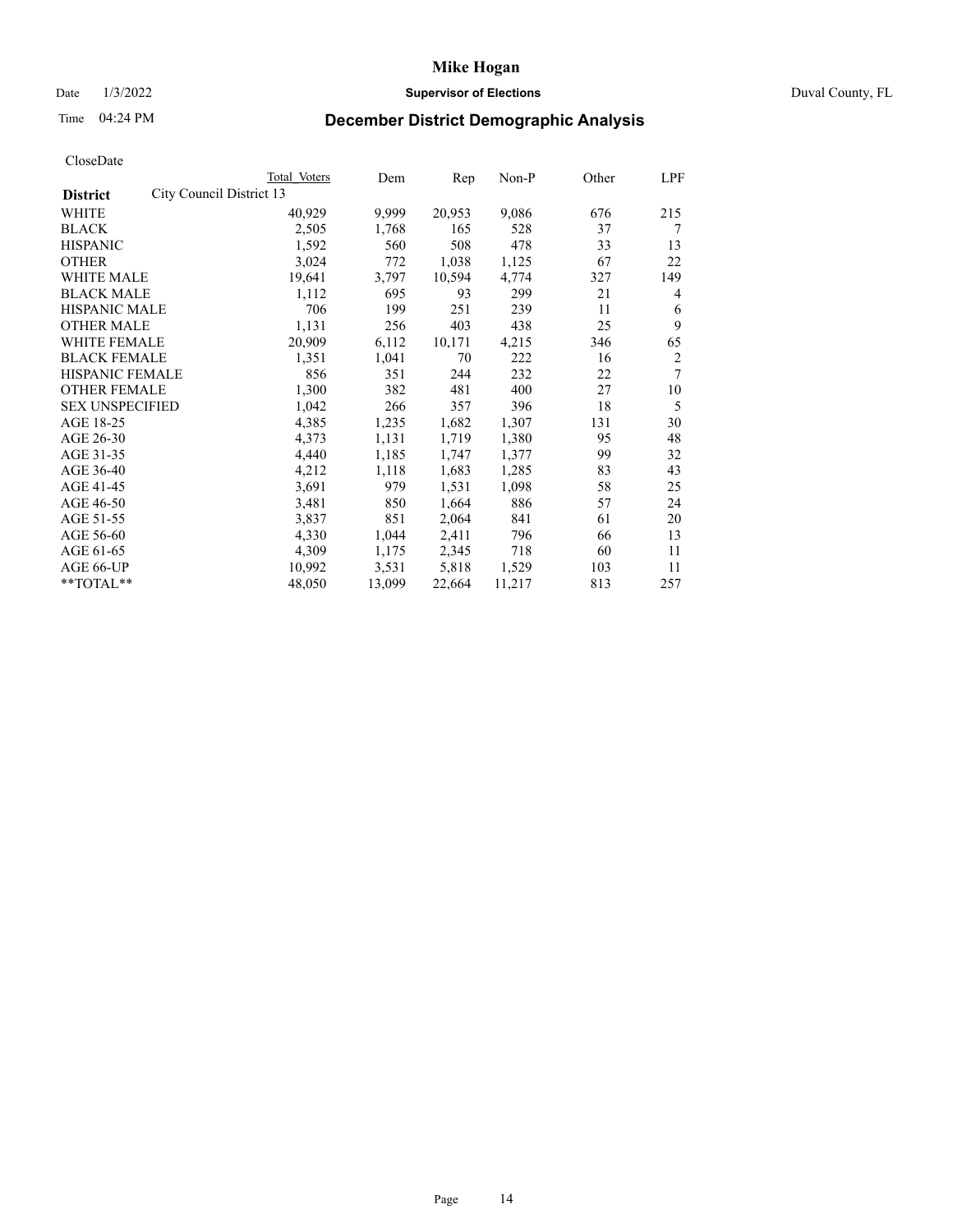## Date 1/3/2022 **Supervisor of Elections** Duval County, FL

# Time 04:24 PM **December District Demographic Analysis**

|                                             | Total Voters | Dem    | Rep    | Non-P  | Other | LPF |
|---------------------------------------------|--------------|--------|--------|--------|-------|-----|
| City Council District 14<br><b>District</b> |              |        |        |        |       |     |
| WHITE                                       | 33,031       | 9,954  | 15,901 | 6,389  | 574   | 213 |
| <b>BLACK</b>                                | 7,512        | 5,685  | 321    | 1,390  | 105   | 11  |
| <b>HISPANIC</b>                             | 2,820        | 1,155  | 641    | 952    | 58    | 14  |
| <b>OTHER</b>                                | 3,819        | 1,235  | 1,045  | 1,434  | 86    | 19  |
| WHITE MALE                                  | 15,385       | 3,993  | 7,724  | 3,265  | 258   | 145 |
| <b>BLACK MALE</b>                           | 3,104        | 2,171  | 178    | 689    | 58    | 8   |
| <b>HISPANIC MALE</b>                        | 1,284        | 474    | 331    | 453    | 21    | 5   |
| <b>OTHER MALE</b>                           | 1,484        | 439    | 445    | 561    | 29    | 10  |
| WHITE FEMALE                                | 17,307       | 5,876  | 8,012  | 3,043  | 309   | 67  |
| <b>BLACK FEMALE</b>                         | 4,284        | 3,426  | 134    | 674    | 47    | 3   |
| HISPANIC FEMALE                             | 1,484        | 658    | 299    | 485    | 35    | 7   |
| <b>OTHER FEMALE</b>                         | 1,705        | 620    | 477    | 560    | 44    | 4   |
| <b>SEX UNSPECIFIED</b>                      | 1,145        | 372    | 308    | 435    | 22    | 8   |
| AGE 18-25                                   | 4,326        | 1,682  | 1,128  | 1,359  | 133   | 24  |
| AGE 26-30                                   | 4,809        | 1,893  | 1,326  | 1,425  | 127   | 38  |
| AGE 31-35                                   | 5,226        | 2,138  | 1,514  | 1,409  | 108   | 57  |
| AGE 36-40                                   | 4,420        | 1,802  | 1,267  | 1,210  | 92    | 49  |
| AGE 41-45                                   | 3,652        | 1,424  | 1,133  | 986    | 76    | 33  |
| AGE 46-50                                   | 3,387        | 1,281  | 1,262  | 769    | 59    | 16  |
| AGE 51-55                                   | 3,679        | 1,305  | 1,550  | 758    | 53    | 13  |
| AGE 56-60                                   | 3,888        | 1,407  | 1,841  | 593    | 39    | 8   |
| AGE 61-65                                   | 4,043        | 1,530  | 1,911  | 542    | 52    | 8   |
| AGE 66-UP                                   | 9,752        | 3,567  | 4,976  | 1,114  | 84    | 11  |
| **TOTAL**                                   | 47,182       | 18,029 | 17,908 | 10,165 | 823   | 257 |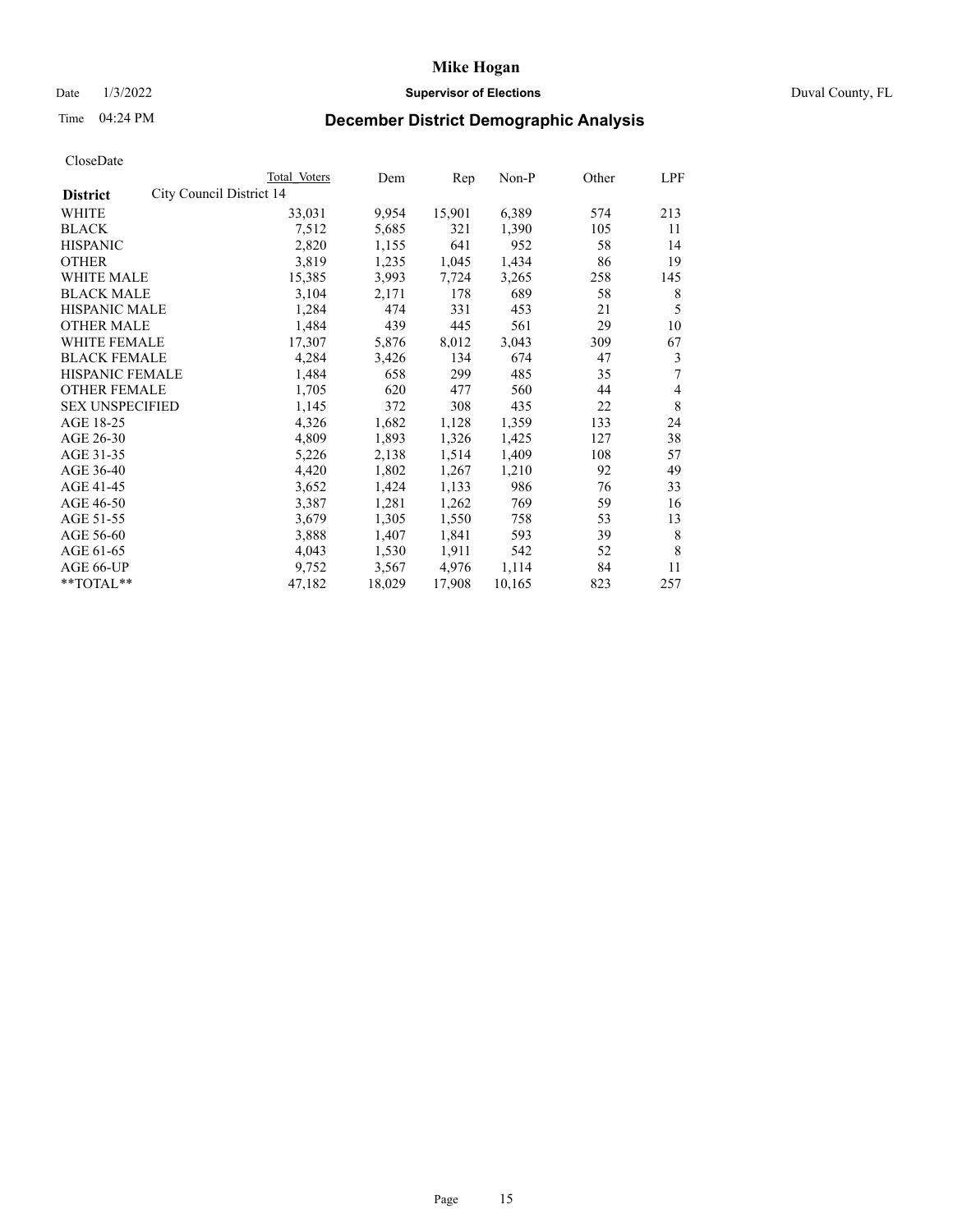# Date 1/3/2022 **Supervisor of Elections** Duval County, FL

# Time 04:24 PM **December District Demographic Analysis**

|                        |               | Total Voters | Dem      | Rep      | $Non-P$ | Other          | LPF |
|------------------------|---------------|--------------|----------|----------|---------|----------------|-----|
| <b>District</b>        | Isle of Palms |              |          |          |         |                |     |
| WHITE                  |               | 962          | 118      | 685      | 152     | 6              |     |
| <b>BLACK</b>           |               |              |          | $\theta$ | 0       | 0              | 0   |
| <b>HISPANIC</b>        |               | 19           | 4        | 7        | 6       | 2              | 0   |
| <b>OTHER</b>           |               | 41           | 3        | 26       | 10      | $\overline{2}$ | 0   |
| WHITE MALE             |               | 496          | 42       | 368      | 84      | $\overline{2}$ | 0   |
| <b>BLACK MALE</b>      |               |              |          | $\theta$ | 0       | 0              | 0   |
| <b>HISPANIC MALE</b>   |               |              |          | 3        | 2       |                | 0   |
| <b>OTHER MALE</b>      |               | 13           | $\theta$ |          | 6       | 0              | 0   |
| <b>WHITE FEMALE</b>    |               | 462          | 76       | 313      | 68      | 4              |     |
| <b>BLACK FEMALE</b>    |               | $\theta$     | $\theta$ | $\theta$ | 0       | 0              | 0   |
| <b>HISPANIC FEMALE</b> |               | 12           | 3        | 4        |         |                | 0   |
| <b>OTHER FEMALE</b>    |               | 19           | 3        | 11       | 3       | 2              | 0   |
| <b>SEX UNSPECIFIED</b> |               | 13           | $\Omega$ | 12       |         | 0              | 0   |
| AGE 18-25              |               | 97           | 13       | 64       | 19      |                | 0   |
| AGE 26-30              |               | 48           | 5        | 30       | 12      |                | 0   |
| AGE 31-35              |               | 44           | 5        | 33       | 6       | 0              | 0   |
| AGE 36-40              |               | 92           | 10       | 59       | 19      | 3              |     |
| AGE 41-45              |               | 110          | 12       | 67       | 31      | 0              | 0   |
| AGE 46-50              |               | 109          | 7        | 80       | 20      | 2              | 0   |
| AGE 51-55              |               | 99           | 13       | 69       | 17      | 0              | 0   |
| AGE 56-60              |               | 117          | 10       | 87       | 19      |                | 0   |
| AGE 61-65              |               | 90           | 12       | 68       | 9       |                | 0   |
| AGE 66-UP              |               | 217          | 39       | 161      | 16      |                |     |
| **TOTAL**              |               | 1,023        | 126      | 718      | 168     | 10             |     |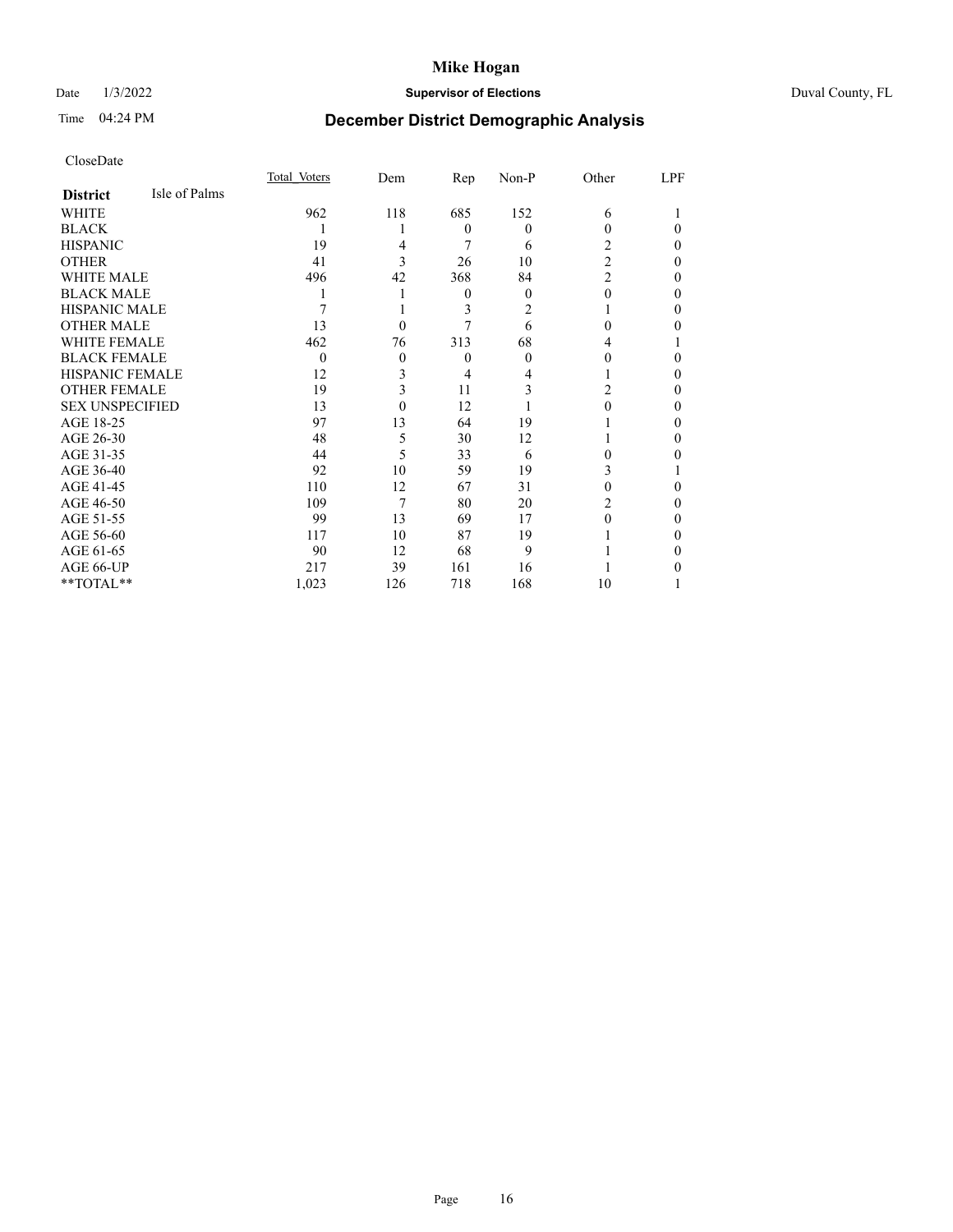## Date 1/3/2022 **Supervisor of Elections** Duval County, FL

# Time 04:24 PM **December District Demographic Analysis**

|                                           | Total Voters | Dem   | Rep   | $Non-P$ | Other          | LPF            |
|-------------------------------------------|--------------|-------|-------|---------|----------------|----------------|
| <b>Bartram Springs</b><br><b>District</b> |              |       |       |         |                |                |
| <b>WHITE</b>                              | 2,052        | 395   | 1,103 | 505     | 32             | 17             |
| <b>BLACK</b>                              | 522          | 383   | 26    | 109     | $\overline{4}$ | 0              |
| <b>HISPANIC</b>                           | 243          | 82    | 62    | 95      | 3              |                |
| <b>OTHER</b>                              | 477          | 149   | 148   | 171     | 8              |                |
| <b>WHITE MALE</b>                         | 968          | 147   | 545   | 250     | 14             | 12             |
| <b>BLACK MALE</b>                         | 230          | 153   | 17    | 56      | 4              | 0              |
| <b>HISPANIC MALE</b>                      | 119          | 35    | 31    | 51      | 1              |                |
| <b>OTHER MALE</b>                         | 197          | 58    | 66    | 71      | 2              | 0              |
| <b>WHITE FEMALE</b>                       | 1,066        | 245   | 549   | 249     | 18             | 5              |
| <b>BLACK FEMALE</b>                       | 287          | 225   | 9     | 53      | $\theta$       | 0              |
| HISPANIC FEMALE                           | 119          | 44    | 30    | 43      | 2              | 0              |
| <b>OTHER FEMALE</b>                       | 227          | 76    | 71    | 74      | 5              | 1              |
| <b>SEX UNSPECIFIED</b>                    | 81           | 26    | 21    | 33      | $\mathbf{1}$   | 0              |
| AGE 18-25                                 | 357          | 115   | 111   | 119     | 10             | 2              |
| AGE 26-30                                 | 250          | 76    | 90    | 76      | 6              | $\overline{c}$ |
| AGE 31-35                                 | 310          | 90    | 106   | 103     | 8              | 3              |
| AGE 36-40                                 | 373          | 101   | 152   | 114     | 4              | $\overline{2}$ |
| AGE 41-45                                 | 375          | 107   | 138   | 123     | 3              | 4              |
| AGE 46-50                                 | 391          | 116   | 166   | 102     | 4              | 3              |
| AGE 51-55                                 | 338          | 96    | 162   | 78      | 1              |                |
| AGE 56-60                                 | 294          | 93    | 139   | 57      | 3              | 2              |
| AGE 61-65                                 | 199          | 80    | 87    | 28      | 4              | $\theta$       |
| AGE 66-UP                                 | 407          | 135   | 188   | 80      | 4              | $\Omega$       |
| **TOTAL**                                 | 3,294        | 1,009 | 1,339 | 880     | 47             | 19             |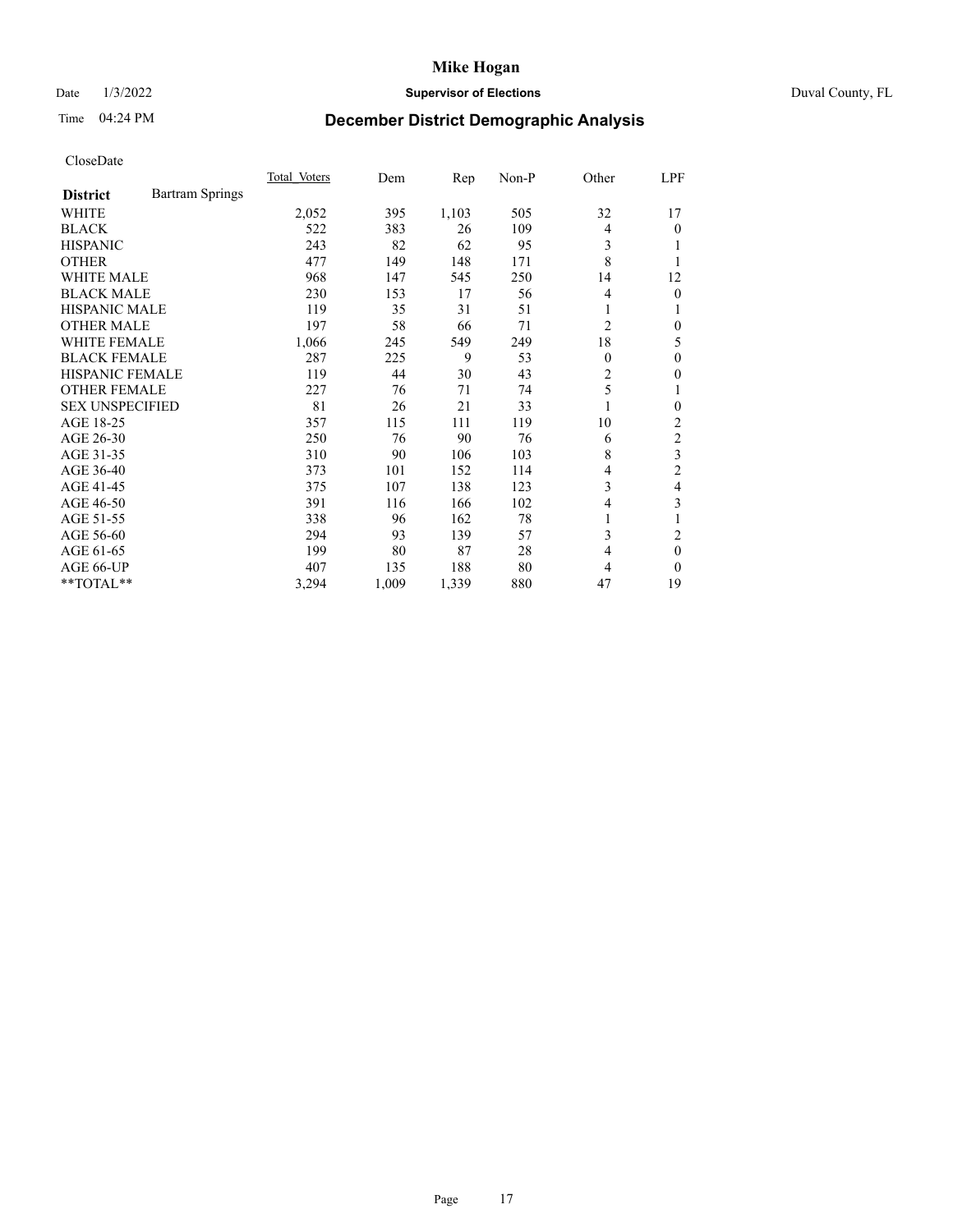# Date 1/3/2022 **Supervisor of Elections** Duval County, FL

# Time 04:24 PM **December District Demographic Analysis**

|                        |                 | Total Voters | Dem | $\mathbf{Rep}$ | Non-P | Other            | LPF            |
|------------------------|-----------------|--------------|-----|----------------|-------|------------------|----------------|
| <b>District</b>        | Wynnfield Lakes |              |     |                |       |                  |                |
| WHITE                  |                 | 492          | 98  | 261            | 120   | 8                | 5              |
| <b>BLACK</b>           |                 | 138          | 98  | 5              | 33    | 2                | $\theta$       |
| <b>HISPANIC</b>        |                 | 91           | 24  | 30             | 34    | 3                | $\theta$       |
| <b>OTHER</b>           |                 | 251          | 68  | 74             | 106   | $\overline{2}$   |                |
| WHITE MALE             |                 | 223          | 37  | 119            | 62    | $\overline{c}$   | 3              |
| <b>BLACK MALE</b>      |                 | 68           | 44  | 4              | 18    | $\overline{c}$   | $\theta$       |
| <b>HISPANIC MALE</b>   |                 | 43           | 7   | 17             | 17    | $\overline{2}$   | 0              |
| <b>OTHER MALE</b>      |                 | 109          | 26  | 34             | 47    | 1                |                |
| <b>WHITE FEMALE</b>    |                 | 263          | 61  | 137            | 57    | 6                | $\overline{c}$ |
| <b>BLACK FEMALE</b>    |                 | 69           | 53  | 1              | 15    | 0                | $\theta$       |
| <b>HISPANIC FEMALE</b> |                 | 45           | 16  | 11             | 17    |                  | $\Omega$       |
| <b>OTHER FEMALE</b>    |                 | 118          | 34  | 37             | 46    |                  | $\Omega$       |
| <b>SEX UNSPECIFIED</b> |                 | 34           | 10  | 10             | 14    | $\boldsymbol{0}$ | $\theta$       |
| AGE 18-25              |                 | 131          | 40  | 36             | 51    | 4                | $\theta$       |
| AGE 26-30              |                 | 90           | 22  | 36             | 32    | 0                | $\mathbf{0}$   |
| AGE 31-35              |                 | 95           | 17  | 48             | 27    | 2                |                |
| AGE 36-40              |                 | 125          | 33  | 42             | 45    | 3                | 2              |
| AGE 41-45              |                 | 120          | 32  | 44             | 39    | 4                |                |
| AGE 46-50              |                 | 101          | 34  | 38             | 28    | 1                | $\theta$       |
| AGE 51-55              |                 | 72           | 29  | 29             | 12    |                  |                |
| AGE 56-60              |                 | 63           | 25  | 21             | 16    | 0                |                |
| AGE 61-65              |                 | 50           | 15  | 18             | 17    | 0                | $\Omega$       |
| AGE 66-UP              |                 | 125          | 41  | 58             | 26    | 0                | 0              |
| **TOTAL**              |                 | 972          | 288 | 370            | 293   | 15               | 6              |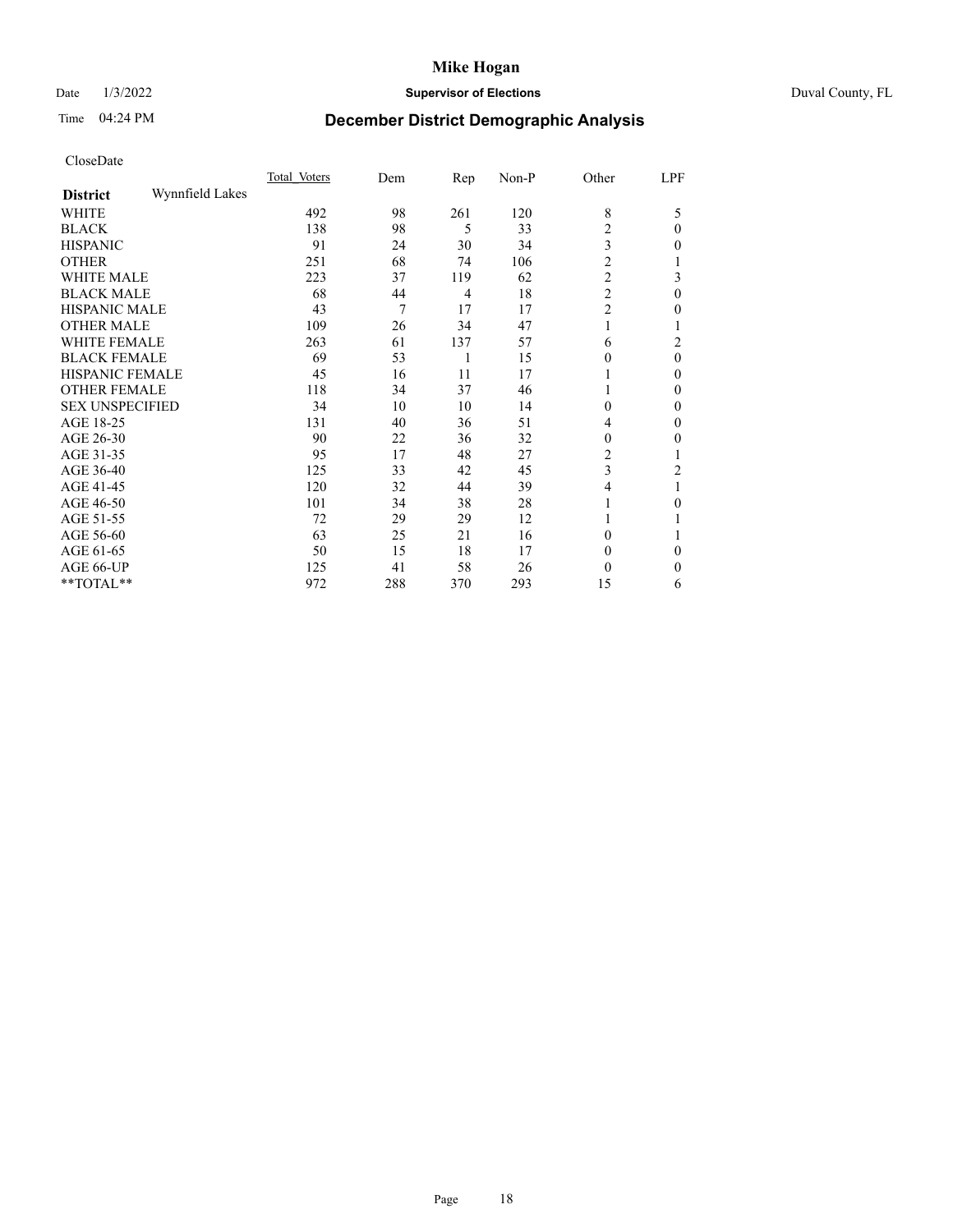# Date 1/3/2022 **Supervisor of Elections** Duval County, FL

# Time 04:24 PM **December District Demographic Analysis**

|                        |                  | Total Voters | Dem | Rep            | Non-P | Other          | LPF |
|------------------------|------------------|--------------|-----|----------------|-------|----------------|-----|
| <b>District</b>        | Harbour Waterway |              |     |                |       |                |     |
| WHITE                  |                  | 244          | 35  | 169            | 38    | $\mathfrak{D}$ | 0   |
| <b>BLACK</b>           |                  | 3            | 3   | 0              | 0     | 0              |     |
| HISPANIC               |                  | 11           |     | 8              | 2     |                |     |
| <b>OTHER</b>           |                  | 17           | 6   | 6              | 5     |                |     |
| WHITE MALE             |                  | 116          | 11  | 84             | 20    |                |     |
| BLACK MALE             |                  |              |     | $\theta$       | 0     |                |     |
| HISPANIC MALE          |                  | 2            | 0   | 2              |       |                |     |
| OTHER MALE             |                  |              | 4   | $\overline{c}$ |       |                |     |
| WHITE FEMALE           |                  | 127          | 23  | 85             | 18    |                |     |
| BLACK FEMALE           |                  | 2            | 2   | 0              | 0     |                |     |
| HISPANIC FEMALE        |                  | 9            |     | 6              |       |                |     |
| OTHER FEMALE           |                  | 9            |     | 4              | 4     |                |     |
| <b>SEX UNSPECIFIED</b> |                  | 2            | 2   | 0              |       |                |     |
| AGE 18-25              |                  | 21           | 2   | 11             |       |                |     |
| AGE 26-30              |                  | 15           | 3   | 7              |       |                |     |
| AGE 31-35              |                  | 15           | 2   | 8              |       |                |     |
| AGE 36-40              |                  | 13           | 4   |                |       |                | 0   |
| AGE 41-45              |                  | 15           | 6   | 6              |       |                |     |
| AGE 46-50              |                  | 26           | 5   | 15             | 6     |                | 0   |
| AGE 51-55              |                  | 26           | 6   | 16             |       |                |     |
| AGE 56-60              |                  | 33           |     | 27             | 5     |                |     |
| AGE 61-65              |                  | 33           | 6   | 25             |       |                |     |
| AGE 66-UP              |                  | 78           | 10  | 61             | 6     |                |     |
| $*$ TOTAL $**$         |                  | 275          | 45  | 183            | 45    | 2              | 0   |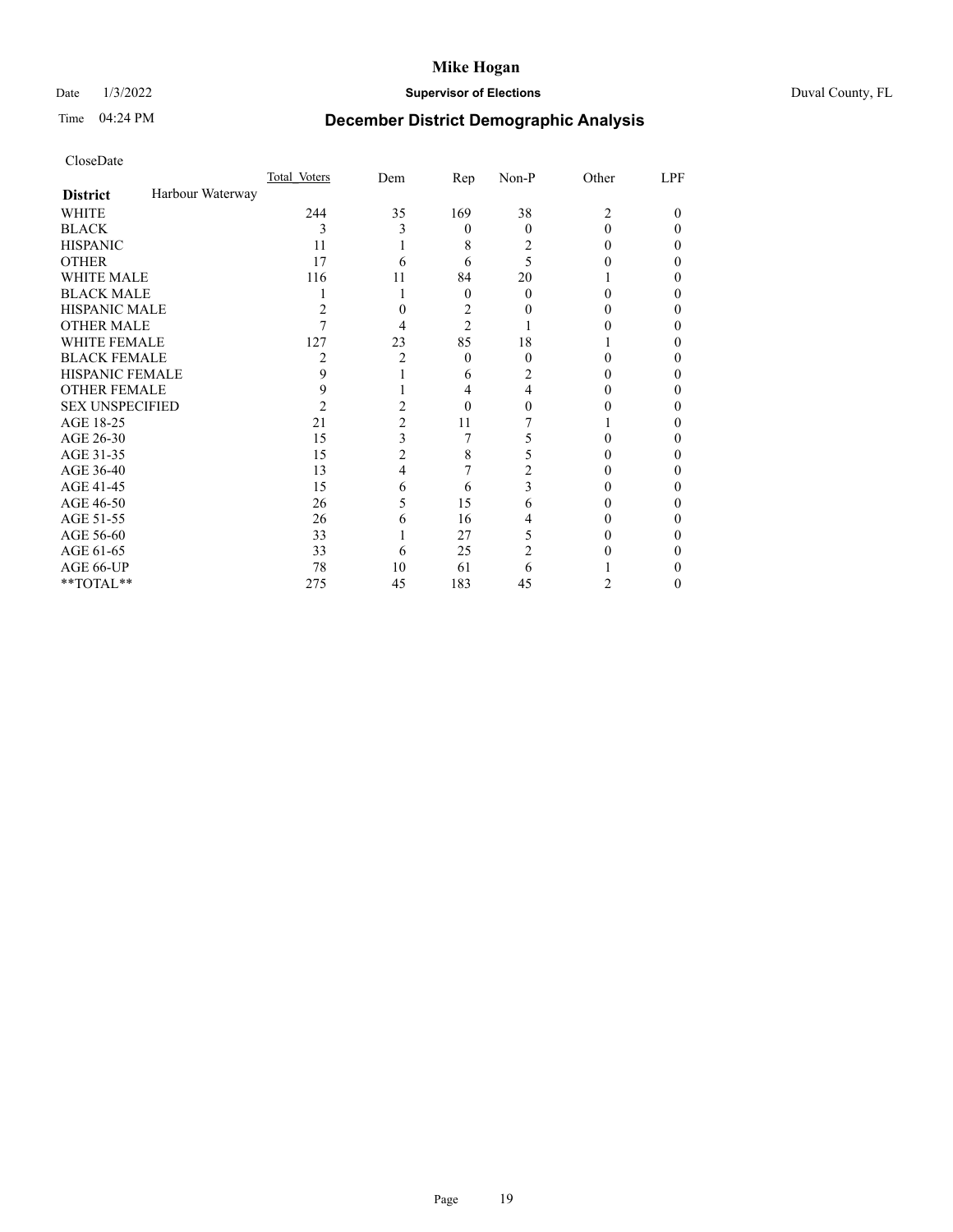# Date 1/3/2022 **Supervisor of Elections** Duval County, FL

# Time 04:24 PM **December District Demographic Analysis**

|                        |               | Total Voters | Dem            | Rep            | Non-P | Other    | LPF |
|------------------------|---------------|--------------|----------------|----------------|-------|----------|-----|
| <b>District</b>        | Principle One |              |                |                |       |          |     |
| WHITE                  |               | 265          | 52             | 116            | 90    | 6        |     |
| <b>BLACK</b>           |               | 88           | 59             | $\overline{4}$ | 25    | 0        | 0   |
| <b>HISPANIC</b>        |               | 41           | 17             | 11             | 12    |          | 0   |
| <b>OTHER</b>           |               | 74           | 20             | 14             | 38    |          |     |
| <b>WHITE MALE</b>      |               | 127          | 17             | 54             | 51    | 4        |     |
| <b>BLACK MALE</b>      |               | 38           | 20             | 3              | 15    | 0        | 0   |
| <b>HISPANIC MALE</b>   |               | 15           | 6              | 4              | 4     |          | 0   |
| <b>OTHER MALE</b>      |               | 32           | 8              | 8              | 14    |          |     |
| <b>WHITE FEMALE</b>    |               | 137          | 35             | 62             | 38    | 2        | 0   |
| <b>BLACK FEMALE</b>    |               | 49           | 38             | 1              | 10    | $\Omega$ | 0   |
| <b>HISPANIC FEMALE</b> |               | 25           | 11             | 6              | 8     | $\Omega$ | 0   |
| <b>OTHER FEMALE</b>    |               | 37           | 11             | 5              | 21    | $\theta$ | 0   |
| <b>SEX UNSPECIFIED</b> |               | 8            | $\overline{2}$ | $\overline{2}$ | 4     | $\theta$ | 0   |
| AGE 18-25              |               | 59           | 19             | 13             | 25    |          |     |
| AGE 26-30              |               | 57           | 14             | 16             | 25    |          |     |
| AGE 31-35              |               | 75           | 27             | 21             | 24    | 3        | 0   |
| AGE 36-40              |               | 42           | 15             | 8              | 19    | 0        | 0   |
| AGE 41-45              |               | 25           | 7              | 13             | 5     | $_{0}$   | 0   |
| AGE 46-50              |               | 34           | 15             | 10             | 8     |          | 0   |
| AGE 51-55              |               | 33           | 11             | 6              | 15    |          | 0   |
| AGE 56-60              |               | 41           | 15             | 11             | 14    |          | 0   |
| AGE 61-65              |               | 29           | 8              | 11             | 10    | 0        | 0   |
| AGE 66-UP              |               | 73           | 17             | 36             | 20    | $_{0}$   | 0   |
| **TOTAL**              |               | 468          | 148            | 145            | 165   | 8        | 2   |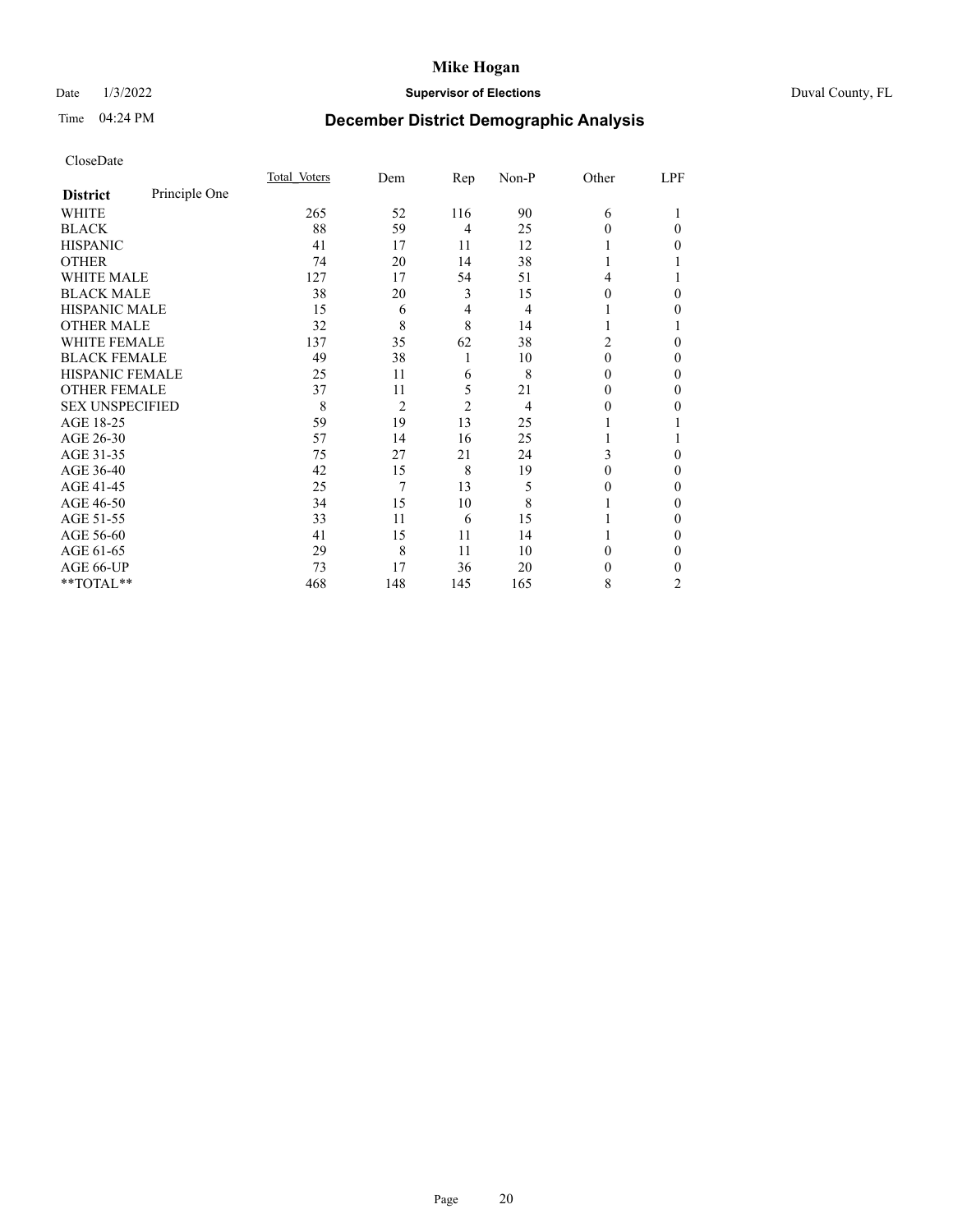## Date 1/3/2022 **Supervisor of Elections** Duval County, FL

# Time 04:24 PM **December District Demographic Analysis**

|                        |          | Total Voters | Dem            | Rep            | Non-P | Other          | LPF            |
|------------------------|----------|--------------|----------------|----------------|-------|----------------|----------------|
| <b>District</b>        | Tolomato |              |                |                |       |                |                |
| WHITE                  |          | 1,867        | 405            | 1,030          | 387   | 41             | 4              |
| <b>BLACK</b>           |          | 81           | 53             | 8              | 17    | 3              | $\theta$       |
| <b>HISPANIC</b>        |          | 90           | 30             | 38             | 22    | $\theta$       | $\mathbf{0}$   |
| <b>OTHER</b>           |          | 108          | 30             | 36             | 41    | $\Omega$       | 1              |
| WHITE MALE             |          | 896          | 151            | 520            | 200   | 23             | $\overline{c}$ |
| <b>BLACK MALE</b>      |          | 40           | 24             | 4              | 10    | 2              | $\mathbf{0}$   |
| <b>HISPANIC MALE</b>   |          | 39           | 13             | 15             | 11    | 0              | $\mathbf{0}$   |
| <b>OTHER MALE</b>      |          | 44           | 14             | 14             | 15    | $\theta$       | 1              |
| <b>WHITE FEMALE</b>    |          | 964          | 254            | 505            | 185   | 18             | $\overline{c}$ |
| <b>BLACK FEMALE</b>    |          | 41           | 29             | $\overline{4}$ | 7     | 1              | $\theta$       |
| <b>HISPANIC FEMALE</b> |          | 50           | 17             | 23             | 10    | 0              | $\theta$       |
| <b>OTHER FEMALE</b>    |          | 51           | 14             | 19             | 18    | 0              | $\mathbf{0}$   |
| <b>SEX UNSPECIFIED</b> |          | 21           | $\overline{2}$ | 8              | 11    | 0              | $\mathbf{0}$   |
| AGE 18-25              |          | 135          | 41             | 53             | 35    | 5              | 1              |
| AGE 26-30              |          | 93           | 22             | 39             | 30    |                | 1              |
| AGE 31-35              |          | 132          | 30             | 58             | 43    |                | $\theta$       |
| AGE 36-40              |          | 141          | 35             | 63             | 40    |                | 2              |
| AGE 41-45              |          | 124          | 33             | 53             | 36    | $\overline{c}$ | $\mathbf{0}$   |
| AGE 46-50              |          | 120          | 29             | 55             | 33    | 3              | $\mathbf{0}$   |
| AGE 51-55              |          | 175          | 38             | 84             | 48    | 5              | $\mathbf{0}$   |
| AGE 56-60              |          | 229          | 49             | 128            | 45    | 6              | 1              |
| AGE 61-65              |          | 252          | 61             | 147            | 41    | 3              | $\mathbf{0}$   |
| AGE 66-UP              |          | 745          | 180            | 432            | 116   | 17             | $\mathbf{0}$   |
| **TOTAL**              |          | 2,146        | 518            | 1,112          | 467   | 44             | 5              |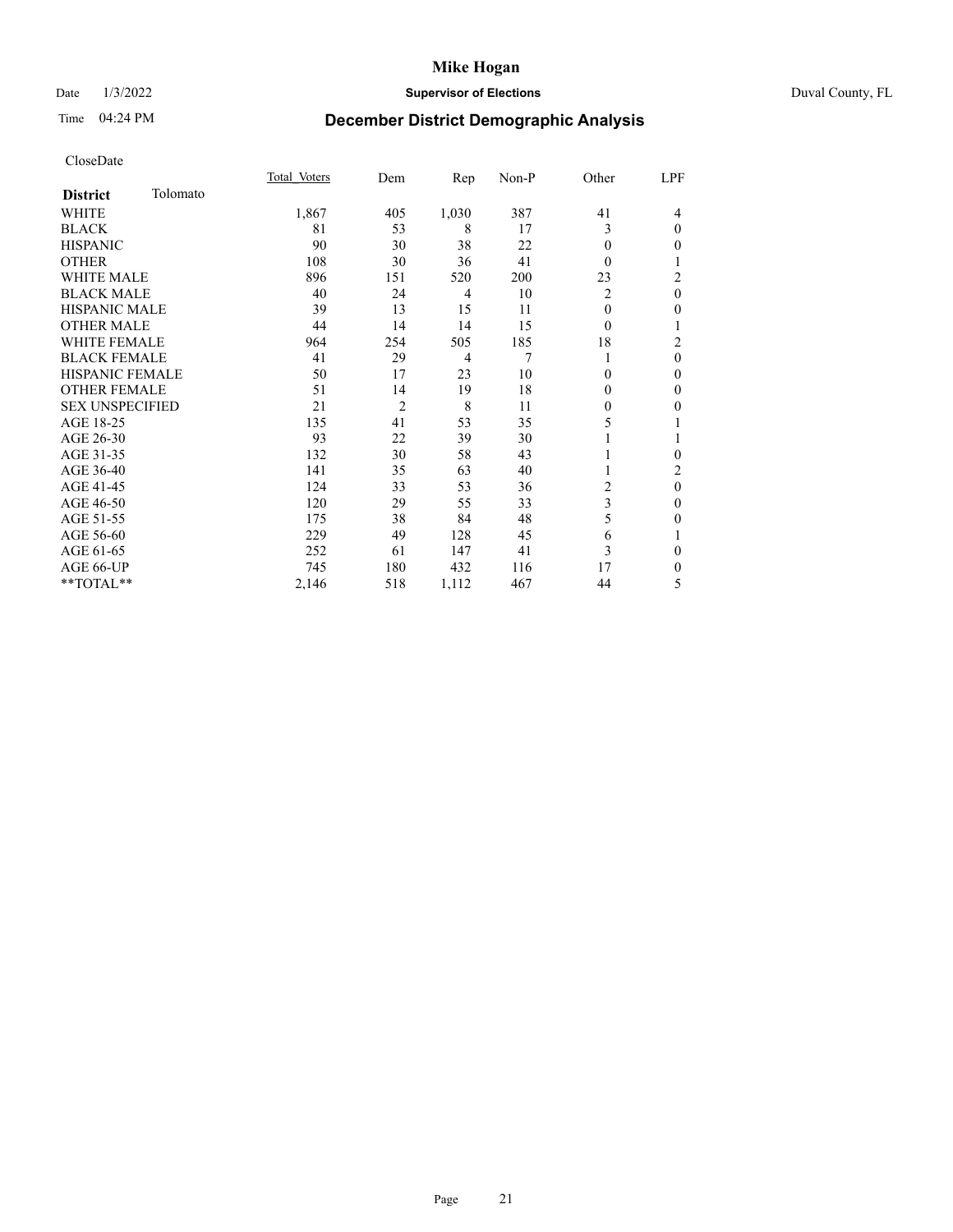# Date 1/3/2022 **Supervisor of Elections** Duval County, FL

# Time 04:24 PM **December District Demographic Analysis**

|                        |             | Total Voters | Dem | Rep | Non-P | Other          | LPF |
|------------------------|-------------|--------------|-----|-----|-------|----------------|-----|
| <b>District</b>        | Bainebridge |              |     |     |       |                |     |
| WHITE                  |             | 316          | 60  | 152 | 91    | 6              |     |
| <b>BLACK</b>           |             | 463          | 364 | 12  | 77    | 9              |     |
| <b>HISPANIC</b>        |             | 54           | 21  | 11  | 22    | $\Omega$       | 0   |
| <b>OTHER</b>           |             | 79           | 37  | 14  | 25    | 2              |     |
| <b>WHITE MALE</b>      |             | 151          | 19  | 82  | 40    | 4              | 6   |
| <b>BLACK MALE</b>      |             | 201          | 153 | 6   | 37    | 5              | 0   |
| <b>HISPANIC MALE</b>   |             | 19           | 8   | 5   | 6     | 0              | 0   |
| <b>OTHER MALE</b>      |             | 27           | 13  | 5   | 8     | 1              | 0   |
| <b>WHITE FEMALE</b>    |             | 162          | 41  | 68  | 50    | 2              |     |
| <b>BLACK FEMALE</b>    |             | 257          | 208 | 6   | 38    | 4              |     |
| <b>HISPANIC FEMALE</b> |             | 34           | 13  | 6   | 15    | 0              | 0   |
| <b>OTHER FEMALE</b>    |             | 32           | 13  | 8   | 9     | 1              |     |
| <b>SEX UNSPECIFIED</b> |             | 29           | 14  | 3   | 12    | 0              | 0   |
| AGE 18-25              |             | 102          | 54  | 14  | 34    | 0              | 0   |
| AGE 26-30              |             | 92           | 36  | 18  | 33    | 4              |     |
| AGE 31-35              |             | 120          | 48  | 30  | 37    | 2              | 3   |
| AGE 36-40              |             | 108          | 50  | 19  | 34    | 2              | 3   |
| AGE 41-45              |             | 122          | 73  | 24  | 21    | 3              |     |
| AGE 46-50              |             | 96           | 58  | 18  | 18    | 1              |     |
| AGE 51-55              |             | 96           | 57  | 18  | 18    | 3              | 0   |
| AGE 56-60              |             | 53           | 28  | 14  | 11    | $\Omega$       | 0   |
| AGE 61-65              |             | 45           | 31  | 10  | 4     | $\Omega$       | 0   |
| AGE 66-UP              |             | 78           | 47  | 24  | 5     | $\overline{c}$ | 0   |
| **TOTAL**              |             | 912          | 482 | 189 | 215   | 17             | 9   |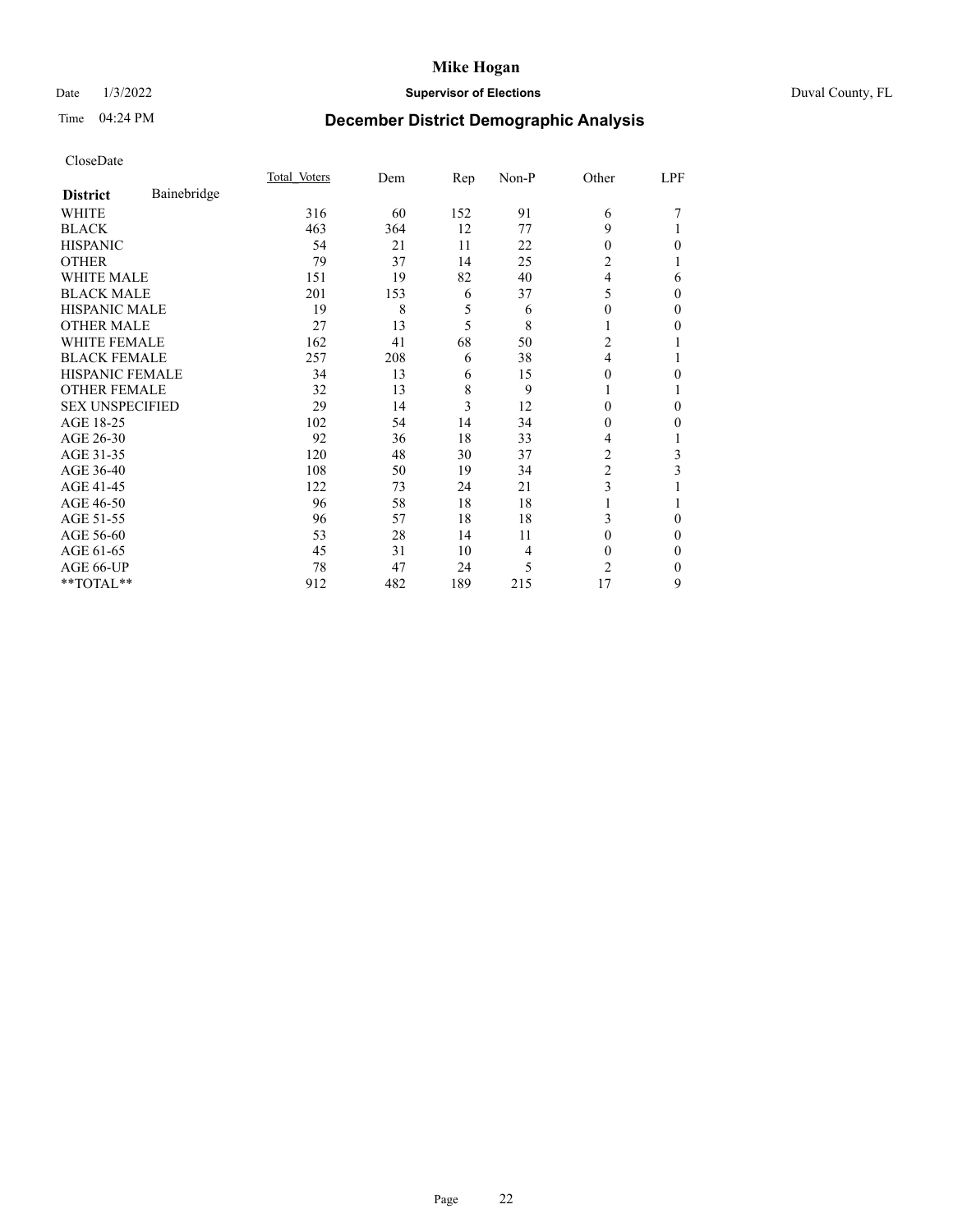# Date 1/3/2022 **Supervisor of Elections** Duval County, FL

# Time 04:24 PM **December District Demographic Analysis**

|                        | Total Voters             | Dem     | Rep     | Non-P  | Other | LPF   |
|------------------------|--------------------------|---------|---------|--------|-------|-------|
| <b>District</b>        | Congressional District 4 |         |         |        |       |       |
| WHITE                  | 271,380                  | 62,256  | 146,812 | 56,425 | 4,334 | 1,553 |
| <b>BLACK</b>           | 43,768                   | 32,325  | 2,130   | 8,637  | 615   | 61    |
| <b>HISPANIC</b>        | 22,028                   | 7,770   | 6,218   | 7,615  | 345   | 80    |
| <b>OTHER</b>           | 35,959                   | 10,456  | 10,834  | 13,947 | 566   | 156   |
| WHITE MALE             | 127,679                  | 24,082  | 71,900  | 28,683 | 1,987 | 1,027 |
| <b>BLACK MALE</b>      | 19,027                   | 12,852  | 1,220   | 4,601  | 323   | 31    |
| <b>HISPANIC MALE</b>   | 9,969                    | 3,119   | 3,066   | 3,600  | 137   | 47    |
| <b>OTHER MALE</b>      | 14,296                   | 3,753   | 4,547   | 5,707  | 211   | 78    |
| <b>WHITE FEMALE</b>    | 140,983                  | 37,575  | 73,565  | 27,012 | 2,319 | 512   |
| <b>BLACK FEMALE</b>    | 24,110                   | 19,025  | 882     | 3,887  | 287   | 29    |
| <b>HISPANIC FEMALE</b> | 11,648                   | 4,502   | 3,056   | 3,856  | 204   | 30    |
| <b>OTHER FEMALE</b>    | 16,356                   | 5,434   | 5,022   | 5,571  | 274   | 55    |
| <b>SEX UNSPECIFIED</b> | 9,064                    | 2,465   | 2,736   | 3,704  | 118   | 41    |
| AGE 18-25              | 38,794                   | 12,320  | 13,275  | 11,906 | 1,064 | 229   |
| AGE 26-30              | 35,413                   | 10,949  | 12,309  | 11,020 | 826   | 309   |
| AGE 31-35              | 35,704                   | 11,245  | 12,918  | 10,516 | 679   | 346   |
| AGE 36-40              | 32,699                   | 10,031  | 12,100  | 9,757  | 527   | 284   |
| AGE 41-45              | 29,015                   | 8,830   | 11,177  | 8,348  | 456   | 204   |
| AGE 46-50              | 28,537                   | 8,443   | 12,483  | 7,008  | 439   | 164   |
| AGE 51-55              | 30,534                   | 8,471   | 14,996  | 6,554  | 411   | 102   |
| AGE 56-60              | 32,739                   | 9,045   | 17,169  | 6,036  | 419   | 70    |
| AGE 61-65              | 31,119                   | 9,112   | 16,519  | 5,063  | 364   | 61    |
| AGE 66-UP              | 78,580                   | 24,361  | 43,048  | 10,415 | 675   | 81    |
| $*$ TOTAL $*$          | 373,135                  | 112,807 | 165,994 | 86,624 | 5,860 | 1,850 |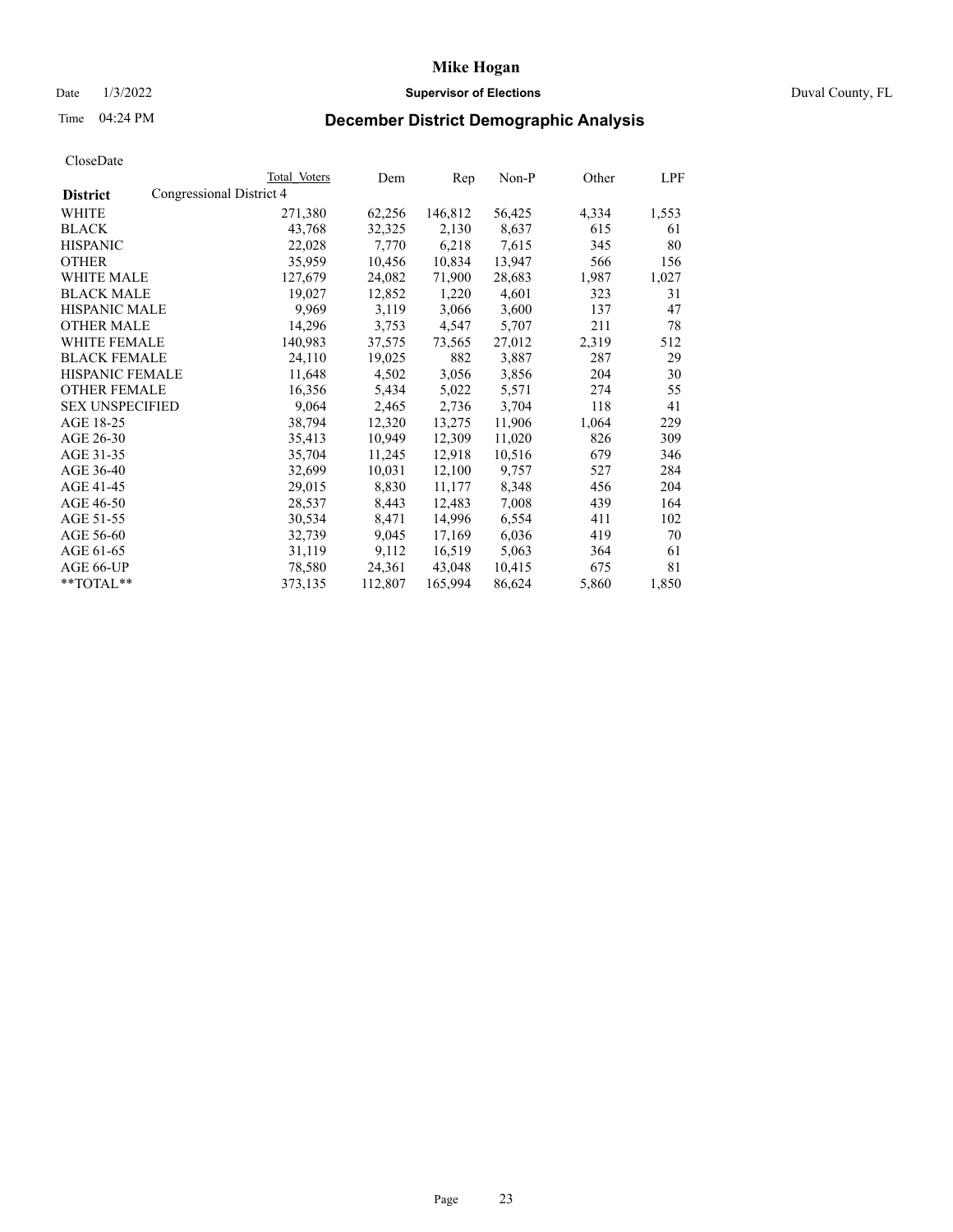# Date 1/3/2022 **Supervisor of Elections** Duval County, FL

# Time 04:24 PM **December District Demographic Analysis**

|                                             | Total Voters | Dem     | Rep    | Non-P  | Other | LPF |
|---------------------------------------------|--------------|---------|--------|--------|-------|-----|
| Congressional District 5<br><b>District</b> |              |         |        |        |       |     |
| <b>WHITE</b>                                | 97,189       | 23,417  | 49,640 | 21,812 | 1,714 | 606 |
| <b>BLACK</b>                                | 139,303      | 113,929 | 4,509  | 19,522 | 1,229 | 114 |
| <b>HISPANIC</b>                             | 16,363       | 6,676   | 3,314  | 6,085  | 230   | 58  |
| <b>OTHER</b>                                | 23,857       | 8,971   | 5,236  | 9,213  | 356   | 81  |
| WHITE MALE                                  | 45,361       | 9,101   | 24,433 | 10,628 | 777   | 422 |
| <b>BLACK MALE</b>                           | 55,623       | 42,970  | 2,358  | 9,579  | 646   | 70  |
| <b>HISPANIC MALE</b>                        | 7,297        | 2,678   | 1,746  | 2,740  | 102   | 31  |
| <b>OTHER MALE</b>                           | 8,603        | 2,945   | 2,209  | 3,279  | 126   | 44  |
| <b>WHITE FEMALE</b>                         | 50,551       | 13,993  | 24,618 | 10,836 | 923   | 181 |
| <b>BLACK FEMALE</b>                         | 81,153       | 69,027  | 2,061  | 9,453  | 569   | 43  |
| <b>HISPANIC FEMALE</b>                      | 8,685        | 3,831   | 1,505  | 3,201  | 122   | 26  |
| <b>OTHER FEMALE</b>                         | 10,620       | 4,471   | 2,416  | 3,536  | 170   | 27  |
| <b>SEX UNSPECIFIED</b>                      | 8,814        | 3,976   | 1,353  | 3,376  | 94    | 15  |
| AGE 18-25                                   | 32,459       | 16,607  | 4,711  | 10,345 | 681   | 115 |
| AGE 26-30                                   | 27,252       | 13,763  | 4,604  | 8,250  | 468   | 167 |
| AGE 31-35                                   | 27,762       | 14,843  | 4,783  | 7,515  | 448   | 173 |
| AGE 36-40                                   | 24,548       | 13,431  | 4,483  | 6,151  | 359   | 124 |
| AGE 41-45                                   | 22,072       | 12,391  | 4,237  | 5,048  | 318   | 78  |
| AGE 46-50                                   | 21,567       | 12,054  | 4,888  | 4,263  | 301   | 61  |
| AGE 51-55                                   | 22,518       | 12,668  | 5,721  | 3,822  | 253   | 54  |
| AGE 56-60                                   | 24,528       | 13,788  | 6,978  | 3,517  | 220   | 25  |
| AGE 61-65                                   | 23,424       | 13,548  | 6,722  | 2,950  | 178   | 26  |
| <b>AGE 66-UP</b>                            | 50,582       | 29,900  | 15,572 | 4,771  | 303   | 36  |
| $*$ $TOTAL**$                               | 276,712      | 152,993 | 62,699 | 56,632 | 3,529 | 859 |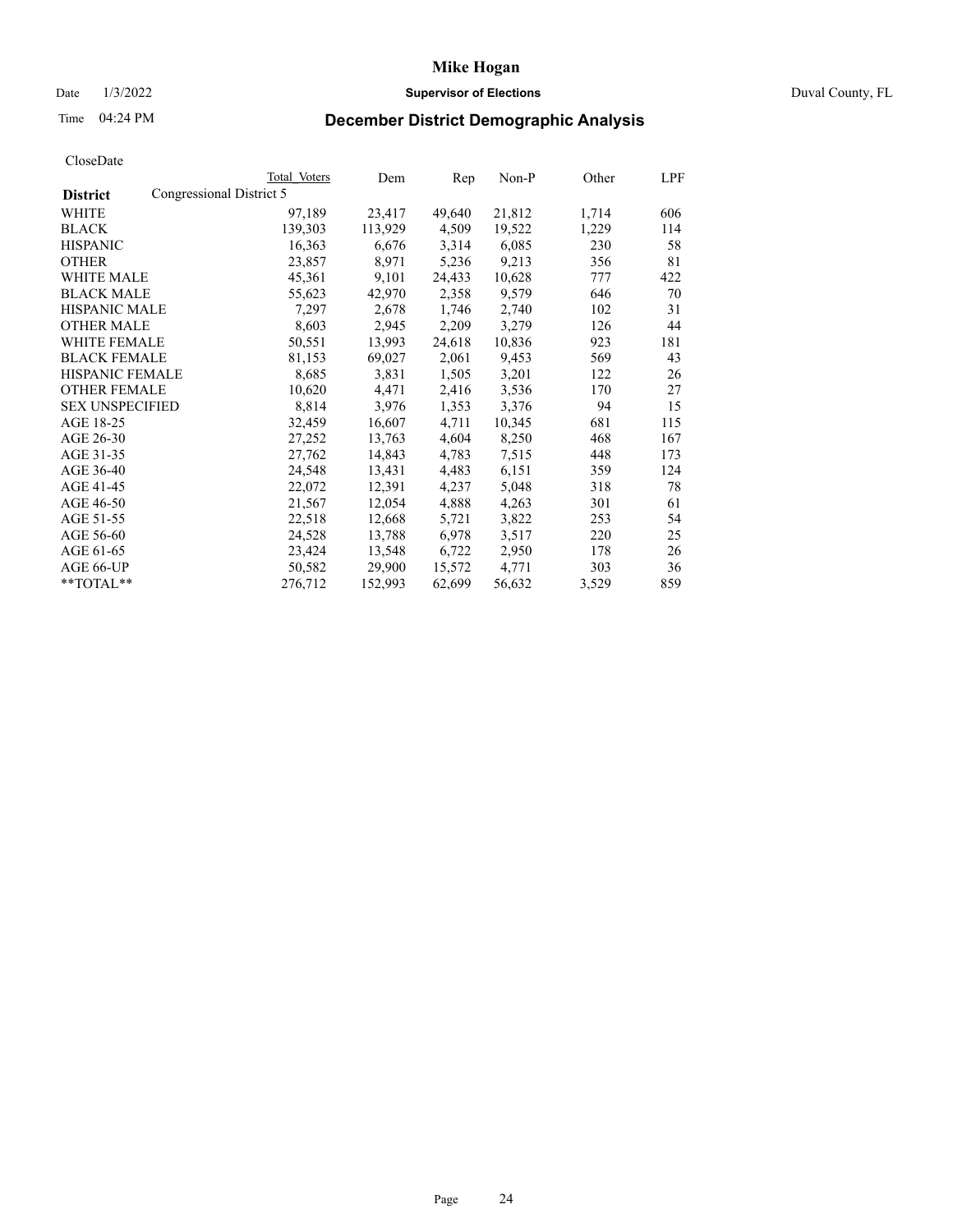# Date 1/3/2022 **Supervisor of Elections** Duval County, FL

# Time 04:24 PM **December District Demographic Analysis**

|                        |              | Total Voters | Dem     | Rep     | Non-P   | Other | LPF   |
|------------------------|--------------|--------------|---------|---------|---------|-------|-------|
| <b>District</b>        | Duval County |              |         |         |         |       |       |
| WHITE                  |              | 335,827      | 77,381  | 179,807 | 71,147  | 5,509 | 1,983 |
| <b>BLACK</b>           |              | 181,455      | 145,030 | 6,545   | 27,881  | 1,828 | 171   |
| <b>HISPANIC</b>        |              | 37,481       | 14,127  | 9,211   | 13,457  | 553   | 133   |
| <b>OTHER</b>           |              | 57,768       | 18,887  | 15,367  | 22,421  | 874   | 219   |
| WHITE MALE             |              | 157,401      | 30,026  | 87,981  | 35,566  | 2,501 | 1,327 |
| <b>BLACK MALE</b>      |              | 73,958       | 55,345  | 3,528   | 14,027  | 959   | 99    |
| <b>HISPANIC MALE</b>   |              | 16,879       | 5,691   | 4,660   | 6,216   | 235   | 77    |
| <b>OTHER MALE</b>      |              | 22,134       | 6,518   | 6,486   | 8,697   | 317   | 116   |
| <b>WHITE FEMALE</b>    |              | 174,726      | 46,501  | 90,037  | 34,580  | 2,968 | 640   |
| <b>BLACK FEMALE</b>    |              | 104,369      | 87,327  | 2,901   | 13,221  | 850   | 70    |
| <b>HISPANIC FEMALE</b> |              | 19,825       | 8,123   | 4,400   | 6,942   | 308   | 52    |
| <b>OTHER FEMALE</b>    |              | 26,130       | 9,637   | 7,122   | 8,872   | 426   | 73    |
| <b>SEX UNSPECIFIED</b> |              | 17,103       | 6,256   | 3,815   | 6,780   | 200   | 52    |
| AGE 18-25              |              | 68,010       | 28,029  | 16,681  | 21,337  | 1,640 | 323   |
| AGE 26-30              |              | 59,344       | 23,842  | 15,543  | 18,290  | 1,224 | 445   |
| AGE 31-35              |              | 60,086       | 25,202  | 16,341  | 16,998  | 1,050 | 495   |
| AGE 36-40              |              | 54,107       | 22,634  | 15,304  | 14,971  | 825   | 373   |
| AGE 41-45              |              | 48,346       | 20,474  | 14,272  | 12,608  | 731   | 261   |
| AGE 46-50              |              | 47,479       | 19,843  | 16,126  | 10,609  | 698   | 203   |
| AGE 51-55              |              | 50,020       | 20,462  | 19,065  | 9,737   | 618   | 138   |
| AGE 56-60              |              | 53,862       | 22,003  | 22,265  | 8,931   | 581   | 82    |
| AGE 61-65              |              | 51,064       | 21,677  | 21,342  | 7,463   | 503   | 79    |
| AGE 66-UP              |              | 120,212      | 51,259  | 53,991  | 13,961  | 894   | 107   |
| $*$ TOTAL $*$          |              | 612,531      | 255,425 | 210,930 | 134,906 | 8,764 | 2,506 |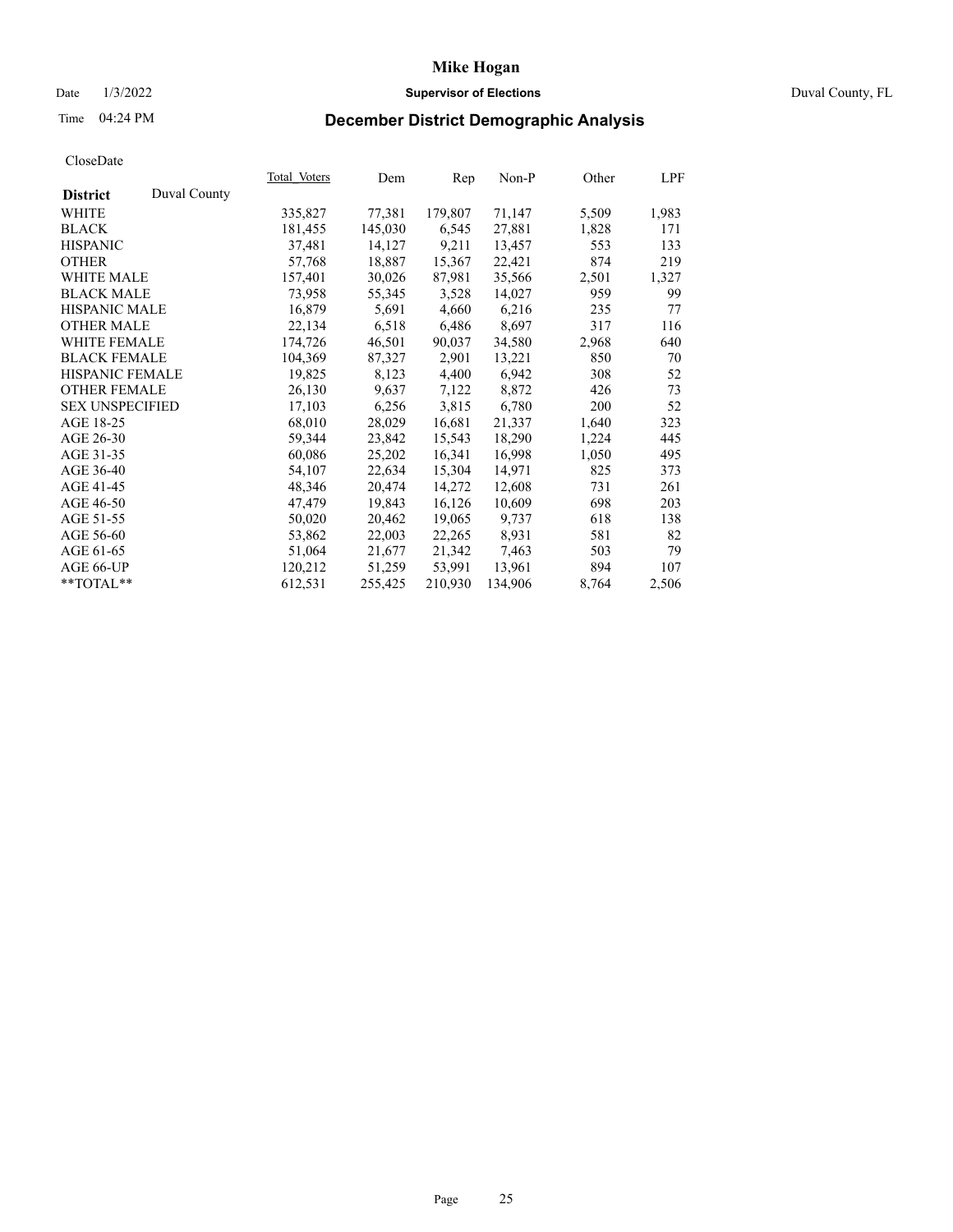## Date 1/3/2022 **Supervisor of Elections** Duval County, FL

# Time 04:24 PM **December District Demographic Analysis**

| Total Voters | Dem   | Rep   | Non-P | Other    | LPF            |
|--------------|-------|-------|-------|----------|----------------|
|              |       |       |       |          |                |
| 9,445        | 2,693 | 4,482 | 2,079 | 145      | 46             |
| 786          | 596   | 39    | 143   | 6        | 2              |
| 293          | 122   | 87    | 80    | 4        | $\mathbf{0}$   |
| 639          | 187   | 213   | 221   | 15       | 3              |
| 4,432        | 1,002 | 2,241 | 1,093 | 65       | 31             |
| 343          | 235   | 24    | 81    | 2        | 1              |
| 132          | 45    | 43    | 44    | $\theta$ | $\theta$       |
| 223          | 54    | 80    | 85    | 4        | $\mathbf{0}$   |
| 4,945        | 1,667 | 2,213 | 971   | 79       | 15             |
| 430          | 352   | 14    | 59    | 4        | 1              |
| 157          | 76    | 41    | 36    | 4        | $\mathbf{0}$   |
| 267          | 94    | 92    | 72    | 7        | $\overline{c}$ |
| 234          | 73    | 73    | 82    | 5        | 1              |
| 980          | 312   | 355   | 280   | 28       | 5              |
| 826          | 265   | 297   | 238   | 23       | 3              |
| 873          | 290   | 288   | 268   | 22       | 5              |
| 853          | 265   | 280   | 277   | 19       | 12             |
| 781          | 252   | 283   | 234   | 6        | 6              |
| 767          | 226   | 313   | 212   | 10       | 6              |
| 886          | 230   | 446   | 192   | 12       | 6              |
| 1,066        | 286   | 549   | 217   | 11       | 3              |
| 1,053        | 358   | 534   | 148   | 11       | $\overline{c}$ |
| 3,078        | 1,114 | 1,476 | 457   | 28       | 3              |
| 11,163       | 3,598 | 4,821 | 2,523 | 170      | 51             |
|              |       |       |       |          |                |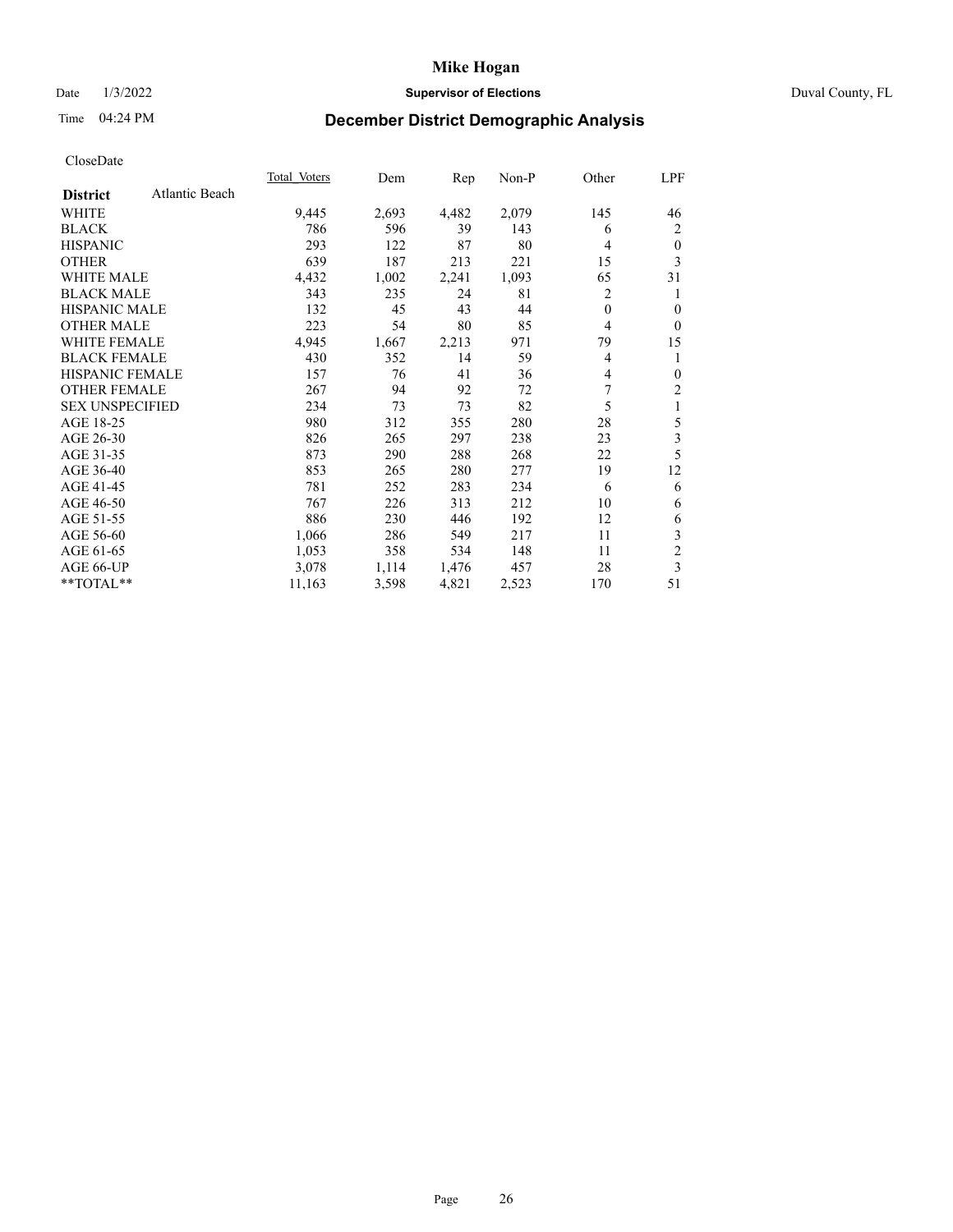# Date 1/3/2022 **Supervisor of Elections** Duval County, FL

# Time 04:24 PM **December District Demographic Analysis**

|                        |         | Total Voters | Dem            | Rep | Non-P          | Other    | LPF      |
|------------------------|---------|--------------|----------------|-----|----------------|----------|----------|
| <b>District</b>        | Baldwin |              |                |     |                |          |          |
| WHITE                  |         | 679          | 115            | 421 | 127            | 14       | 2        |
| <b>BLACK</b>           |         | 245          | 218            | 8   | 19             | $\Omega$ | $\theta$ |
| <b>HISPANIC</b>        |         | 11           | 3              | 6   | $\overline{2}$ | 0        | 0        |
| <b>OTHER</b>           |         | 32           | 8              | 13  | 10             |          | 0        |
| <b>WHITE MALE</b>      |         | 300          | 51             | 185 | 55             | 9        | $_{0}$   |
| <b>BLACK MALE</b>      |         | 86           | 73             | 5   | 8              | $\Omega$ | $_{0}$   |
| <b>HISPANIC MALE</b>   |         | 5            | 2              | 2   |                | $\theta$ | 0        |
| <b>OTHER MALE</b>      |         | 12           | 5              | 4   | 3              | 0        | 0        |
| <b>WHITE FEMALE</b>    |         | 370          | 63             | 232 | 68             | 5        | 2        |
| <b>BLACK FEMALE</b>    |         | 152          | 140            | 3   | 9              | 0        | 0        |
| <b>HISPANIC FEMALE</b> |         | 6            | 1              | 4   |                | $_{0}$   | $_{0}$   |
| <b>OTHER FEMALE</b>    |         | 10           | $\overline{c}$ | 6   |                |          | $_{0}$   |
| <b>SEX UNSPECIFIED</b> |         | 26           | 7              | 7   | 12             | 0        | 0        |
| AGE 18-25              |         | 96           | 33             | 34  | 26             | 3        | 0        |
| AGE 26-30              |         | 81           | 23             | 39  | 16             | 3        | 0        |
| AGE 31-35              |         | 74           | 22             | 33  | 18             | 0        |          |
| AGE 36-40              |         | 84           | 25             | 44  | 15             | 0        | 0        |
| AGE 41-45              |         | 64           | 19             | 31  | 10             | 4        | 0        |
| AGE 46-50              |         | 67           | 23             | 33  | 9              |          |          |
| AGE 51-55              |         | 78           | 22             | 44  | 11             |          | 0        |
| AGE 56-60              |         | 84           | 32             | 34  | 16             | 2        | $_{0}$   |
| AGE 61-65              |         | 90           | 33             | 44  | 13             | $\Omega$ | $_{0}$   |
| AGE 66-UP              |         | 249          | 112            | 112 | 24             |          | 0        |
| **TOTAL**              |         | 967          | 344            | 448 | 158            | 15       | 2        |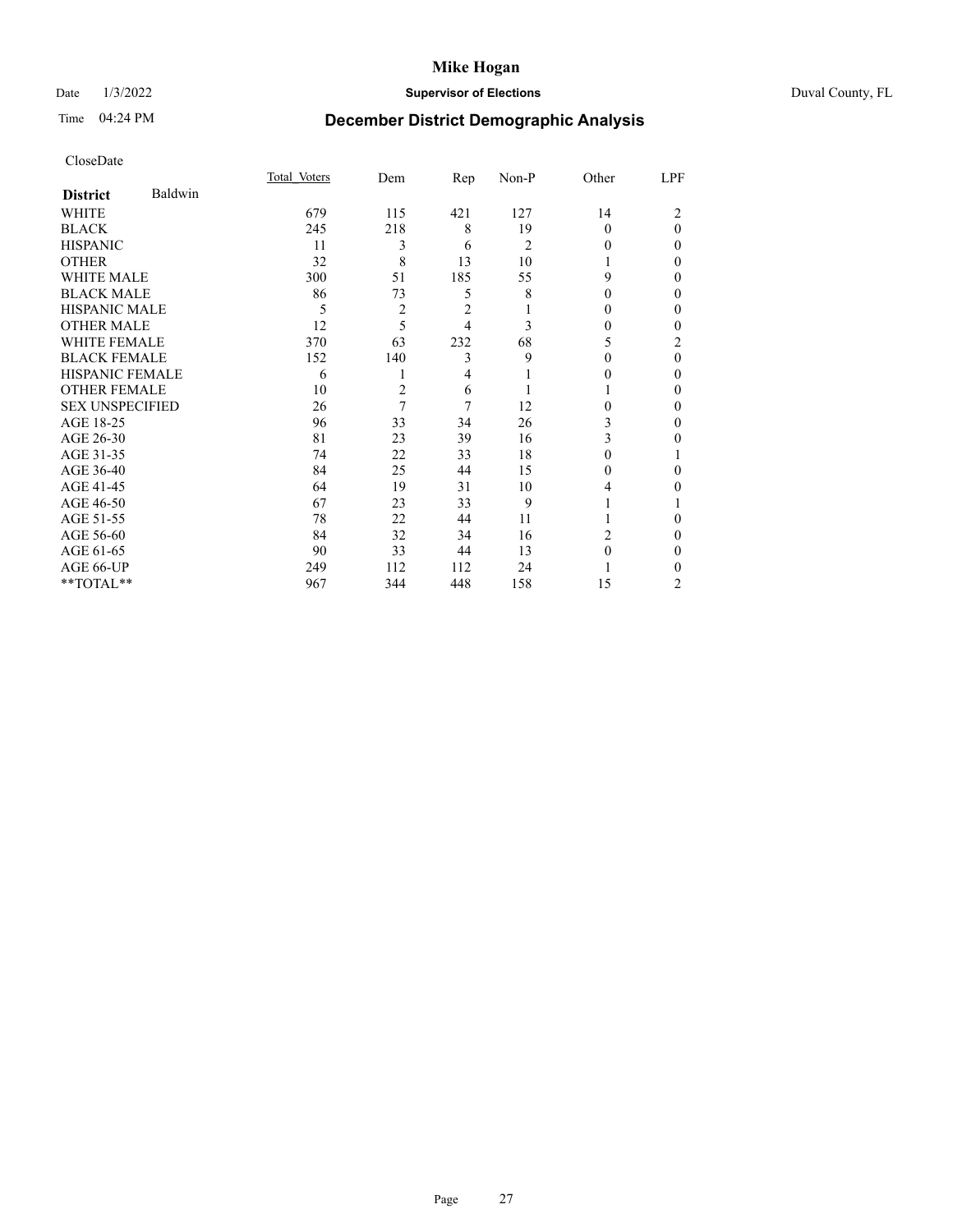## Date 1/3/2022 **Supervisor of Elections** Duval County, FL

# Time 04:24 PM **December District Demographic Analysis**

|                                       | <b>Total Voters</b> | Dem   | Rep   | $Non-P$ | Other          | LPF         |
|---------------------------------------|---------------------|-------|-------|---------|----------------|-------------|
| Jacksonville Beach<br><b>District</b> |                     |       |       |         |                |             |
| WHITE                                 | 17,214              | 4,083 | 9,012 | 3,729   | 292            | 98          |
| <b>BLACK</b>                          | 526                 | 382   | 36    | 101     | 5              | 2           |
| <b>HISPANIC</b>                       | 483                 | 151   | 182   | 131     | 16             | 3           |
| <b>OTHER</b>                          | 1,104               | 275   | 390   | 404     | 27             | 8           |
| WHITE MALE                            | 8,349               | 1,608 | 4,543 | 1,985   | 143            | 70          |
| <b>BLACK MALE</b>                     | 231                 | 152   | 17    | 57      | 4              | 1           |
| <b>HISPANIC MALE</b>                  | 200                 | 46    | 87    | 64      | $\overline{c}$ | 1           |
| <b>OTHER MALE</b>                     | 430                 | 98    | 155   | 162     | 12             | 3           |
| WHITE FEMALE                          | 8,707               | 2,443 | 4,385 | 1,703   | 149            | 27          |
| <b>BLACK FEMALE</b>                   | 285                 | 222   | 18    | 43      | 1              | 1           |
| HISPANIC FEMALE                       | 276                 | 104   | 93    | 63      | 14             | 2           |
| <b>OTHER FEMALE</b>                   | 456                 | 135   | 179   | 129     | 10             | 3           |
| <b>SEX UNSPECIFIED</b>                | 392                 | 83    | 143   | 158     | 5              | 3           |
| AGE 18-25                             | 1,654               | 424   | 709   | 456     | 56             | 9           |
| AGE 26-30                             | 1,887               | 437   | 828   | 564     | 33             | 25          |
| AGE 31-35                             | 1,914               | 449   | 816   | 595     | 40             | 14          |
| AGE 36-40                             | 1,645               | 404   | 711   | 481     | 33             | 16          |
| AGE 41-45                             | 1,454               | 359   | 644   | 415     | 25             | 11          |
| AGE 46-50                             | 1,321               | 304   | 667   | 318     | 23             | 9           |
| AGE 51-55                             | 1,581               | 311   | 901   | 334     | 27             | 8           |
| AGE 56-60                             | 1,770               | 405   | 1,016 | 309     | 32             | $\,$ 8 $\,$ |
| AGE 61-65                             | 1,790               | 467   | 1,006 | 287     | 25             | 5           |
| AGE 66-UP                             | 4,311               | 1,331 | 2,322 | 606     | 46             | 6           |
| **TOTAL**                             | 19,327              | 4,891 | 9,620 | 4,365   | 340            | 111         |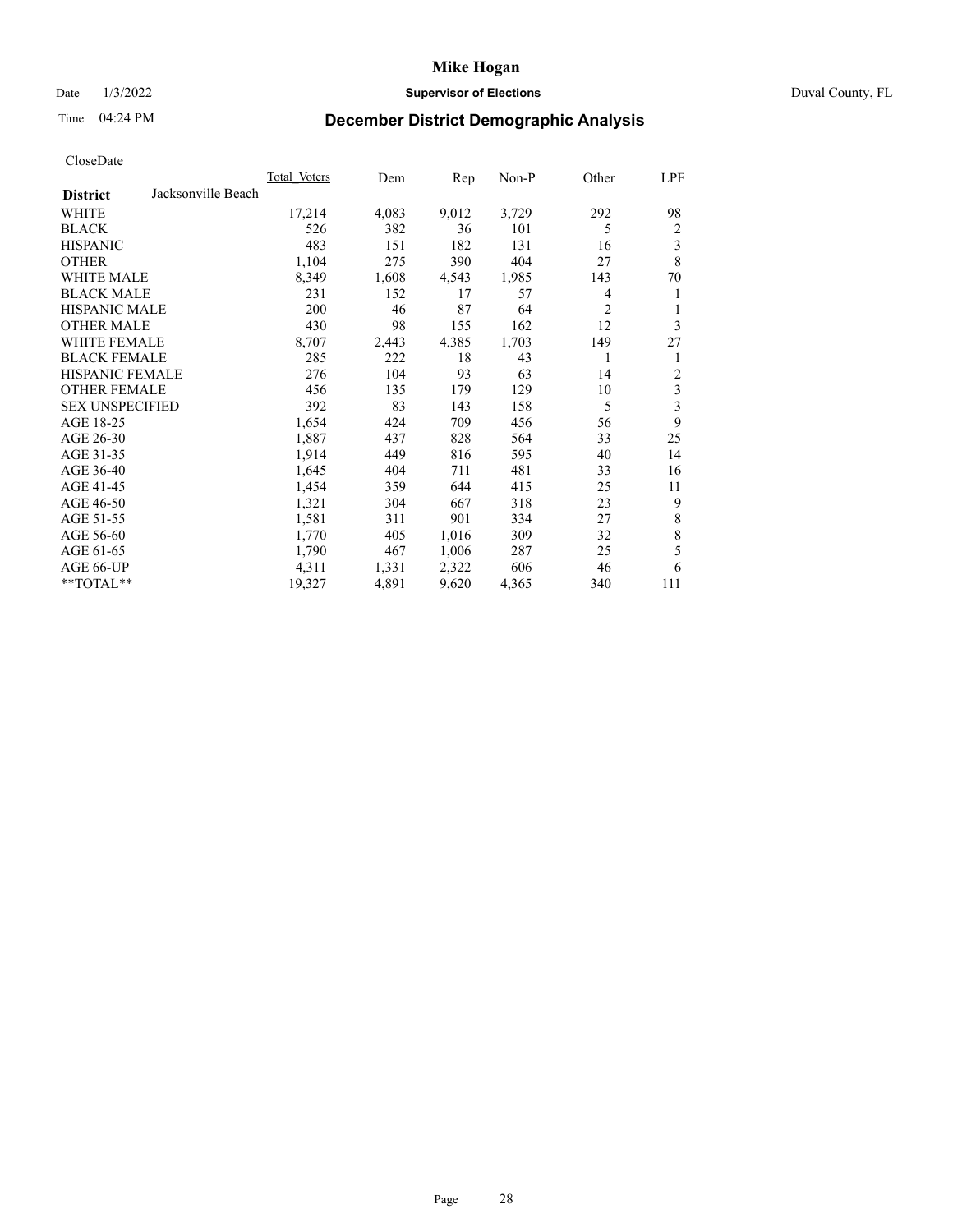# Date 1/3/2022 **Supervisor of Elections** Duval County, FL

# Time 04:24 PM **December District Demographic Analysis**

|                        |               | Total Voters | Dem   | $\mathbf{Rep}$ | Non-P | Other          | LPF            |
|------------------------|---------------|--------------|-------|----------------|-------|----------------|----------------|
| <b>District</b>        | Neptune Beach |              |       |                |       |                |                |
| WHITE                  |               | 5,404        | 1,401 | 2,730          | 1,155 | 88             | 30             |
| <b>BLACK</b>           |               | 59           | 28    | 11             | 15    | 5              | $\overline{0}$ |
| <b>HISPANIC</b>        |               | 123          | 43    | 46             | 30    | 2              | 2              |
| <b>OTHER</b>           |               | 273          | 70    | 87             | 104   | 5              | 7              |
| <b>WHITE MALE</b>      |               | 2,558        | 496   | 1,383          | 612   | 46             | 21             |
| <b>BLACK MALE</b>      |               | 32           | 17    | 4              | 7     | 4              | $\overline{0}$ |
| <b>HISPANIC MALE</b>   |               | 50           | 13    | 20             | 15    | 2              | 0              |
| <b>OTHER MALE</b>      |               | 100          | 23    | 31             | 39    | $\overline{4}$ | 3              |
| WHITE FEMALE           |               | 2,786        | 894   | 1,316          | 526   | 41             | 9              |
| <b>BLACK FEMALE</b>    |               | 27           | 11    |                | 8     | 1              | 0              |
| <b>HISPANIC FEMALE</b> |               | 69           | 29    | 23             | 15    | $\theta$       | 2              |
| <b>OTHER FEMALE</b>    |               | 113          | 37    | 39             | 33    | $\theta$       | 4              |
| <b>SEX UNSPECIFIED</b> |               | 123          | 22    | 51             | 48    | $\overline{c}$ | 0              |
| AGE 18-25              |               | 513          | 129   | 207            | 152   | 18             | 7              |
| AGE 26-30              |               | 527          | 145   | 206            | 162   | 11             | 3              |
| AGE 31-35              |               | 519          | 125   | 223            | 152   | 15             | 4              |
| AGE 36-40              |               | 558          | 134   | 244            | 164   | 9              | 7              |
| AGE 41-45              |               | 442          | 117   | 184            | 129   | 8              | 4              |
| AGE 46-50              |               | 470          | 101   | 232            | 123   | 8              | 6              |
| AGE 51-55              |               | 487          | 114   | 261            | 102   | 6              | 4              |
| AGE 56-60              |               | 485          | 107   | 283            | 80    | 13             | $\overline{c}$ |
| AGE 61-65              |               | 546          | 125   | 315            | 102   | 3              |                |
| AGE 66-UP              |               | 1,312        | 445   | 719            | 138   | 9              |                |
| **TOTAL**              |               | 5,859        | 1,542 | 2,874          | 1,304 | 100            | 39             |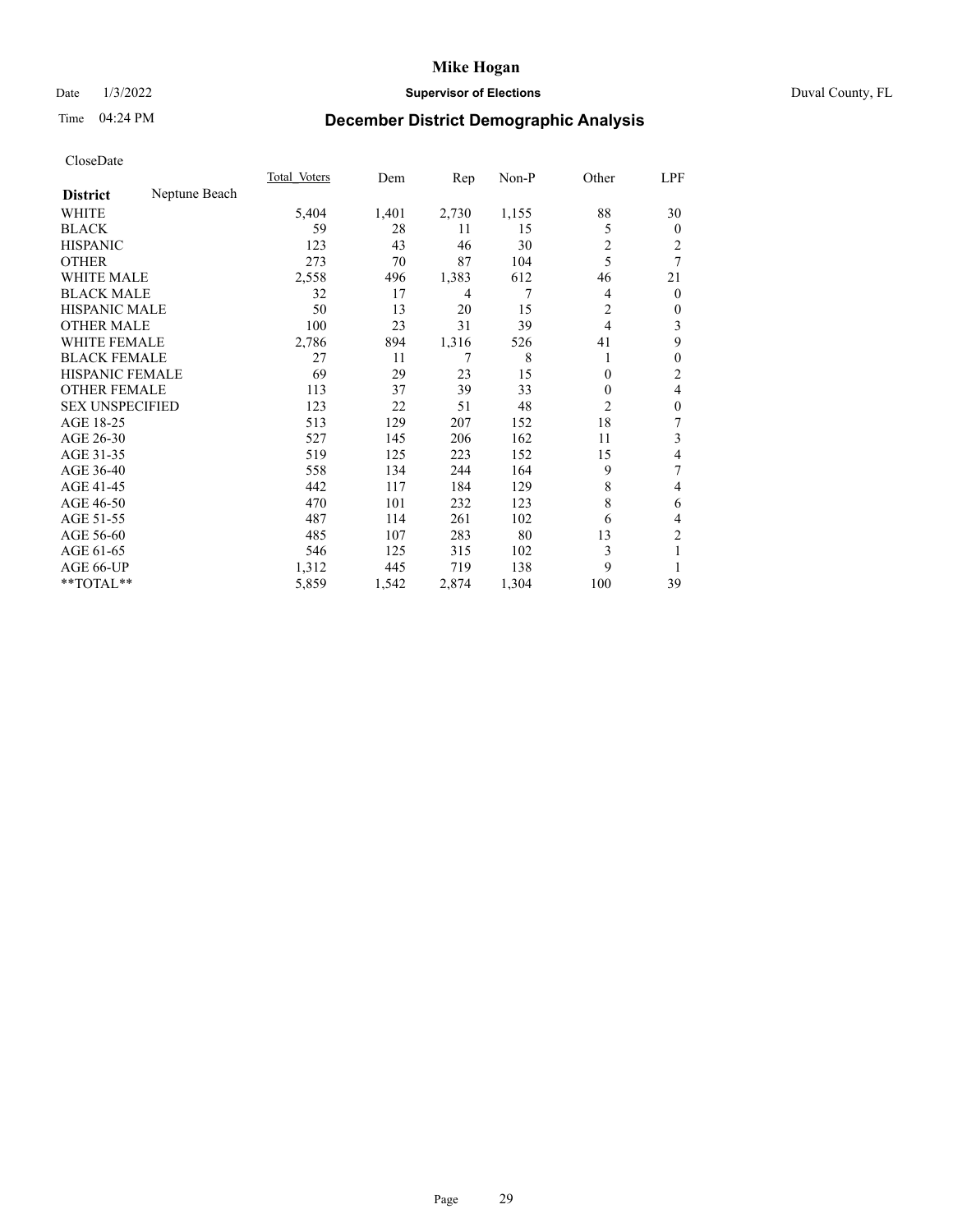# Date 1/3/2022 **Supervisor of Elections** Duval County, FL

# Time 04:24 PM **December District Demographic Analysis**

|                        |                   | Total Voters | Dem    | Rep    | Non-P  | Other | LPF            |
|------------------------|-------------------|--------------|--------|--------|--------|-------|----------------|
| <b>District</b>        | House District 11 |              |        |        |        |       |                |
| WHITE                  |                   | 56,185       | 12,590 | 30,347 | 12,051 | 902   | 295            |
| <b>BLACK</b>           |                   | 5,805        | 4,196  | 336    | 1,162  | 100   | 11             |
| <b>HISPANIC</b>        |                   | 2,694        | 909    | 868    | 853    | 49    | 15             |
| <b>OTHER</b>           |                   | 4,791        | 1,234  | 1,677  | 1,765  | 86    | 29             |
| WHITE MALE             |                   | 27,064       | 4,807  | 15,330 | 6,291  | 437   | 199            |
| <b>BLACK MALE</b>      |                   | 2,652        | 1,740  | 188    | 660    | 56    | 8              |
| <b>HISPANIC MALE</b>   |                   | 1,218        | 347    | 437    | 409    | 17    | 8              |
| <b>OTHER MALE</b>      |                   | 1,843        | 430    | 679    | 691    | 30    | 13             |
| WHITE FEMALE           |                   | 28,581       | 7,667  | 14,739 | 5,621  | 459   | 95             |
| <b>BLACK FEMALE</b>    |                   | 3,061        | 2,387  | 146    | 482    | 44    | $\overline{2}$ |
| <b>HISPANIC FEMALE</b> |                   | 1,423        | 542    | 414    | 429    | 31    | 7              |
| <b>OTHER FEMALE</b>    |                   | 2,068        | 615    | 763    | 642    | 37    | 11             |
| <b>SEX UNSPECIFIED</b> |                   | 1,563        | 394    | 532    | 604    | 26    | 7              |
| AGE 18-25              |                   | 6,454        | 1,830  | 2,453  | 1,949  | 179   | 43             |
| AGE 26-30              |                   | 6,137        | 1,617  | 2,401  | 1,929  | 131   | 59             |
| AGE 31-35              |                   | 6,408        | 1,704  | 2,602  | 1,921  | 133   | 48             |
| AGE 36-40              |                   | 6,114        | 1,665  | 2,442  | 1,832  | 113   | 62             |
| AGE 41-45              |                   | 5,465        | 1,487  | 2,291  | 1,561  | 88    | 38             |
| AGE 46-50              |                   | 5,302        | 1,393  | 2,528  | 1,268  | 82    | 31             |
| AGE 51-55              |                   | 5,745        | 1,387  | 3,050  | 1,191  | 93    | 24             |
| AGE 56-60              |                   | 6,348        | 1,540  | 3,596  | 1,108  | 88    | 16             |
| AGE 61-65              |                   | 6,221        | 1,654  | 3,465  | 999    | 90    | 13             |
| AGE 66-UP              |                   | 15,281       | 4,652  | 8,400  | 2,073  | 140   | 16             |
| $**TOTAL**$            |                   | 69,475       | 18,929 | 33,228 | 15,831 | 1,137 | 350            |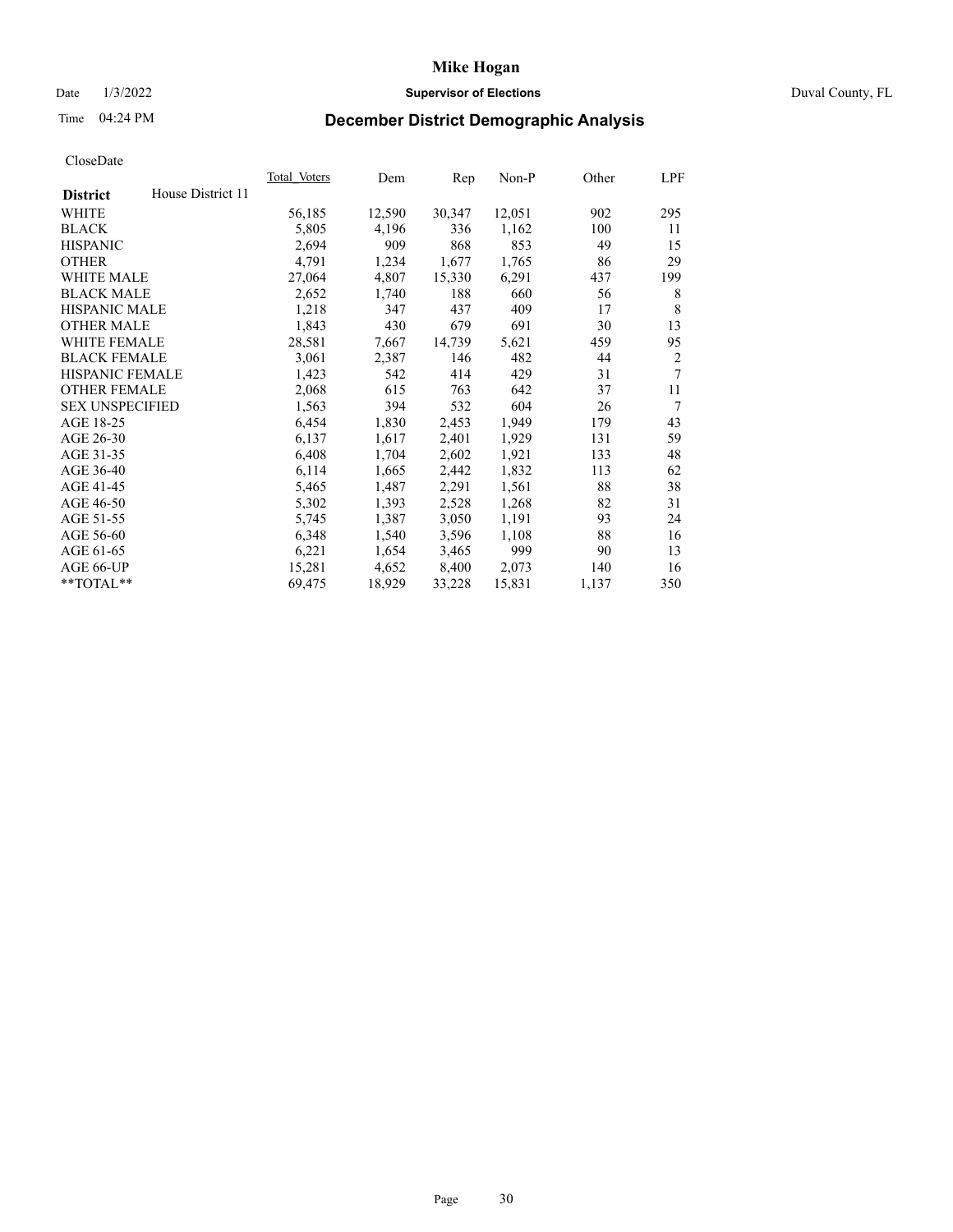# Date 1/3/2022 **Supervisor of Elections** Duval County, FL

# Time 04:24 PM **December District Demographic Analysis**

|                        |                   | Total Voters | Dem    | Rep    | Non-P  | Other | LPF |
|------------------------|-------------------|--------------|--------|--------|--------|-------|-----|
| <b>District</b>        | House District 12 |              |        |        |        |       |     |
| WHITE                  |                   | 73,630       | 16,012 | 39,153 | 16,787 | 1,245 | 433 |
| <b>BLACK</b>           |                   | 16,398       | 12,176 | 781    | 3,207  | 213   | 21  |
| <b>HISPANIC</b>        |                   | 8,772        | 3,214  | 2,267  | 3,129  | 131   | 31  |
| <b>OTHER</b>           |                   | 14,624       | 4,207  | 4,331  | 5,832  | 205   | 49  |
| WHITE MALE             |                   | 34,753       | 6,092  | 19,345 | 8,424  | 592   | 300 |
| <b>BLACK MALE</b>      |                   | 7,030        | 4,805  | 454    | 1,648  | 107   | 16  |
| <b>HISPANIC MALE</b>   |                   | 3,895        | 1,245  | 1,106  | 1,465  | 61    | 18  |
| <b>OTHER MALE</b>      |                   | 5,858        | 1,555  | 1,848  | 2,345  | 85    | 25  |
| WHITE FEMALE           |                   | 38,024       | 9,727  | 19,413 | 8,115  | 642   | 127 |
| <b>BLACK FEMALE</b>    |                   | 9,080        | 7,171  | 312    | 1,488  | 104   | 5   |
| <b>HISPANIC FEMALE</b> |                   | 4,682        | 1,900  | 1,123  | 1,579  | 69    | 11  |
| <b>OTHER FEMALE</b>    |                   | 6,777        | 2,178  | 2,061  | 2,425  | 95    | 18  |
| <b>SEX UNSPECIFIED</b> |                   | 3,323        | 936    | 870    | 1,464  | 39    | 14  |
| AGE 18-25              |                   | 13,207       | 4,547  | 3,949  | 4,261  | 366   | 84  |
| AGE 26-30              |                   | 11,518       | 3,674  | 3,619  | 3,851  | 280   | 94  |
| AGE 31-35              |                   | 11,083       | 3,580  | 3,723  | 3,476  | 209   | 95  |
| AGE 36-40              |                   | 10,063       | 3,091  | 3,446  | 3,281  | 166   | 79  |
| AGE 41-45              |                   | 8,995        | 2,769  | 3,253  | 2,787  | 139   | 47  |
| AGE 46-50              |                   | 8,710        | 2,675  | 3,593  | 2,253  | 139   | 50  |
| AGE 51-55              |                   | 9,244        | 2,778  | 4,229  | 2,104  | 101   | 32  |
| AGE 56-60              |                   | 10,053       | 2,903  | 5,002  | 2,007  | 124   | 17  |
| AGE 61-65              |                   | 9,142        | 2,852  | 4,456  | 1,717  | 96    | 21  |
| AGE 66-UP              |                   | 21,409       | 6,740  | 11,262 | 3,218  | 174   | 15  |
| **TOTAL**              |                   | 113,424      | 35,609 | 46,532 | 28,955 | 1,794 | 534 |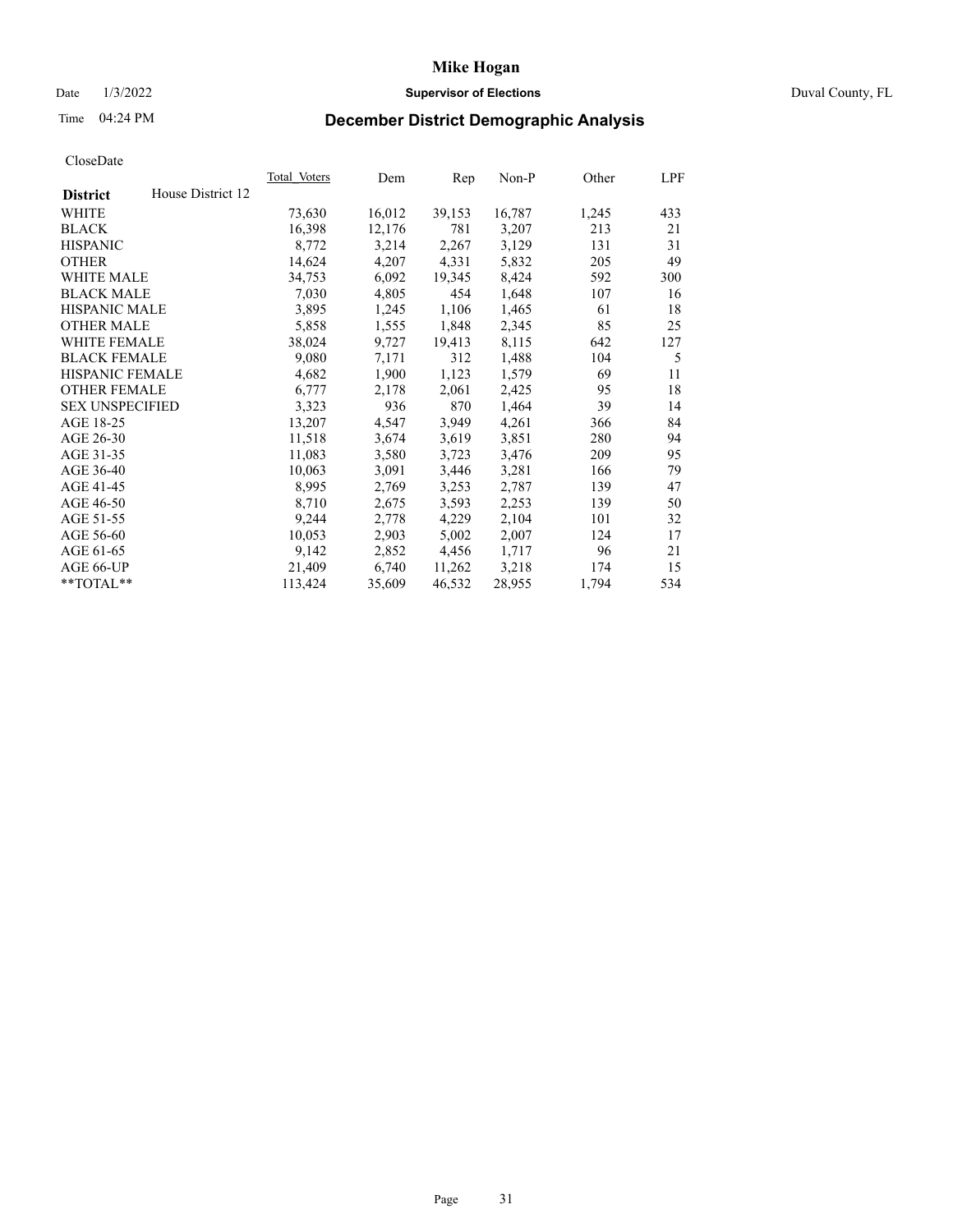## Date 1/3/2022 **Supervisor of Elections** Duval County, FL

# Time 04:24 PM **December District Demographic Analysis**

|                                      | <b>Total Voters</b> | Dem    | Rep    | $Non-P$ | Other | LPF |
|--------------------------------------|---------------------|--------|--------|---------|-------|-----|
| House District 13<br><b>District</b> |                     |        |        |         |       |     |
| WHITE                                | 38,345              | 10,642 | 18,251 | 8,574   | 647   | 231 |
| <b>BLACK</b>                         | 50,685              | 41,589 | 1,655  | 6,977   | 415   | 49  |
| <b>HISPANIC</b>                      | 5,749               | 2,330  | 1,265  | 2,047   | 84    | 23  |
| <b>OTHER</b>                         | 8,763               | 3,489  | 1,658  | 3,474   | 111   | 31  |
| WHITE MALE                           | 18,007              | 4,260  | 9,001  | 4,299   | 292   | 155 |
| <b>BLACK MALE</b>                    | 20,329              | 15,845 | 833    | 3,413   | 209   | 29  |
| <b>HISPANIC MALE</b>                 | 2,526               | 949    | 632    | 901     | 31    | 13  |
| <b>OTHER MALE</b>                    | 3,105               | 1,123  | 678    | 1,245   | 42    | 17  |
| WHITE FEMALE                         | 19,800              | 6,238  | 9,017  | 4,120   | 350   | 75  |
| <b>BLACK FEMALE</b>                  | 29,349              | 24,988 | 781    | 3,362   | 199   | 19  |
| HISPANIC FEMALE                      | 3,079               | 1,319  | 605    | 1,093   | 52    | 10  |
| <b>OTHER FEMALE</b>                  | 3,710               | 1,712  | 738    | 1,201   | 49    | 10  |
| <b>SEX UNSPECIFIED</b>               | 3,635               | 1,615  | 544    | 1,437   | 33    | 6   |
| AGE 18-25                            | 11,704              | 6,022  | 1,700  | 3,726   | 213   | 43  |
| AGE 26-30                            | 10,219              | 5,322  | 1,641  | 3,055   | 148   | 53  |
| AGE 31-35                            | 10,617              | 5,740  | 1,817  | 2,814   | 177   | 69  |
| AGE 36-40                            | 9,158               | 4,956  | 1,693  | 2,332   | 127   | 50  |
| AGE 41-45                            | 7,928               | 4,420  | 1,506  | 1,859   | 114   | 29  |
| AGE 46-50                            | 7,674               | 4,218  | 1,747  | 1,569   | 112   | 28  |
| AGE 51-55                            | 8,033               | 4,506  | 2,042  | 1,375   | 89    | 21  |
| AGE 56-60                            | 9,056               | 5,192  | 2,436  | 1,328   | 86    | 14  |
| AGE 61-65                            | 9,013               | 5,411  | 2,383  | 1,125   | 81    | 13  |
| AGE 66-UP                            | 20,140              | 12,263 | 5,864  | 1,889   | 110   | 14  |
| **TOTAL**                            | 103,542             | 58,050 | 22,829 | 21,072  | 1,257 | 334 |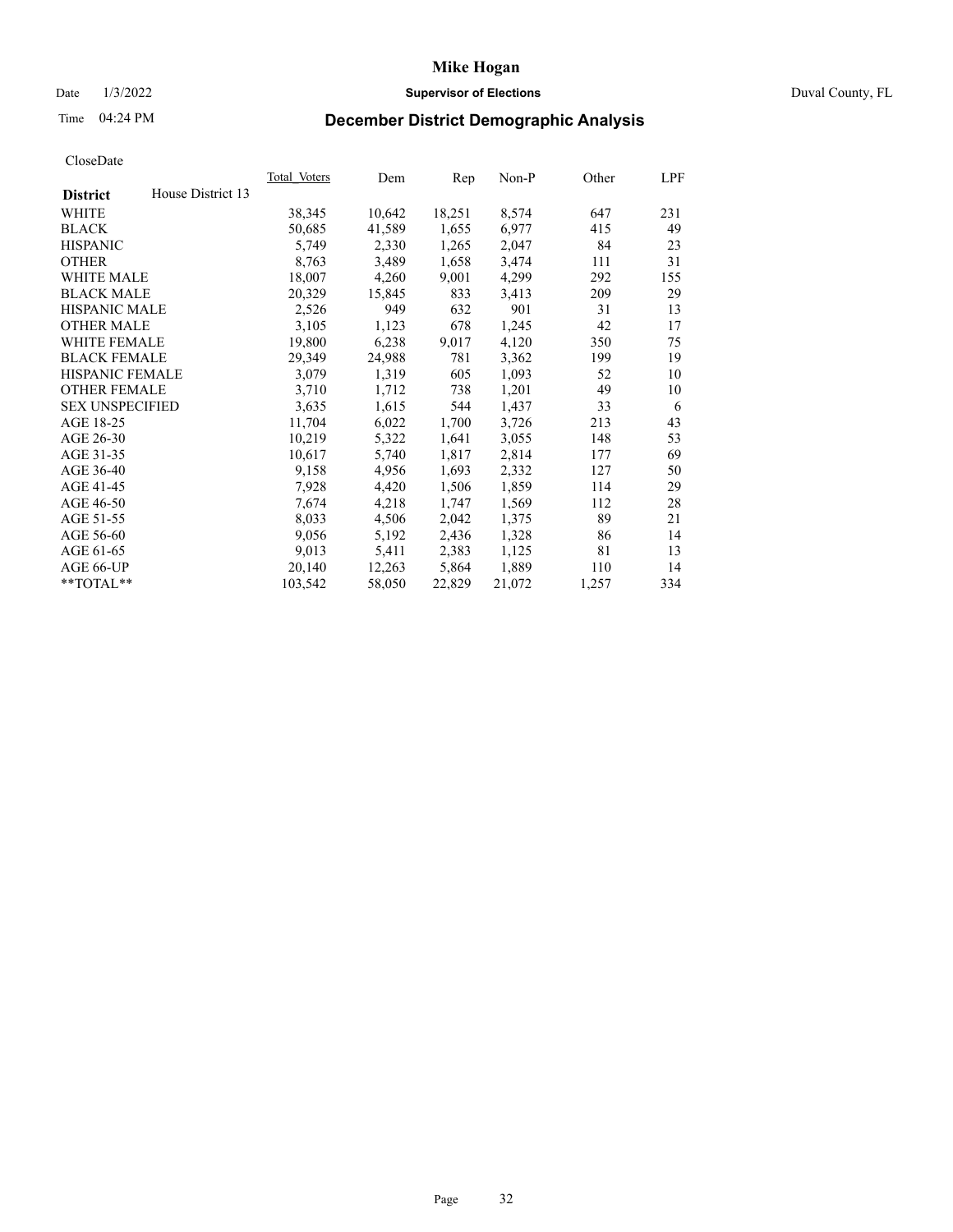## Date 1/3/2022 **Supervisor of Elections** Duval County, FL

# Time 04:24 PM **December District Demographic Analysis**

| Total Voters | Dem    | Rep    | $Non-P$ | Other | LPF |
|--------------|--------|--------|---------|-------|-----|
|              |        |        |         |       |     |
| 41,743       | 9,790  | 22,031 | 8,899   | 737   | 286 |
| 61,960       | 51,626 | 1,858  | 7,975   | 460   | 41  |
| 4,673        | 1,934  | 940    | 1,707   | 76    | 16  |
| 8,023        | 3,179  | 1,651  | 3,047   | 113   | 33  |
| 19,427       | 3,882  | 10,645 | 4,379   | 337   | 184 |
| 24,666       | 19,424 | 991    | 3,979   | 247   | 25  |
| 2,134        | 756    | 530    | 806     | 34    | 8   |
| 2,839        | 1,019  | 666    | 1,097   | 38    | 19  |
| 21,815       | 5,786  | 11,144 | 4,387   | 398   | 100 |
| 36,262       | 31,399 | 839    | 3,799   | 209   | 16  |
| 2,447        | 1,135  | 396    | 867     | 41    | 8   |
| 3,411        | 1,528  | 743    | 1,079   | 53    | 8   |
| 3,398        | 1,600  | 526    | 1,235   | 29    | 8   |
| 13,578       | 7,095  | 2,100  | 4,078   | 266   | 39  |
| 11,085       | 5,736  | 1,941  | 3,137   | 190   | 81  |
| 11,534       | 6,201  | 2,140  | 2,937   | 167   | 89  |
| 10,459       | 5,886  | 1,995  | 2,385   | 142   | 51  |
| 9,457        | 5,462  | 1,878  | 1,955   | 125   | 37  |
| 9,472        | 5,532  | 2,114  | 1,684   | 114   | 28  |
| 9,516        | 5,489  | 2,448  | 1,458   | 105   | 16  |
| 10,162       | 5,939  | 2,789  | 1,322   | 99    | 13  |
| 9,553        | 5,675  | 2,728  | 1,074   | 69    | 7   |
| 21,583       | 13,514 | 6,347  | 1,598   | 109   | 15  |
| 116,399      | 66,529 | 26,480 | 21,628  | 1,386 | 376 |
|              |        |        |         |       |     |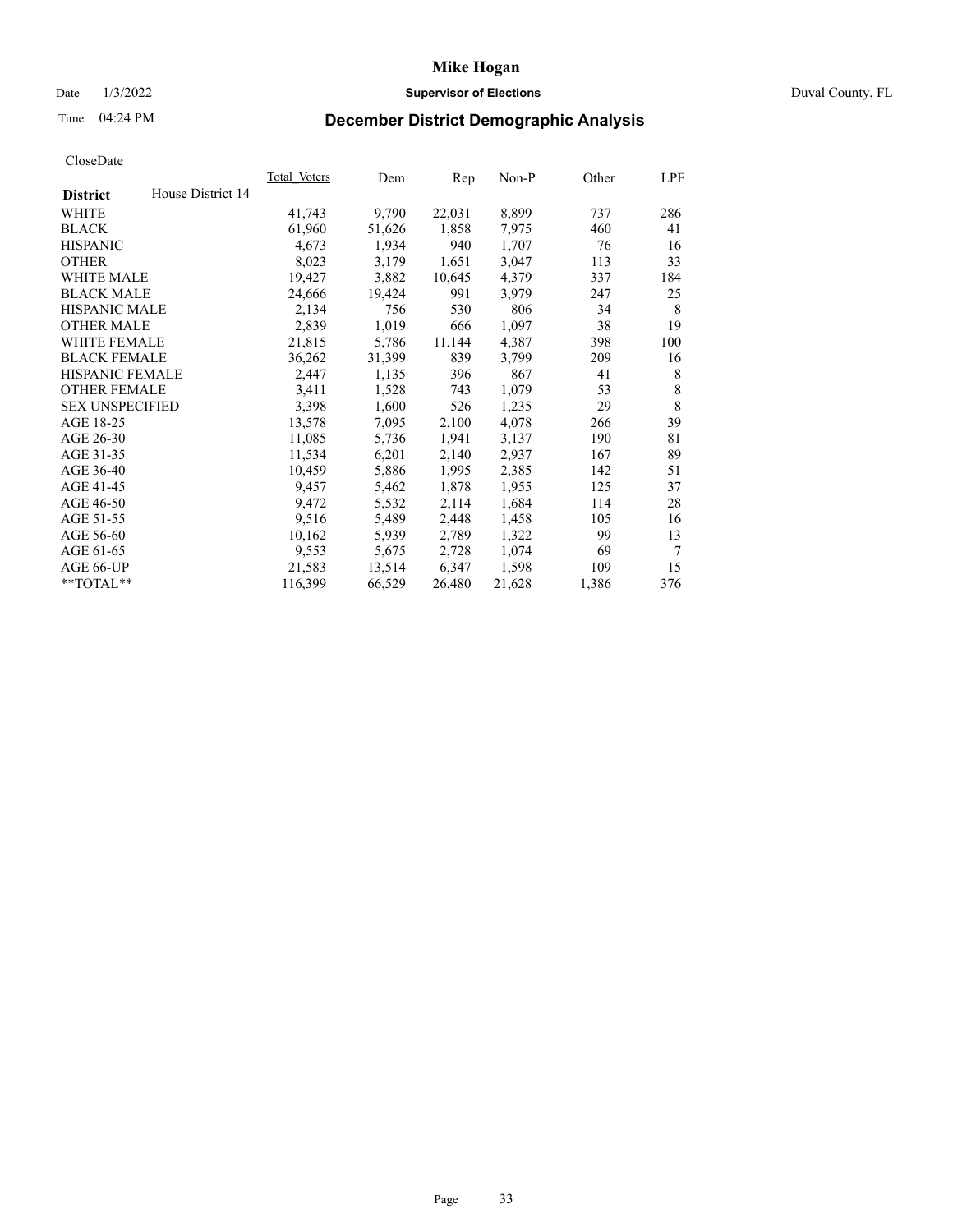## Date 1/3/2022 **Supervisor of Elections** Duval County, FL

# Time 04:24 PM **December District Demographic Analysis**

| <b>Total Voters</b> | Dem    | Rep    | $Non-P$ | Other | LPF |
|---------------------|--------|--------|---------|-------|-----|
|                     |        |        |         |       |     |
| 64,726              | 14,700 | 36,099 | 12,557  | 1,000 | 370 |
| 32,082              | 24,905 | 1,265  | 5,477   | 406   | 29  |
| 7,439               | 2,903  | 1,636  | 2,763   | 112   | 25  |
| 9,852               | 3,090  | 2,897  | 3,643   | 187   | 35  |
| 30,231              | 5,739  | 17,610 | 6,175   | 458   | 249 |
| 13,148              | 9,475  | 701    | 2,732   | 223   | 17  |
| 3,405               | 1,216  | 855    | 1,273   | 50    | 11  |
| 3,708               | 1,056  | 1,212  | 1,358   | 65    | 17  |
| 33,764              | 8,819  | 18,098 | 6,195   | 533   | 119 |
| 18,403              | 15,029 | 541    | 2,642   | 179   | 12  |
| 3,891               | 1,625  | 756    | 1,440   | 58    | 12  |
| 4,583               | 1,599  | 1,361  | 1,518   | 94    | 11  |
| 2,964               | 1,040  | 763    | 1,105   | 45    | 11  |
| 12,276              | 4,924  | 3,059  | 3,925   | 314   | 54  |
| 10,987              | 4,223  | 3,054  | 3,386   | 247   | 77  |
| 11,383              | 4,693  | 3,195  | 3,201   | 213   | 81  |
| 10,185              | 4,233  | 2,973  | 2,725   | 176   | 78  |
| 9,206               | 3,969  | 2,771  | 2,256   | 154   | 56  |
| 8,968               | 3,755  | 3,178  | 1,874   | 133   | 28  |
| 9,721               | 3,966  | 3,808  | 1,802   | 113   | 32  |
| 10,202              | 4,045  | 4,503  | 1,548   | 92    | 14  |
| 9,797               | 3,844  | 4,524  | 1,321   | 89    | 19  |
| 21,374              | 7,946  | 10,832 | 2,402   | 174   | 20  |
| 114,099             | 45,598 | 41,897 | 24,440  | 1,705 | 459 |
|                     |        |        |         |       |     |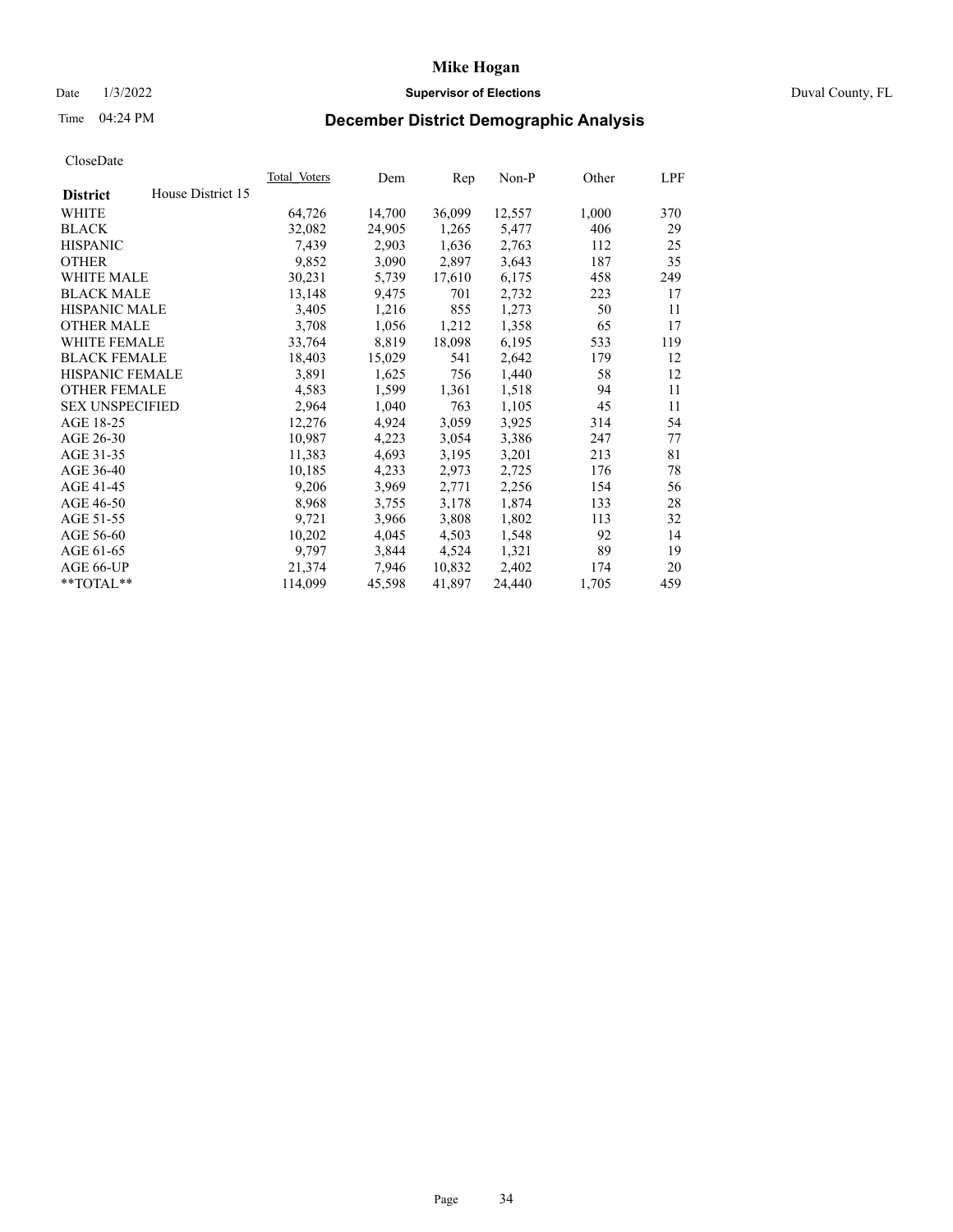# Date 1/3/2022 **Supervisor of Elections** Duval County, FL

# Time 04:24 PM **December District Demographic Analysis**

|                        |                   | Total Voters | Dem    | Rep    | Non-P  | Other | LPF |
|------------------------|-------------------|--------------|--------|--------|--------|-------|-----|
| <b>District</b>        | House District 16 |              |        |        |        |       |     |
| WHITE                  |                   | 93,940       | 21,939 | 50,571 | 19,369 | 1,517 | 544 |
| <b>BLACK</b>           |                   | 16,141       | 11,762 | 744    | 3,361  | 250   | 24  |
| <b>HISPANIC</b>        |                   | 9,064        | 3,156  | 2,556  | 3,201  | 123   | 28  |
| <b>OTHER</b>           |                   | 13,763       | 4,228  | 3,856  | 5,399  | 220   | 60  |
| WHITE MALE             |                   | 43,558       | 8,403  | 24,402 | 9,743  | 648   | 362 |
| <b>BLACK MALE</b>      |                   | 6,825        | 4,533  | 411    | 1,748  | 127   | 6   |
| <b>HISPANIC MALE</b>   |                   | 4,088        | 1,284  | 1,252  | 1,486  | 46    | 20  |
| <b>OTHER MALE</b>      |                   | 5,546        | 1,515  | 1,673  | 2,250  | 77    | 31  |
| <b>WHITE FEMALE</b>    |                   | 49,550       | 13,331 | 25,772 | 9,410  | 860   | 177 |
| <b>BLACK FEMALE</b>    |                   | 9,108        | 7,078  | 324    | 1,567  | 121   | 18  |
| <b>HISPANIC FEMALE</b> |                   | 4,811        | 1,812  | 1,267  | 1,649  | 75    | 8   |
| <b>OTHER FEMALE</b>    |                   | 6,427        | 2,273  | 1,772  | 2,242  | 116   | 24  |
| <b>SEX UNSPECIFIED</b> |                   | 2,995        | 856    | 854    | 1,235  | 40    | 10  |
| AGE 18-25              |                   | 14,034       | 4,509  | 4,725  | 4,312  | 407   | 81  |
| AGE 26-30              |                   | 12,719       | 4,140  | 4,257  | 3,912  | 298   | 112 |
| AGE 31-35              |                   | 12,441       | 4,170  | 4,224  | 3,682  | 228   | 137 |
| AGE 36-40              |                   | 11,268       | 3,631  | 4,034  | 3,353  | 162   | 88  |
| AGE 41-45              |                   | 10,036       | 3,114  | 3,715  | 2,978  | 154   | 75  |
| AGE 46-50              |                   | 9,978        | 2,924  | 4,211  | 2,623  | 160   | 60  |
| AGE 51-55              |                   | 10,793       | 3,013  | 5,140  | 2,446  | 163   | 31  |
| AGE 56-60              |                   | 11,446       | 3,214  | 5,821  | 2,240  | 150   | 21  |
| AGE 61-65              |                   | 10,817       | 3,224  | 5,685  | 1,777  | 117   | 14  |
| AGE 66-UP              |                   | 29,375       | 9,146  | 15,915 | 4,006  | 271   | 37  |
| $*$ TOTAL $*$          |                   | 132,908      | 41,085 | 57,727 | 31,330 | 2,110 | 656 |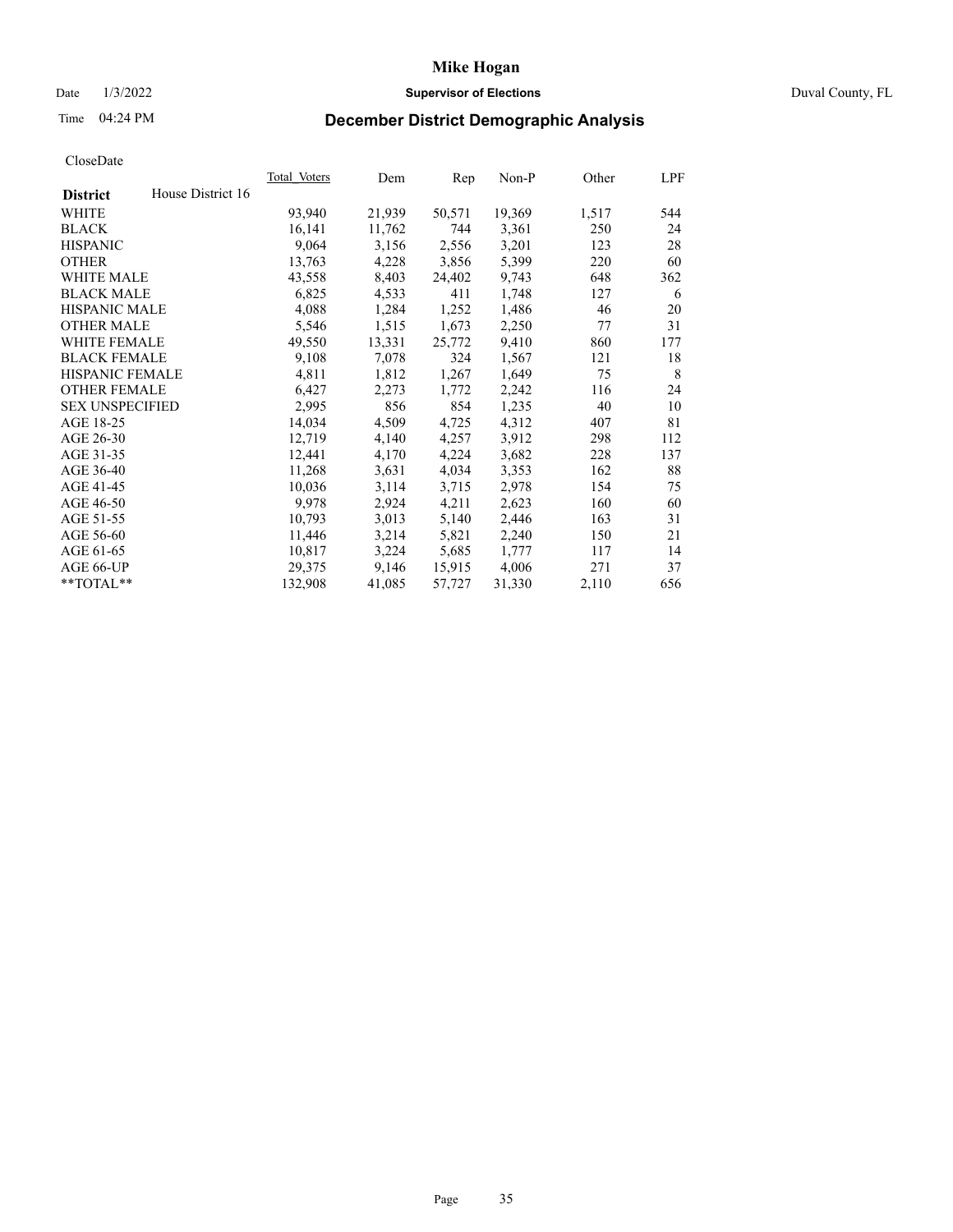## Date 1/3/2022 **Supervisor of Elections** Duval County, FL

# Time 04:24 PM **December District Demographic Analysis**

|                                        | <b>Total Voters</b> | Dem    | Rep    | $Non-P$ | Other | LPF |
|----------------------------------------|---------------------|--------|--------|---------|-------|-----|
| School Board Dist 1<br><b>District</b> |                     |        |        |         |       |     |
| WHITE                                  | 53,975              | 11,025 | 30,804 | 11,015  | 839   | 292 |
| <b>BLACK</b>                           | 24,112              | 18,407 | 1,041  | 4,322   | 312   | 30  |
| <b>HISPANIC</b>                        | 6,750               | 2,539  | 1,708  | 2,399   | 88    | 16  |
| <b>OTHER</b>                           | 8,783               | 2,693  | 2,578  | 3,362   | 115   | 35  |
| WHITE MALE                             | 25,626              | 4,304  | 15,101 | 5,647   | 387   | 187 |
| <b>BLACK MALE</b>                      | 10,095              | 7,150  | 563    | 2,202   | 159   | 21  |
| <b>HISPANIC MALE</b>                   | 3,010               | 1,036  | 861    | 1,062   | 40    | 11  |
| <b>OTHER MALE</b>                      | 3,331               | 912    | 1,096  | 1,267   | 35    | 21  |
| WHITE FEMALE                           | 27,722              | 6,589  | 15,369 | 5,217   | 445   | 102 |
| <b>BLACK FEMALE</b>                    | 13,558              | 10,929 | 458    | 2,012   | 150   | 9   |
| HISPANIC FEMALE                        | 3,590               | 1,441  | 819    | 1,279   | 46    | 5   |
| <b>OTHER FEMALE</b>                    | 3,977               | 1,415  | 1,164  | 1,324   | 63    | 11  |
| <b>SEX UNSPECIFIED</b>                 | 2,709               | 887    | 700    | 1,087   | 29    | 6   |
| AGE 18-25                              | 10,424              | 3,979  | 2,829  | 3,320   | 250   | 46  |
| AGE 26-30                              | 8,688               | 3,251  | 2,422  | 2,765   | 192   | 58  |
| AGE 31-35                              | 9,349               | 3,498  | 2,899  | 2,734   | 147   | 71  |
| AGE 36-40                              | 8,536               | 3,204  | 2,656  | 2,479   | 129   | 68  |
| AGE 41-45                              | 7,627               | 2,893  | 2,523  | 2,044   | 125   | 42  |
| AGE 46-50                              | 7,451               | 2,874  | 2,808  | 1,629   | 106   | 34  |
| AGE 51-55                              | 7,865               | 2,900  | 3,309  | 1,530   | 108   | 18  |
| AGE 56-60                              | 8,574               | 3,040  | 4,016  | 1,413   | 97    | 8   |
| AGE 61-65                              | 7,697               | 2,813  | 3,682  | 1,113   | 78    | 11  |
| AGE 66-UP                              | 17,409              | 6,212  | 8,987  | 2,071   | 122   | 17  |
| **TOTAL**                              | 93,620              | 34,664 | 36,131 | 21,098  | 1,354 | 373 |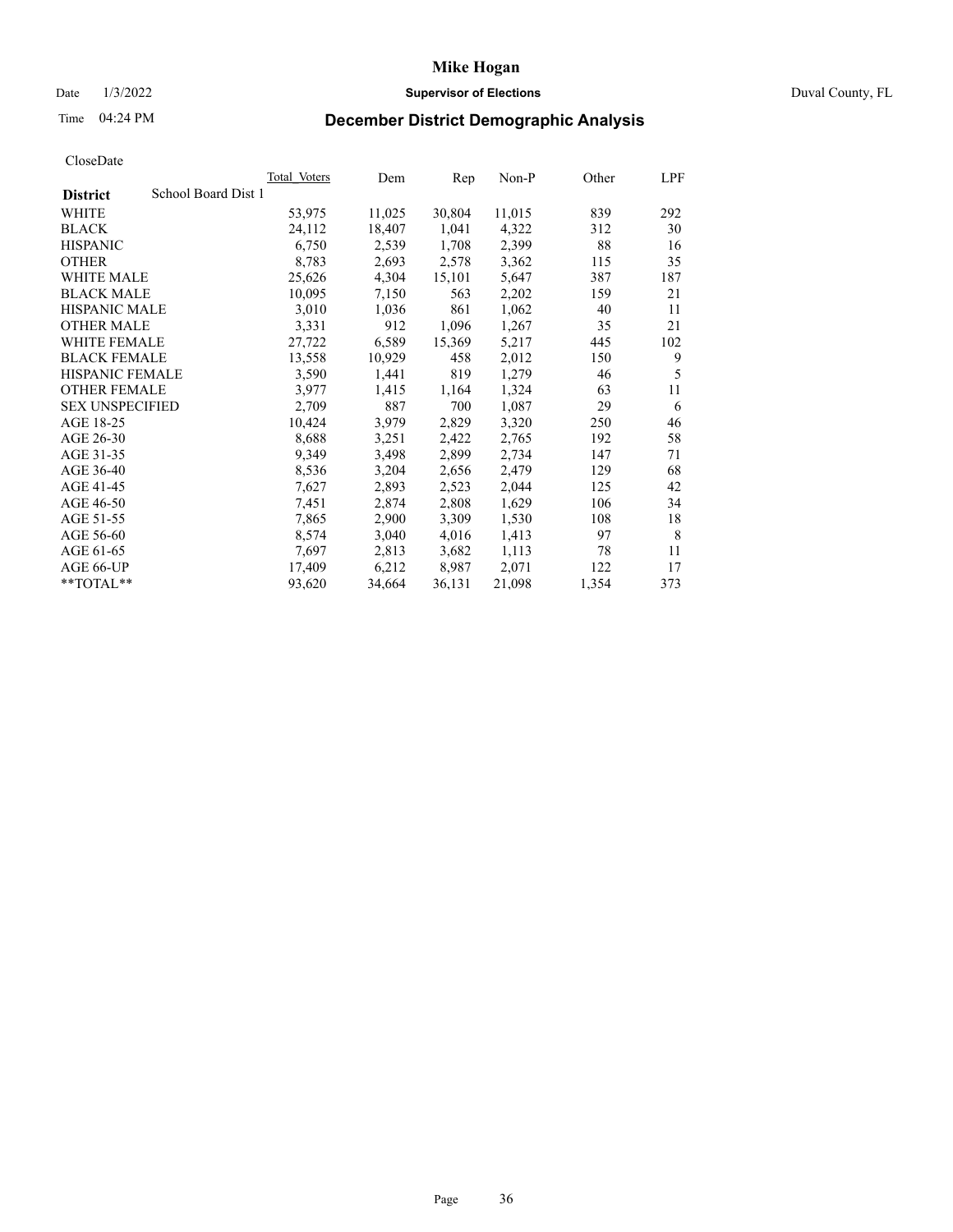## Date 1/3/2022 **Supervisor of Elections** Duval County, FL

# Time 04:24 PM **December District Demographic Analysis**

|                        |                     | <b>Total Voters</b> | Dem    | Rep    | $Non-P$ | Other | LPF |
|------------------------|---------------------|---------------------|--------|--------|---------|-------|-----|
| <b>District</b>        | School Board Dist 2 |                     |        |        |         |       |     |
| WHITE                  |                     | 76,556              | 17,422 | 40,248 | 17,234  | 1,238 | 414 |
| <b>BLACK</b>           |                     | 7,166               | 5,168  | 416    | 1,480   | 92    | 10  |
| <b>HISPANIC</b>        |                     | 4,794               | 1,637  | 1,481  | 1,562   | 93    | 21  |
| <b>OTHER</b>           |                     | 9,531               | 2,525  | 3,160  | 3,660   | 145   | 41  |
| WHITE MALE             |                     | 36,453              | 6,523  | 20,213 | 8,822   | 604   | 291 |
| <b>BLACK MALE</b>      |                     | 3,316               | 2,173  | 248    | 836     | 53    | 6   |
| <b>HISPANIC MALE</b>   |                     | 2,113               | 608    | 700    | 756     | 38    | 11  |
| <b>OTHER MALE</b>      |                     | 3,764               | 915    | 1,290  | 1,482   | 58    | 19  |
| <b>WHITE FEMALE</b>    |                     | 39,346              | 10,726 | 19,676 | 8,201   | 624   | 119 |
| <b>BLACK FEMALE</b>    |                     | 3,746               | 2,924  | 161    | 619     | 39    | 3   |
| HISPANIC FEMALE        |                     | 2,583               | 998    | 754    | 769     | 54    | 8   |
| <b>OTHER FEMALE</b>    |                     | 4,378               | 1,291  | 1,520  | 1,486   | 65    | 16  |
| <b>SEX UNSPECIFIED</b> |                     | 2,345               | 594    | 743    | 962     | 33    | 13  |
| AGE 18-25              |                     | 9,601               | 2,815  | 3,469  | 2,984   | 272   | 61  |
| AGE 26-30              |                     | 8,938               | 2,419  | 3,403  | 2,852   | 180   | 84  |
| AGE 31-35              |                     | 9,051               | 2,463  | 3,516  | 2,822   | 177   | 73  |
| AGE 36-40              |                     | 8,636               | 2,284  | 3,374  | 2,749   | 149   | 80  |
| AGE 41-45              |                     | 7,803               | 2,082  | 3,177  | 2,382   | 121   | 41  |
| AGE 46-50              |                     | 7,497               | 1,936  | 3,461  | 1,934   | 119   | 47  |
| AGE 51-55              |                     | 7,966               | 1,909  | 4,161  | 1,754   | 106   | 36  |
| AGE 56-60              |                     | 8,796               | 2,149  | 4,787  | 1,709   | 126   | 25  |
| AGE 61-65              |                     | 8,532               | 2,337  | 4,508  | 1,547   | 119   | 21  |
| AGE 66-UP              |                     | 21,227              | 6,358  | 11,449 | 3,203   | 199   | 18  |
| $*$ $TOTAL**$          |                     | 98,047              | 26,752 | 45,305 | 23,936  | 1,568 | 486 |
|                        |                     |                     |        |        |         |       |     |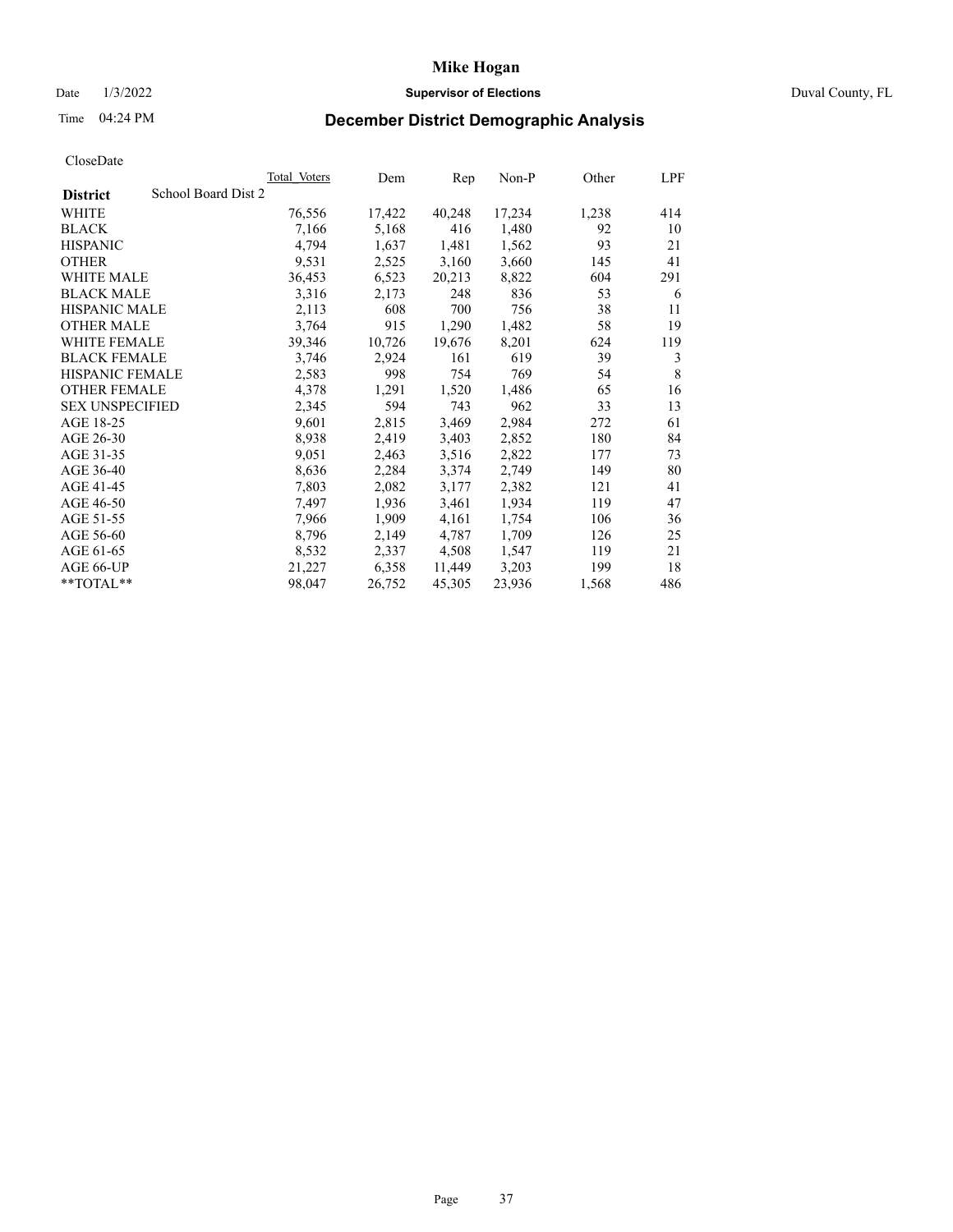## Date 1/3/2022 **Supervisor of Elections** Duval County, FL

# Time 04:24 PM **December District Demographic Analysis**

|                                        | Total Voters | Dem    | Rep    | $Non-P$ | Other | LPF |
|----------------------------------------|--------------|--------|--------|---------|-------|-----|
| School Board Dist 3<br><b>District</b> |              |        |        |         |       |     |
| WHITE                                  | 53,926       | 14,197 | 26,960 | 11,566  | 857   | 346 |
| <b>BLACK</b>                           | 14,782       | 11,161 | 626    | 2,798   | 175   | 22  |
| <b>HISPANIC</b>                        | 6,906        | 2,669  | 1,594  | 2,525   | 96    | 22  |
| <b>OTHER</b>                           | 9,252        | 2,872  | 2,503  | 3,716   | 128   | 33  |
| WHITE MALE                             | 25,030       | 5,558  | 13,042 | 5,812   | 385   | 233 |
| <b>BLACK MALE</b>                      | 6,002        | 4,175  | 335    | 1,391   | 87    | 14  |
| <b>HISPANIC MALE</b>                   | 3,084        | 1,075  | 815    | 1,147   | 37    | 10  |
| <b>OTHER MALE</b>                      | 3,639        | 1,015  | 1,083  | 1,471   | 55    | 15  |
| WHITE FEMALE                           | 28,244       | 8,469  | 13,636 | 5,562   | 469   | 108 |
| <b>BLACK FEMALE</b>                    | 8,520        | 6,796  | 279    | 1,352   | 85    | 8   |
| HISPANIC FEMALE                        | 3,650        | 1,528  | 744    | 1,308   | 58    | 12  |
| <b>OTHER FEMALE</b>                    | 4,112        | 1,460  | 1,123  | 1,459   | 58    | 12  |
| <b>SEX UNSPECIFIED</b>                 | 2,584        | 823    | 626    | 1,102   | 22    | 11  |
| AGE 18-25                              | 9,018        | 3,415  | 2,383  | 2,920   | 242   | 58  |
| AGE 26-30                              | 8,909        | 3,224  | 2,459  | 2,950   | 202   | 74  |
| AGE 31-35                              | 8,518        | 3,210  | 2,470  | 2,599   | 161   | 78  |
| AGE 36-40                              | 7,308        | 2,674  | 2,238  | 2,225   | 110   | 61  |
| AGE 41-45                              | 6,248        | 2,252  | 1,991  | 1,863   | 96    | 46  |
| AGE 46-50                              | 6,166        | 2,146  | 2,271  | 1,621   | 90    | 38  |
| AGE 51-55                              | 6,566        | 2,288  | 2,683  | 1,505   | 67    | 23  |
| AGE 56-60                              | 7,278        | 2,513  | 3,244  | 1,412   | 92    | 17  |
| AGE 61-65                              | 7,136        | 2,527  | 3,318  | 1,206   | 73    | 12  |
| AGE 66-UP                              | 17,719       | 6,650  | 8,626  | 2,304   | 123   | 16  |
| **TOTAL**                              | 84,866       | 30,899 | 31,683 | 20,605  | 1,256 | 423 |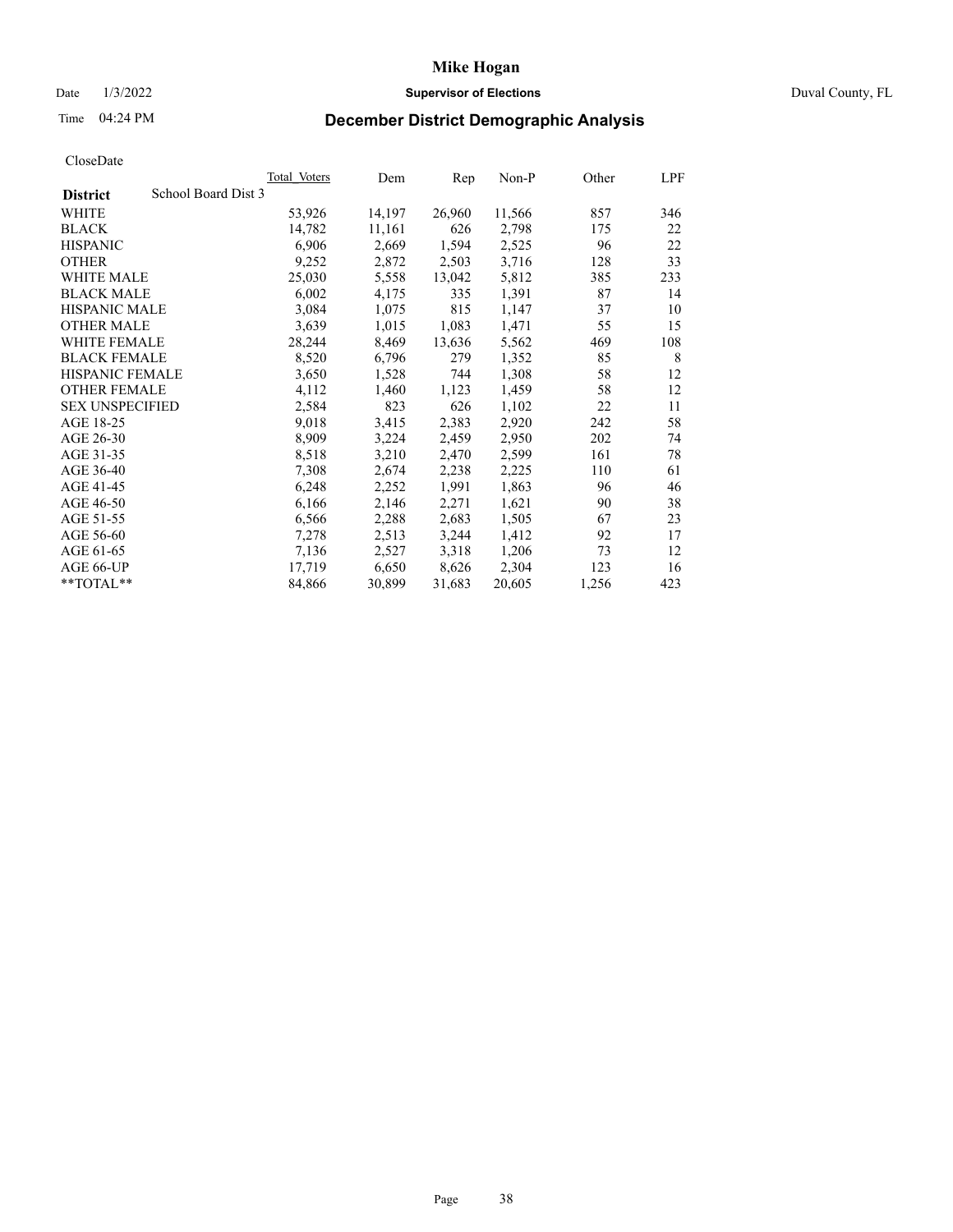## Date 1/3/2022 **Supervisor of Elections** Duval County, FL

# Time 04:24 PM **December District Demographic Analysis**

|                        |                     | Total Voters | Dem    | Rep    | $Non-P$ | Other | LPF            |
|------------------------|---------------------|--------------|--------|--------|---------|-------|----------------|
| <b>District</b>        | School Board Dist 4 |              |        |        |         |       |                |
| WHITE                  |                     | 23,844       | 5,457  | 12,640 | 5,159   | 430   | 158            |
| <b>BLACK</b>           |                     | 54,276       | 45,681 | 1,569  | 6,597   | 390   | 39             |
| <b>HISPANIC</b>        |                     | 2,527        | 1,072  | 492    | 910     | 40    | 13             |
| <b>OTHER</b>           |                     | 5,674        | 2,543  | 846    | 2,177   | 85    | 23             |
| WHITE MALE             |                     | 11,408       | 2,222  | 6,279  | 2,599   | 204   | 104            |
| <b>BLACK MALE</b>      |                     | 21,828       | 17,484 | 834    | 3,272   | 216   | 22             |
| <b>HISPANIC MALE</b>   |                     | 1,154        | 433    | 271    | 428     | 16    | 6              |
| <b>OTHER MALE</b>      |                     | 1,945        | 822    | 327    | 751     | 33    | 12             |
| WHITE FEMALE           |                     | 12,130       | 3,164  | 6,213  | 2,474   | 225   | 54             |
| <b>BLACK FEMALE</b>    |                     | 31,534       | 27,489 | 714    | 3,147   | 168   | 16             |
| HISPANIC FEMALE        |                     | 1,322        | 615    | 213    | 463     | 24    | 7              |
| <b>OTHER FEMALE</b>    |                     | 2,340        | 1,211  | 380    | 704     | 35    | 10             |
| <b>SEX UNSPECIFIED</b> |                     | 2,660        | 1,313  | 316    | 1,005   | 24    | $\overline{2}$ |
| AGE 18-25              |                     | 10,076       | 5,702  | 1,285  | 2,895   | 162   | 32             |
| AGE 26-30              |                     | 7,867        | 4,412  | 1,130  | 2,181   | 93    | 51             |
| AGE 31-35              |                     | 8,201        | 4,904  | 1,217  | 1,909   | 121   | 50             |
| AGE 36-40              |                     | 7,635        | 4,658  | 1,204  | 1,648   | 93    | 32             |
| AGE 41-45              |                     | 7,053        | 4,503  | 1,116  | 1,321   | 94    | 19             |
| AGE 46-50              |                     | 6,980        | 4,386  | 1,326  | 1,165   | 90    | 13             |
| AGE 51-55              |                     | 7,294        | 4,644  | 1,550  | 1,004   | 83    | 13             |
| AGE 56-60              |                     | 7,635        | 5,003  | 1,665  | 885     | 76    | 6              |
| AGE 61-65              |                     | 7,599        | 5,219  | 1,563  | 754     | 53    | 10             |
| AGE 66-UP              |                     | 15,981       | 11,322 | 3,491  | 1,081   | 80    | 7              |
| **TOTAL**              |                     | 86,321       | 54,753 | 15,547 | 14,843  | 945   | 233            |
|                        |                     |              |        |        |         |       |                |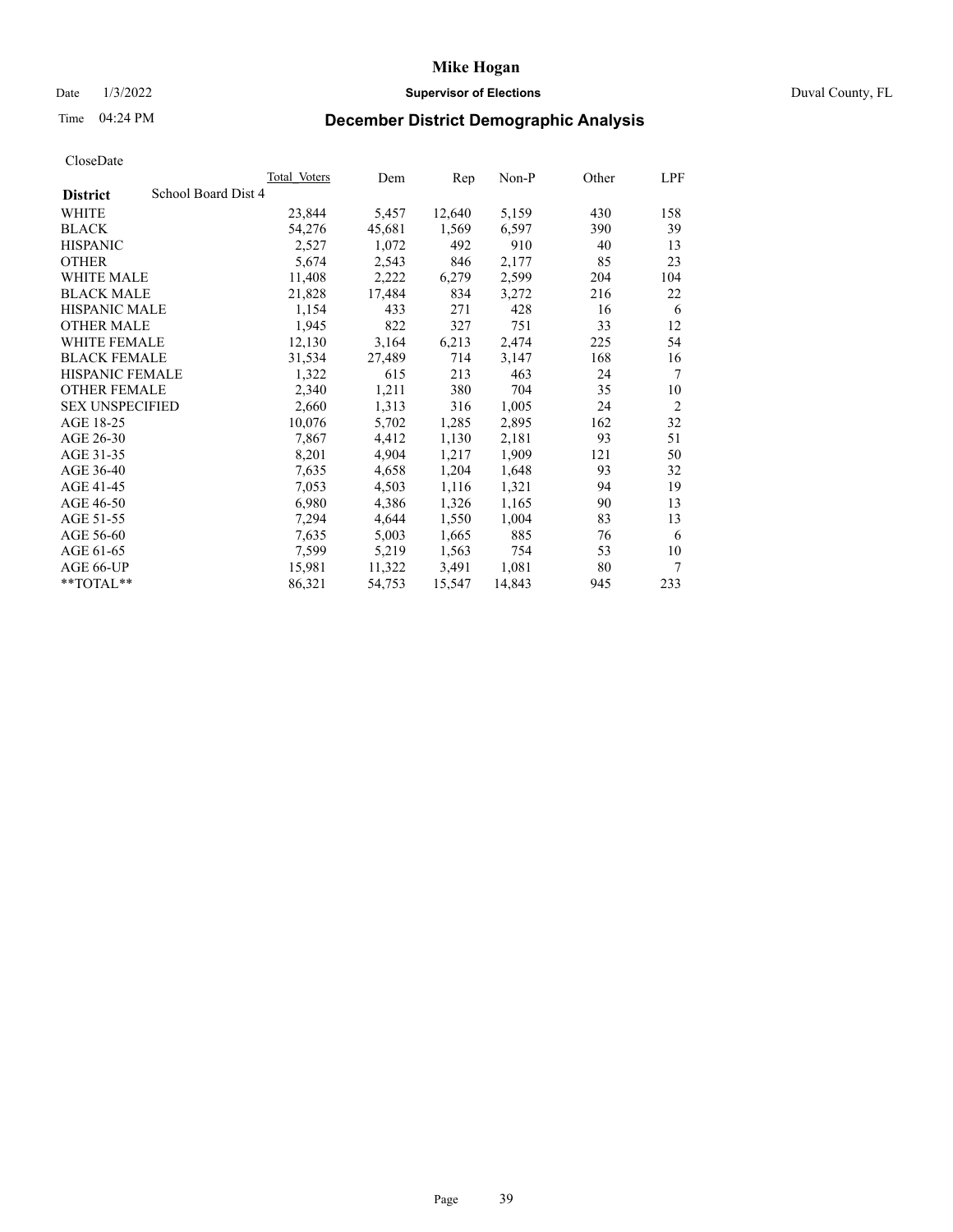## Date 1/3/2022 **Supervisor of Elections** Duval County, FL

# Time 04:24 PM **December District Demographic Analysis**

|                                        | <b>Total Voters</b> | Dem    | Rep    | $Non-P$ | Other | LPF |
|----------------------------------------|---------------------|--------|--------|---------|-------|-----|
| School Board Dist 5<br><b>District</b> |                     |        |        |         |       |     |
| WHITE                                  | 23,463              | 6,063  | 11,357 | 5,448   | 422   | 173 |
| <b>BLACK</b>                           | 47,810              | 39,558 | 1,446  | 6,394   | 379   | 33  |
| <b>HISPANIC</b>                        | 4,031               | 1,697  | 697    | 1,561   | 62    | 14  |
| <b>OTHER</b>                           | 6,681               | 2,632  | 1,387  | 2,555   | 87    | 20  |
| WHITE MALE                             | 10,810              | 2,363  | 5,565  | 2,565   | 198   | 119 |
| <b>BLACK MALE</b>                      | 18,724              | 14,655 | 732    | 3,124   | 193   | 20  |
| <b>HISPANIC MALE</b>                   | 1,803               | 662    | 380    | 721     | 32    | 8   |
| <b>OTHER MALE</b>                      | 2,387               | 849    | 582    | 917     | 29    | 10  |
| WHITE FEMALE                           | 12,346              | 3,616  | 5,671  | 2,784   | 222   | 53  |
| <b>BLACK FEMALE</b>                    | 28,201              | 24,205 | 687    | 3,116   | 180   | 13  |
| HISPANIC FEMALE                        | 2,129               | 989    | 305    | 802     | 27    | 6   |
| <b>OTHER FEMALE</b>                    | 2,920               | 1,279  | 648    | 947     | 41    | 5   |
| <b>SEX UNSPECIFIED</b>                 | 2,665               | 1,332  | 317    | 982     | 28    | 6   |
| AGE 18-25                              | 9,745               | 5,241  | 1,115  | 3,173   | 184   | 32  |
| AGE 26-30                              | 8,105               | 4,550  | 1,065  | 2,304   | 134   | 52  |
| AGE 31-35                              | 8,398               | 4,943  | 1,064  | 2,214   | 126   | 51  |
| AGE 36-40                              | 7,216               | 4,335  | 1,033  | 1,715   | 109   | 24  |
| AGE 41-45                              | 6,346               | 3,899  | 1,010  | 1,333   | 79    | 25  |
| AGE 46-50                              | 6,263               | 3,895  | 1,132  | 1,148   | 74    | 14  |
| AGE 51-55                              | 6,358               | 3,931  | 1,316  | 1,037   | 58    | 16  |
| AGE 56-60                              | 7,055               | 4,459  | 1,569  | 958     | 60    | 9   |
| AGE 61-65                              | 6,795               | 4,239  | 1,675  | 832     | 44    | 5   |
| AGE 66-UP                              | 15,704              | 10,458 | 3,908  | 1,244   | 82    | 12  |
| **TOTAL**                              | 81,985              | 49,950 | 14,887 | 15,958  | 950   | 240 |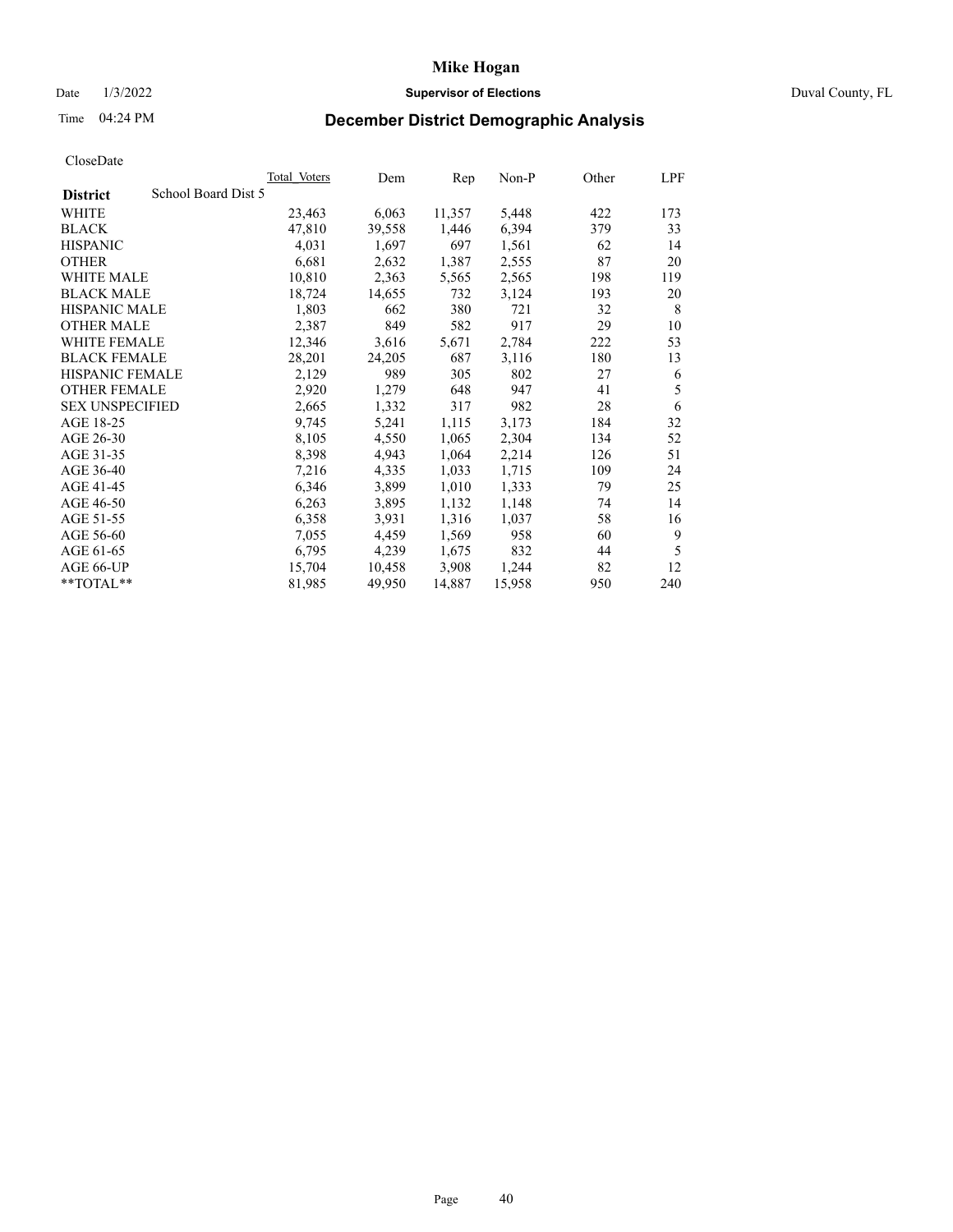## Date 1/3/2022 **Supervisor of Elections** Duval County, FL

# Time 04:24 PM **December District Demographic Analysis**

|                                        | Total Voters | Dem    | Rep    | $Non-P$ | Other | LPF |
|----------------------------------------|--------------|--------|--------|---------|-------|-----|
| School Board Dist 6<br><b>District</b> |              |        |        |         |       |     |
| WHITE                                  | 58,933       | 14,199 | 32,243 | 11,227  | 925   | 339 |
| <b>BLACK</b>                           | 22,271       | 17,192 | 924    | 3,854   | 279   | 22  |
| <b>HISPANIC</b>                        | 5,720        | 2,233  | 1,334  | 2,040   | 93    | 20  |
| <b>OTHER</b>                           | 7,715        | 2,403  | 2,274  | 2,847   | 160   | 31  |
| <b>WHITE MALE</b>                      | 27,497       | 5,622  | 15,676 | 5,553   | 423   | 223 |
| <b>BLACK MALE</b>                      | 9,287        | 6,658  | 525    | 1,936   | 154   | 14  |
| <b>HISPANIC MALE</b>                   | 2,645        | 942    | 705    | 954     | 36    | 8   |
| <b>OTHER MALE</b>                      | 2,907        | 828    | 953    | 1,057   | 54    | 15  |
| WHITE FEMALE                           | 30,779       | 8,443  | 16,212 | 5,516   | 494   | 114 |
| <b>BLACK FEMALE</b>                    | 12,614       | 10,264 | 379    | 1,838   | 125   | 8   |
| HISPANIC FEMALE                        | 2,972        | 1,248  | 609    | 1,050   | 55    | 10  |
| <b>OTHER FEMALE</b>                    | 3,528        | 1,229  | 1,048  | 1,162   | 81    | 8   |
| <b>SEX UNSPECIFIED</b>                 | 2,408        | 793    | 668    | 900     | 35    | 12  |
| AGE 18-25                              | 9,735        | 3,739  | 2,633  | 3,059   | 261   | 43  |
| AGE 26-30                              | 9,111        | 3,344  | 2,725  | 2,760   | 219   | 63  |
| AGE 31-35                              | 9,568        | 3,734  | 2,929  | 2,633   | 191   | 81  |
| AGE 36-40                              | 8,600        | 3,442  | 2,652  | 2,279   | 150   | 77  |
| AGE 41-45                              | 7,618        | 3,070  | 2,469  | 1,898   | 132   | 49  |
| AGE 46-50                              | 7,382        | 2,892  | 2,787  | 1,557   | 117   | 29  |
| AGE 51-55                              | 7,952        | 3,066  | 3,300  | 1,466   | 94    | 26  |
| AGE 56-60                              | 8,460        | 3,172  | 3,945  | 1,260   | 71    | 12  |
| AGE 61-65                              | 8,152        | 3,096  | 3,892  | 1,068   | 80    | 16  |
| AGE 66-UP                              | 18,061       | 6,472  | 9,443  | 1,988   | 142   | 16  |
| **TOTAL**                              | 94,639       | 36,027 | 36,775 | 19,968  | 1,457 | 412 |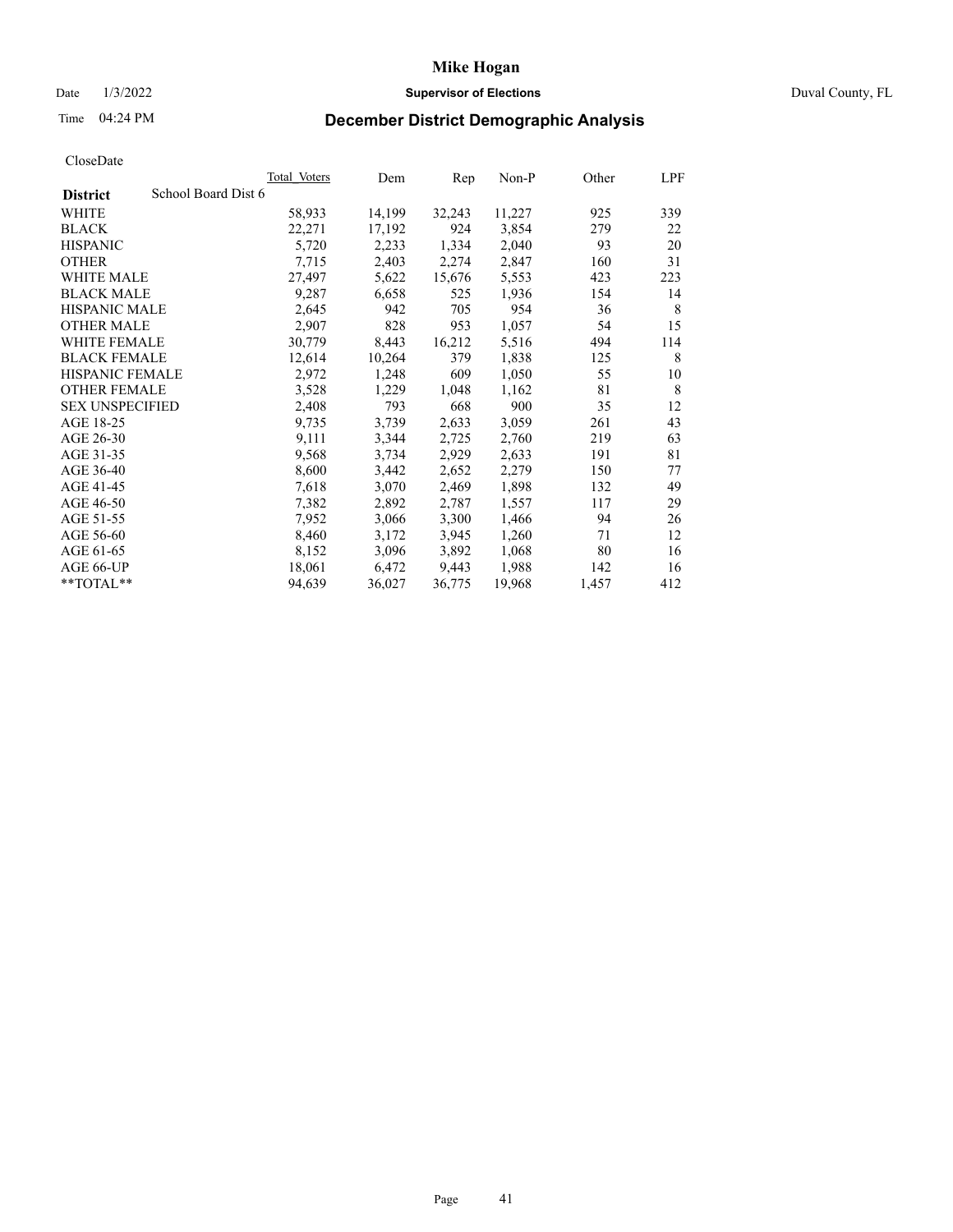## Date 1/3/2022 **Supervisor of Elections** Duval County, FL

# Time 04:24 PM **December District Demographic Analysis**

| School Board Dist 7<br><b>District</b><br>WHITE<br>77,872 | 17,310<br>9,087 | 42,200 | 16,588 | 1,337 |                |
|-----------------------------------------------------------|-----------------|--------|--------|-------|----------------|
|                                                           |                 |        |        |       |                |
|                                                           |                 |        |        |       | 437            |
| 12,654<br><b>BLACK</b>                                    |                 | 617    | 2,714  | 217   | 19             |
| <b>HISPANIC</b><br>7,663                                  | 2,599           | 2,226  | 2,703  | 103   | 32             |
| <b>OTHER</b><br>12,180                                    | 3,759           | 3,322  | 4,843  | 202   | 54             |
| <b>WHITE MALE</b><br>36,216                               | 6,591           | 20,457 | 8,313  | 563   | 292            |
| <b>BLACK MALE</b><br>5,398                                | 3,527           | 341    | 1,419  | 107   | $\overline{4}$ |
| <b>HISPANIC MALE</b><br>3,457                             | 1,041           | 1,080  | 1,272  | 40    | 24             |
| <b>OTHER MALE</b><br>4,926                                | 1,357           | 1,425  | 2,041  | 73    | 30             |
| WHITE FEMALE<br>40,967                                    | 10,561          | 21,406 | 8,094  | 763   | 143            |
| <b>BLACK FEMALE</b><br>7,090                              | 5,445           | 265    | 1,256  | 109   | 15             |
| HISPANIC FEMALE<br>4,087                                  | 1,514           | 1,117  | 1,386  | 62    | 8              |
| <b>OTHER FEMALE</b><br>5,721                              | 2,020           | 1,555  | 2,025  | 101   | 20             |
| 2,507<br><b>SEX UNSPECIFIED</b>                           | 699             | 719    | 1,042  | 41    | 6              |
| AGE 18-25<br>12,654                                       | 4,036           | 4,272  | 3,900  | 374   | 72             |
| AGE 26-30<br>11,047                                       | 3,512           | 3,709  | 3,458  | 274   | 94             |
| AGE 31-35<br>10,381                                       | 3,336           | 3,606  | 3,120  | 204   | 115            |
| 9,316<br>AGE 36-40                                        | 2,865           | 3,426  | 2,813  | 146   | 66             |
| AGE 41-45<br>8,392                                        | 2,522           | 3,128  | 2,555  | 127   | 60             |
| AGE 46-50<br>8,365                                        | 2,368           | 3,586  | 2,217  | 144   | 50             |
| AGE 51-55<br>9,051                                        | 2,401           | 4,398  | 2,080  | 148   | 24             |
| 9,469<br>AGE 56-60                                        | 2,497           | 4,921  | 1,916  | 117   | 18             |
| AGE 61-65<br>8,632                                        | 2,429           | 4,603  | 1,493  | 95    | 12             |
| AGE 66-UP<br>23,061                                       | 6,789           | 12,716 | 3,295  | 230   | 31             |
| **TOTAL**<br>110,369                                      | 32,755          | 48,365 | 26,848 | 1,859 | 542            |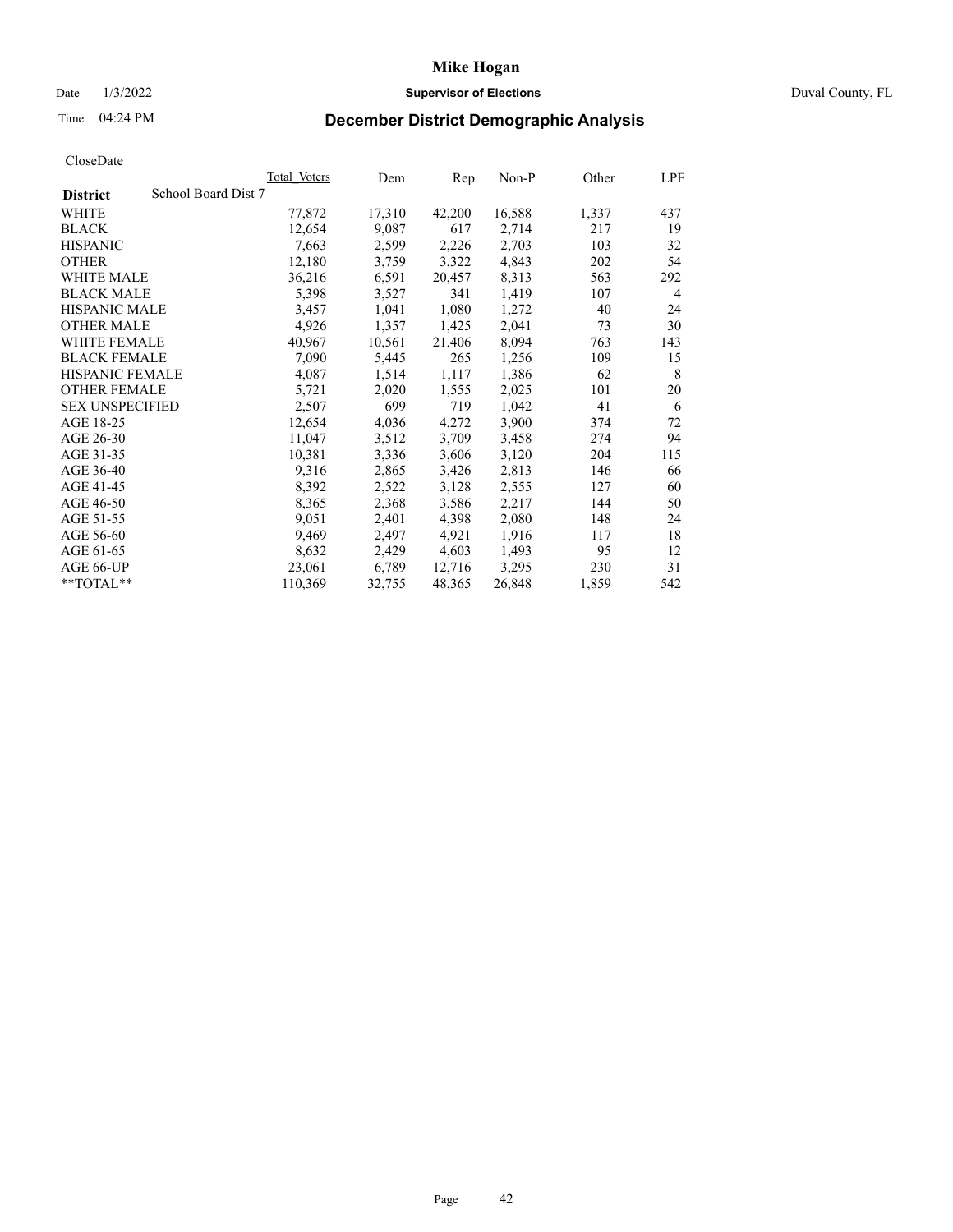## Date 1/3/2022 **Supervisor of Elections** Duval County, FL

# Time 04:24 PM **December District Demographic Analysis**

|                        |                       | Total Voters | Dem    | Rep     | $Non-P$ | Other | LPF   |
|------------------------|-----------------------|--------------|--------|---------|---------|-------|-------|
| <b>District</b>        | Florida Senate Dist 4 |              |        |         |         |       |       |
| WHITE                  |                       | 229,479      | 49,564 | 126,473 | 48,460  | 3,716 | 1,266 |
| <b>BLACK</b>           |                       | 42,937       | 31,984 | 2,041   | 8,257   | 608   | 47    |
| <b>HISPANIC</b>        |                       | 19,899       | 6,942  | 5,678   | 6,901   | 306   | 72    |
| <b>OTHER</b>           |                       | 32,250       | 9,267  | 9,831   | 12,521  | 495   | 136   |
| <b>WHITE MALE</b>      |                       | 108,454      | 18,937 | 62,340  | 24,617  | 1,710 | 850   |
| <b>BLACK MALE</b>      |                       | 18,648       | 12,768 | 1,161   | 4,372   | 320   | 27    |
| <b>HISPANIC MALE</b>   |                       | 8,989        | 2,743  | 2,802   | 3,269   | 130   | 45    |
| <b>OTHER MALE</b>      |                       | 12,801       | 3,347  | 4,106   | 5,092   | 186   | 70    |
| <b>WHITE FEMALE</b>    |                       | 118,754      | 30,154 | 62,969  | 23,244  | 1,981 | 406   |
| <b>BLACK FEMALE</b>    |                       | 23,673       | 18,778 | 855     | 3,738   | 283   | 19    |
| HISPANIC FEMALE        |                       | 10,542       | 4,067  | 2,791   | 3,487   | 173   | 24    |
| <b>OTHER FEMALE</b>    |                       | 14,848       | 4,830  | 4,621   | 5,110   | 235   | 52    |
| <b>SEX UNSPECIFIED</b> |                       | 7,853        | 2,133  | 2,378   | 3,207   | 107   | 28    |
| AGE 18-25              |                       | 34,570       | 10,944 | 11,793  | 10,696  | 949   | 188   |
| AGE 26-30              |                       | 30,076       | 9,079  | 10,589  | 9,447   | 692   | 269   |
| AGE 31-35              |                       | 30,307       | 9,293  | 11,105  | 9,063   | 572   | 274   |
| AGE 36-40              |                       | 28,358       | 8,638  | 10,496  | 8,550   | 438   | 236   |
| AGE 41-45              |                       | 25,734       | 7,905  | 9,856   | 7,400   | 409   | 164   |
| AGE 46-50              |                       | 25,415       | 7,626  | 11,036  | 6,220   | 395   | 138   |
| AGE 51-55              |                       | 27,221       | 7,712  | 13,248  | 5,806   | 376   | 79    |
| AGE 56-60              |                       | 29,096       | 8,077  | 15,209  | 5,383   | 370   | 57    |
| AGE 61-65              |                       | 27,021       | 7,940  | 14,262  | 4,458   | 311   | 50    |
| AGE 66-UP              |                       | 66,766       | 20,543 | 36,429  | 9,115   | 613   | 66    |
| **TOTAL**              |                       | 324,565      | 97,757 | 144,023 | 76,139  | 5,125 | 1,521 |
|                        |                       |              |        |         |         |       |       |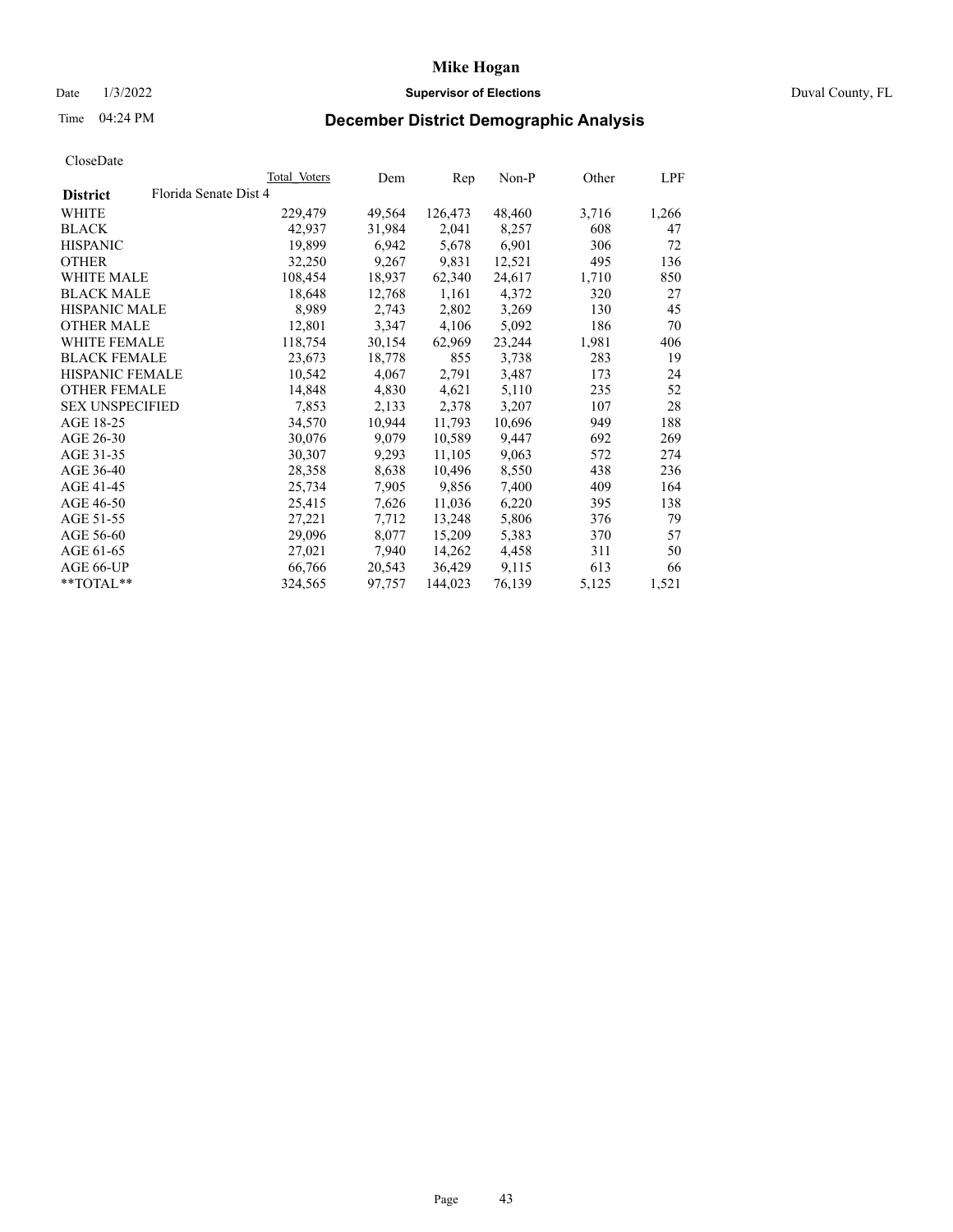## Date 1/3/2022 **Supervisor of Elections** Duval County, FL

# Time 04:24 PM **December District Demographic Analysis**

|                        |                       | Total Voters | Dem     | Rep    | Non-P  | Other | LPF   |
|------------------------|-----------------------|--------------|---------|--------|--------|-------|-------|
| <b>District</b>        | Florida Senate Dist 6 |              |         |        |        |       |       |
| WHITE                  |                       | 139,090      | 36,109  | 69,979 | 29,777 | 2,332 | 893   |
| <b>BLACK</b>           |                       | 140,134      | 114,270 | 4,598  | 19,902 | 1,236 | 128   |
| <b>HISPANIC</b>        |                       | 18,492       | 7,504   | 3,854  | 6,799  | 269   | 66    |
| <b>OTHER</b>           |                       | 27,566       | 10,160  | 6,239  | 10,639 | 427   | 101   |
| <b>WHITE MALE</b>      |                       | 64,586       | 14,246  | 33,993 | 14,694 | 1,054 | 599   |
| <b>BLACK MALE</b>      |                       | 56,002       | 43,054  | 2,417  | 9,808  | 649   | 74    |
| <b>HISPANIC MALE</b>   |                       | 8,277        | 3,054   | 2,010  | 3,071  | 109   | 33    |
| <b>OTHER MALE</b>      |                       | 10,098       | 3,351   | 2,650  | 3,894  | 151   | 52    |
| <b>WHITE FEMALE</b>    |                       | 72,780       | 21,414  | 35,214 | 14,604 | 1,261 | 287   |
| <b>BLACK FEMALE</b>    |                       | 81,590       | 69,274  | 2,088  | 9,602  | 573   | 53    |
| HISPANIC FEMALE        |                       | 9,791        | 4,266   | 1,770  | 3,570  | 153   | 32    |
| <b>OTHER FEMALE</b>    |                       | 12,128       | 5,075   | 2,817  | 3,997  | 209   | 30    |
| <b>SEX UNSPECIFIED</b> |                       | 10,025       | 4,308   | 1,711  | 3,873  | 105   | 28    |
| AGE 18-25              |                       | 36,683       | 17,983  | 6,193  | 11,555 | 796   | 156   |
| AGE 26-30              |                       | 32,589       | 15,633  | 6,324  | 9,823  | 602   | 207   |
| AGE 31-35              |                       | 33,159       | 16,795  | 6,596  | 8,968  | 555   | 245   |
| AGE 36-40              |                       | 28,889       | 14,824  | 6,087  | 7,358  | 448   | 172   |
| AGE 41-45              |                       | 25,353       | 13,316  | 5,558  | 5,996  | 365   | 118   |
| AGE 46-50              |                       | 24,689       | 12,871  | 6,335  | 5,051  | 345   | 87    |
| AGE 51-55              |                       | 25,831       | 13,427  | 7,469  | 4,570  | 288   | 77    |
| AGE 56-60              |                       | 28,171       | 14,756  | 8,938  | 4,170  | 269   | 38    |
| AGE 61-65              |                       | 27,522       | 14,720  | 8,979  | 3,555  | 231   | 37    |
| AGE 66-UP              |                       | 62,396       | 33,718  | 22,191 | 6,071  | 365   | 51    |
| $*$ TOTAL $*$          |                       | 325,282      | 168,043 | 84,670 | 67,117 | 4,264 | 1,188 |
|                        |                       |              |         |        |        |       |       |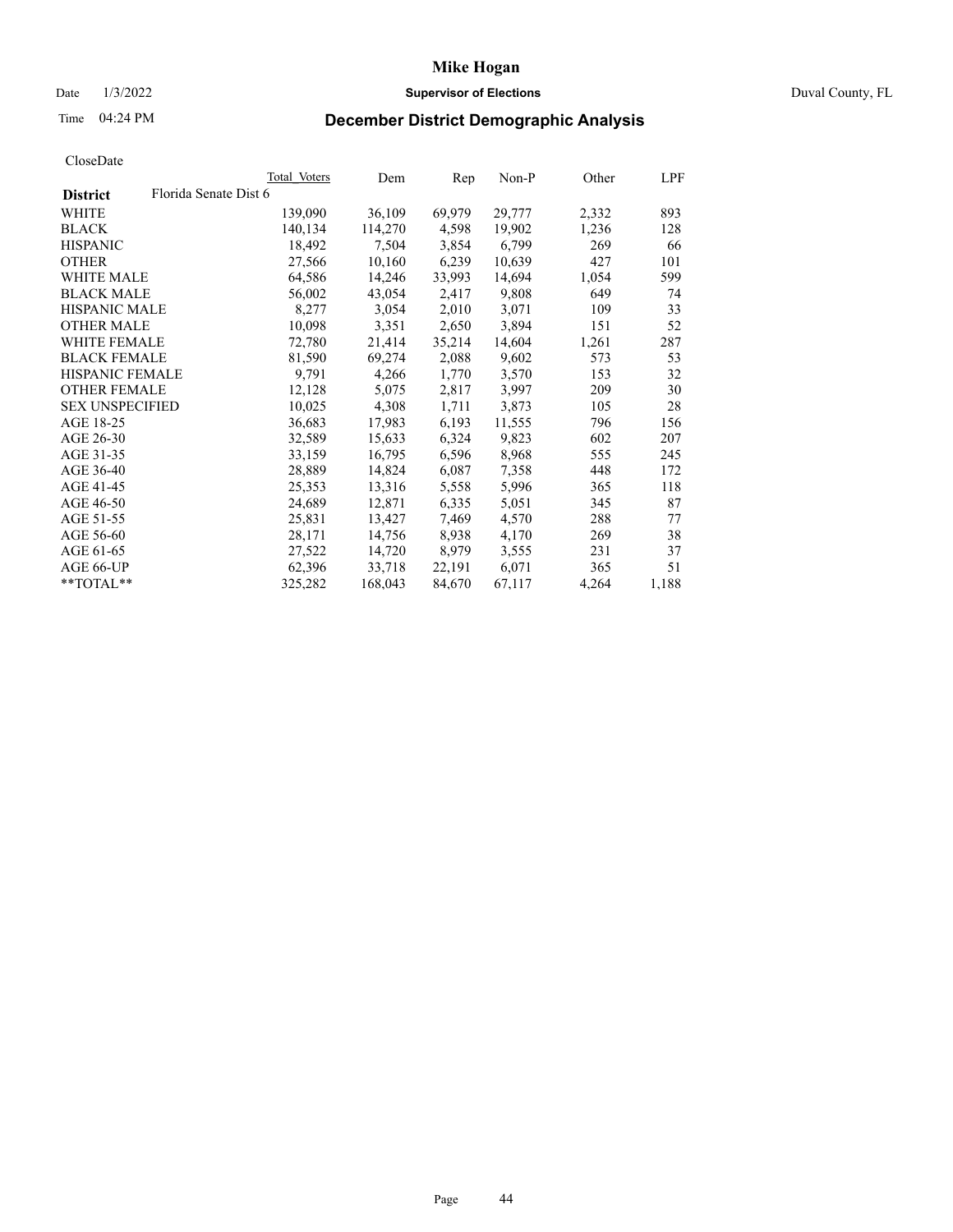# Date 1/3/2022 **Supervisor of Elections** Duval County, FL

# Time 04:24 PM **December District Demographic Analysis**

|                        | Total Voters          | Dem | Rep | Non-P | Other | LPF |
|------------------------|-----------------------|-----|-----|-------|-------|-----|
| <b>District</b>        | Florida Senate Dist 9 |     |     |       |       |     |
| WHITE                  | 0                     |     | 0   | 0     | 0     |     |
| <b>BLACK</b>           |                       |     |     |       |       |     |
| <b>HISPANIC</b>        |                       |     |     |       |       |     |
| <b>OTHER</b>           |                       |     |     |       |       |     |
| <b>WHITE MALE</b>      |                       |     |     |       |       |     |
| <b>BLACK MALE</b>      |                       |     |     |       |       |     |
| <b>HISPANIC MALE</b>   |                       |     |     |       |       |     |
| <b>OTHER MALE</b>      |                       |     |     |       |       |     |
| <b>WHITE FEMALE</b>    |                       |     |     |       |       |     |
| <b>BLACK FEMALE</b>    |                       |     |     |       |       |     |
| <b>HISPANIC FEMALE</b> |                       |     |     |       |       |     |
| <b>OTHER FEMALE</b>    |                       |     |     |       |       |     |
| <b>SEX UNSPECIFIED</b> |                       |     |     |       |       |     |
| AGE 18-25              |                       |     |     |       |       |     |
| AGE 26-30              |                       |     |     |       |       |     |
| AGE 31-35              |                       |     |     |       |       |     |
| AGE 36-40              |                       |     |     |       |       |     |
| AGE 41-45              |                       |     |     |       |       |     |
| AGE 46-50              |                       |     |     |       |       |     |
| AGE 51-55              |                       |     |     |       |       |     |
| AGE 56-60              |                       |     |     |       |       |     |
| AGE 61-65              |                       |     |     |       |       |     |
| AGE 66-UP              |                       |     |     |       |       |     |
| **TOTAL**              |                       |     |     |       |       |     |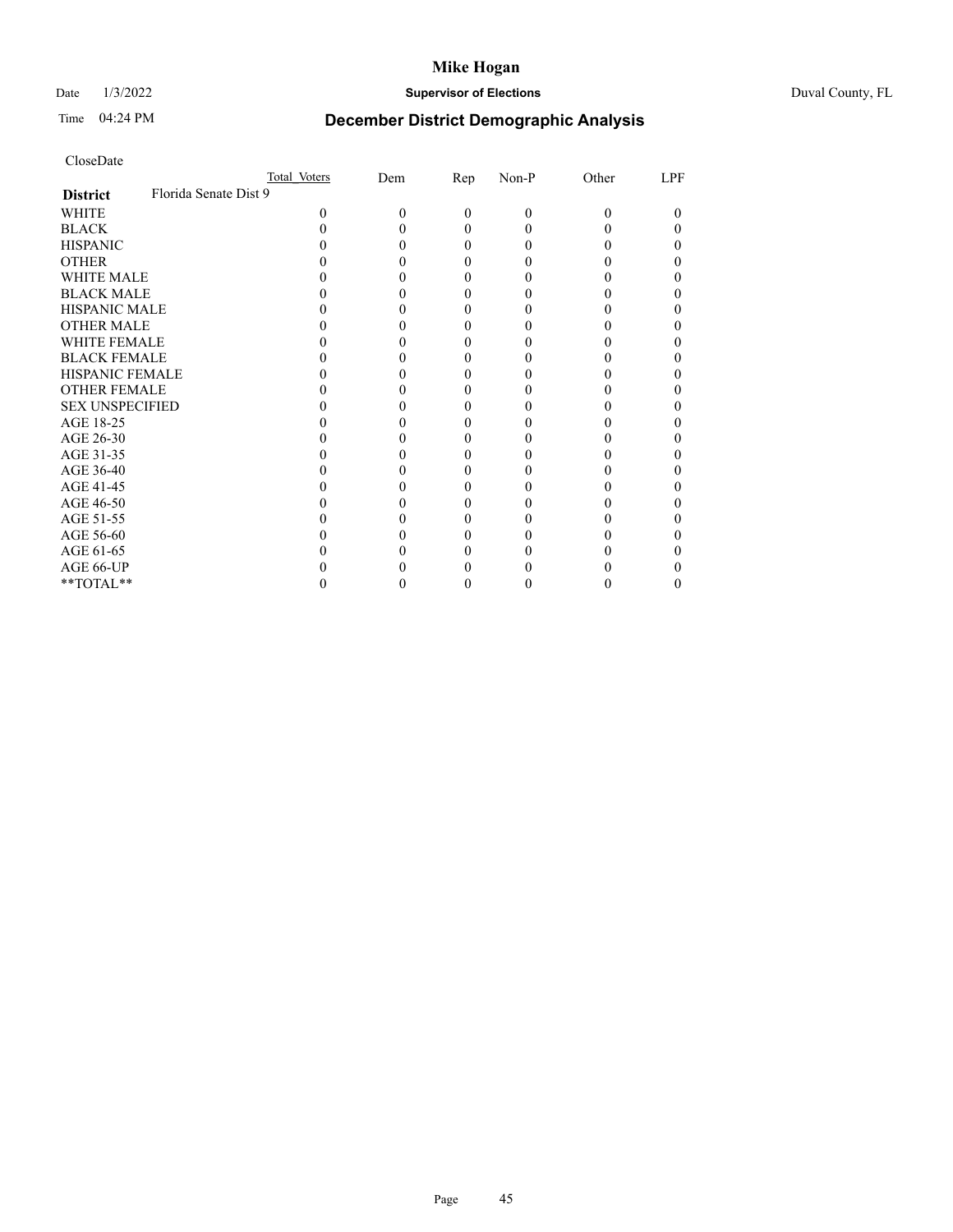## Date 1/3/2022 **Supervisor of Elections** Duval County, FL

# Time 04:24 PM **December District Demographic Analysis**

|                        |                               | Total Voters | Dem   | Rep   | Non-P | Other          | <b>LPF</b>               |
|------------------------|-------------------------------|--------------|-------|-------|-------|----------------|--------------------------|
| <b>District</b>        | Jacksonville Beach District 1 |              |       |       |       |                |                          |
| WHITE                  |                               | 5,131        | 1,273 | 2,533 | 1,198 | 100            | 27                       |
| <b>BLACK</b>           |                               | 362          | 272   | 14    | 73    | 2              | 1                        |
| <b>HISPANIC</b>        |                               | 182          | 62    | 65    | 50    | 4              |                          |
| <b>OTHER</b>           |                               | 364          | 81    | 123   | 145   | 13             | $\overline{c}$           |
| <b>WHITE MALE</b>      |                               | 2,500        | 499   | 1,290 | 645   | 51             | 15                       |
| <b>BLACK MALE</b>      |                               | 138          | 93    | 4     | 39    | 1              | 1                        |
| <b>HISPANIC MALE</b>   |                               | 79           | 18    | 34    | 27    | $\theta$       | $\theta$                 |
| <b>OTHER MALE</b>      |                               | 142          | 29    | 48    | 59    | 5              | 1                        |
| <b>WHITE FEMALE</b>    |                               | 2,586        | 767   | 1,216 | 543   | 49             | 11                       |
| <b>BLACK FEMALE</b>    |                               | 217          | 172   | 10    | 34    |                | $\mathbf{0}$             |
| HISPANIC FEMALE        |                               | 100          | 43    | 30    | 22    | 4              | 1                        |
| <b>OTHER FEMALE</b>    |                               | 146          | 41    | 50    | 49    | 6              | $\boldsymbol{0}$         |
| <b>SEX UNSPECIFIED</b> |                               | 130          | 26    | 53    | 47    | $\overline{2}$ | $\overline{\mathbf{c}}$  |
| AGE 18-25              |                               | 530          | 165   | 196   | 152   | 15             | $\overline{2}$           |
| AGE 26-30              |                               | 738          | 189   | 305   | 226   | 11             | 7                        |
| AGE 31-35              |                               | 629          | 166   | 245   | 191   | 19             | $\,$ 8 $\,$              |
| AGE 36-40              |                               | 522          | 143   | 187   | 176   | 12             | $\overline{\mathcal{L}}$ |
| AGE 41-45              |                               | 418          | 108   | 174   | 124   | 9              | 3                        |
| AGE 46-50              |                               | 392          | 95    | 185   | 101   | 10             |                          |
| AGE 51-55              |                               | 471          | 108   | 239   | 115   | 7              | 2                        |
| AGE 56-60              |                               | 530          | 132   | 280   | 106   | 11             | 1                        |
| AGE 61-65              |                               | 493          | 151   | 252   | 81    | 8              | 1                        |
| AGE 66-UP              |                               | 1,316        | 431   | 672   | 194   | 17             | $\overline{2}$           |
| **TOTAL**              |                               | 6,039        | 1,688 | 2,735 | 1,466 | 119            | 31                       |
|                        |                               |              |       |       |       |                |                          |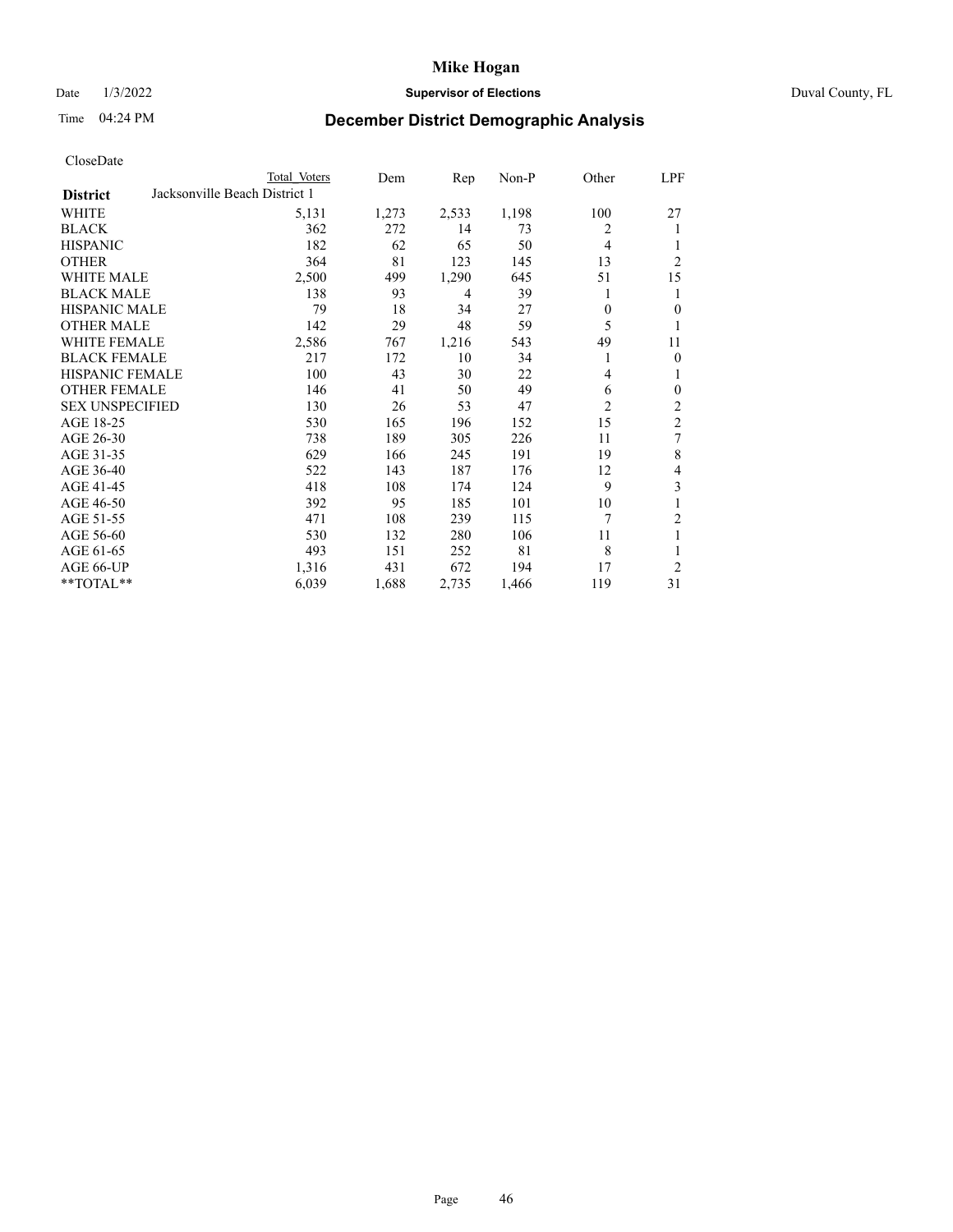## Date 1/3/2022 **Supervisor of Elections** Duval County, FL

# Time 04:24 PM **December District Demographic Analysis**

|                        | Total Voters                  | Dem   | Rep            | $Non-P$ | Other          | <u>LPF</u>              |
|------------------------|-------------------------------|-------|----------------|---------|----------------|-------------------------|
| <b>District</b>        | Jacksonville Beach District 2 |       |                |         |                |                         |
| <b>WHITE</b>           | 6,379                         | 1,488 | 3,406          | 1,330   | 122            | 33                      |
| <b>BLACK</b>           | 101                           | 71    | 10             | 18      | 1              | 1                       |
| <b>HISPANIC</b>        | 139                           | 47    | 48             | 41      | 3              | $\mathbf{0}$            |
| <b>OTHER</b>           | 407                           | 112   | 151            | 134     | 7              | 3                       |
| <b>WHITE MALE</b>      | 3,027                         | 570   | 1,701          | 681     | 54             | 21                      |
| <b>BLACK MALE</b>      | 57                            | 39    | 6              | 11      | 1              | $\overline{0}$          |
| <b>HISPANIC MALE</b>   | 48                            | 13    | 17             | 18      | $\theta$       | $\mathbf{0}$            |
| <b>OTHER MALE</b>      | 158                           | 39    | 64             | 52      | 2              |                         |
| WHITE FEMALE           | 3,295                         | 903   | 1,683          | 629     | 68             | 12                      |
| <b>BLACK FEMALE</b>    | 43                            | 32    | $\overline{4}$ | 6       | $\theta$       | 1                       |
| <b>HISPANIC FEMALE</b> | 87                            | 34    | 30             | 20      | 3              | $\boldsymbol{0}$        |
| <b>OTHER FEMALE</b>    | 180                           | 58    | 71             | 46      | 3              | $\overline{2}$          |
| <b>SEX UNSPECIFIED</b> | 131                           | 30    | 39             | 60      | $\overline{2}$ | $\boldsymbol{0}$        |
| AGE 18-25              | 580                           | 130   | 262            | 163     | 22             | 3                       |
| AGE 26-30              | 559                           | 119   | 256            | 162     | 11             | 11                      |
| AGE 31-35              | 630                           | 137   | 278            | 195     | 16             | $\overline{4}$          |
| AGE 36-40              | 546                           | 129   | 248            | 155     | 10             | 4                       |
| AGE 41-45              | 523                           | 124   | 235            | 152     | 10             | $\boldsymbol{2}$        |
| AGE 46-50              | 479                           | 101   | 253            | 115     | 7              | $\overline{\mathbf{3}}$ |
| AGE 51-55              | 611                           | 97    | 376            | 119     | 15             | $\overline{4}$          |
| AGE 56-60              | 660                           | 153   | 375            | 117     | 12             | $\mathfrak{Z}$          |
| AGE 61-65              | 714                           | 177   | 416            | 108     | 11             | $\mathfrak{2}$          |
| AGE 66-UP              | 1,724                         | 551   | 916            | 237     | 19             | 1                       |
| **TOTAL**              | 7,026                         | 1,718 | 3,615          | 1,523   | 133            | 37                      |
|                        |                               |       |                |         |                |                         |